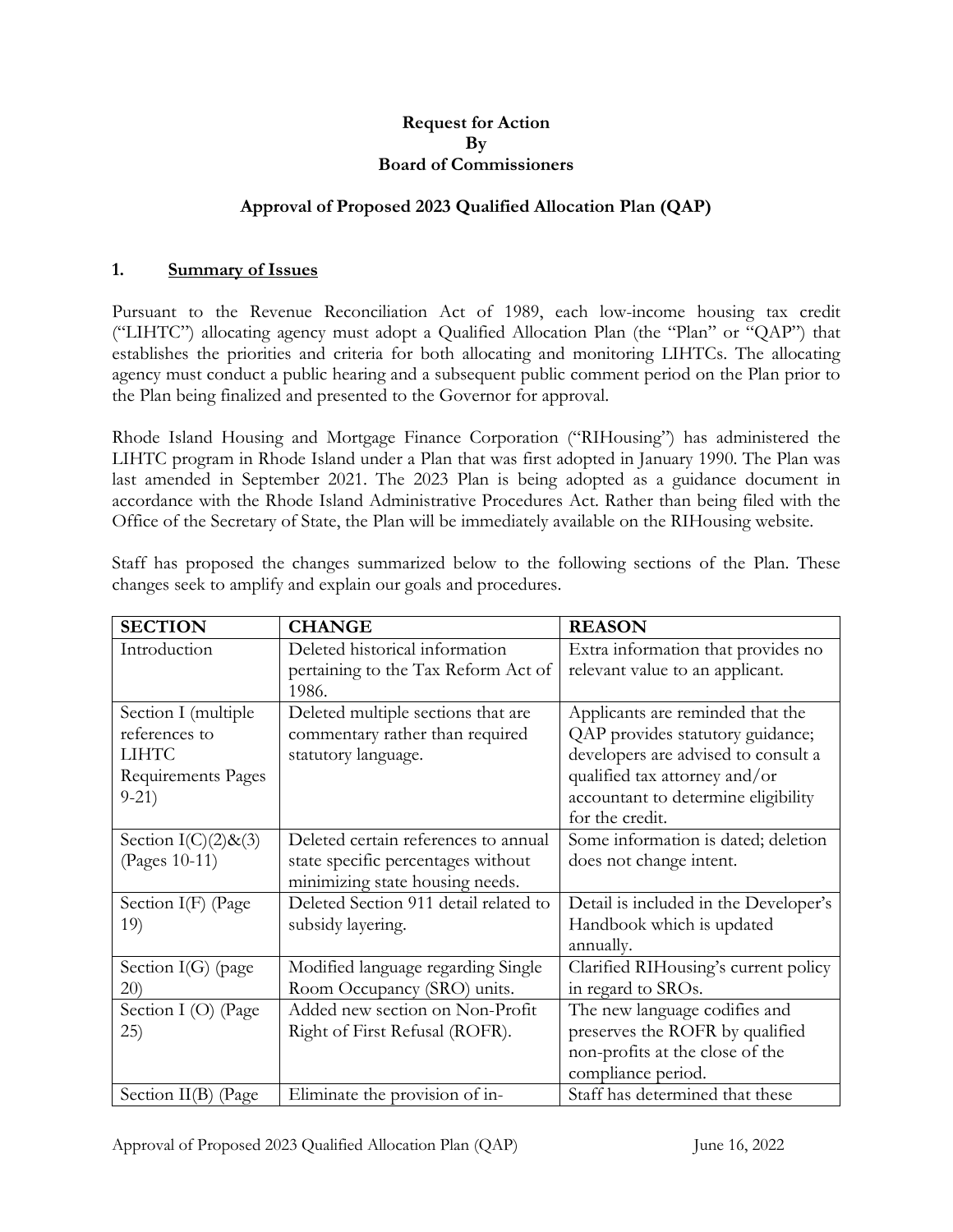| 28)                                                              | person presentation of projects by<br>applicants.                                                                                                                                                                                                                                          | presentations don't provide<br>additional information beyond what<br>is provided in the application;<br>elimination of the presentation will<br>reduce the RFP review by<br>approximately 3-4 weeks.                                              |
|------------------------------------------------------------------|--------------------------------------------------------------------------------------------------------------------------------------------------------------------------------------------------------------------------------------------------------------------------------------------|---------------------------------------------------------------------------------------------------------------------------------------------------------------------------------------------------------------------------------------------------|
| Section III (Pages<br>31&35)                                     | Eliminate absolute total<br>development (TDC) cap of<br>\$390,000 net of reserves.                                                                                                                                                                                                         | Construction costs are currently<br>volatile and unpredictable making it<br>problematic to have a maximum<br>TDC given the various types of<br>building types contemplated<br>annually. The financial leveraging<br>incentivizes cost efficiency. |
| Section III B<br>(scoring – Page 39)                             | Add HPF-ELI as an operating<br>subsidy; delete HUD Section 811<br>Program since all vouchers have<br>been allocated.                                                                                                                                                                       | Program updates.                                                                                                                                                                                                                                  |
| Section III B<br>(scoring – Page 39                              | Correct typo in Leveraging section<br>D.                                                                                                                                                                                                                                                   | Typo correction                                                                                                                                                                                                                                   |
| Section III B<br>(scoring – Page 40)                             | Eliminate points for Opportunity<br>Zones $(OZ)$ .                                                                                                                                                                                                                                         | Federal program incentives related<br>to OZs have been phased out.                                                                                                                                                                                |
| Section III B<br>$\left(\text{scoring} - \text{Page } 41\right)$ | Modify basis for awarding points to<br>high-performing school districts to<br>high school graduation rates.                                                                                                                                                                                | The metrics related to graduation<br>rates are clearer, easier to<br>understand and published annually<br>in RI KidsCount Factbook.                                                                                                               |
| Section III B<br>(scoring – Page 42)                             | Modify points related to mixed<br>income units.                                                                                                                                                                                                                                            | Non-profits have expressed<br>concern that for-profit developers<br>are more likely to undertake mixed<br>income due to risk; reducing points<br>mitigates some of their concerns<br>regarding this disparity.                                    |
| Section III B<br>(scoring - Page 42)                             | Delete points related to location<br>within a Policy Map GIS area that<br>met the 3 of 4 of the following: not<br>in a USDA Low food census tract,<br>in a high opportunity area, within $\frac{1}{2}$<br>mile of a community health center<br>and within $\frac{1}{2}$ mile of a library. | The current criteria are narrow and<br>only 8 census tracts fit these criteria.<br>Not a useful metric for scoring.                                                                                                                               |
| Section III B<br>(scoring - Page 42)                             | Modified points for broadband to<br>reflect Affordable Connectivity<br>Program ("ACP") included in the<br>2021 Federal Infrastructure Bill;<br>modified scoring for households<br>that don't qualify for ACP.                                                                              | The ACP requires providers to<br>provide \$30/month subsidy for<br>high-speed internet; requires<br>$minimum$ \$9.99/month<br>contribution from residents.                                                                                        |
| Section III B<br>(scoring – Page 44)                             | Require municipality to certify to<br>blight.                                                                                                                                                                                                                                              | Puts the one onus of determining<br>blight on the municipality, not<br>RIHousing.                                                                                                                                                                 |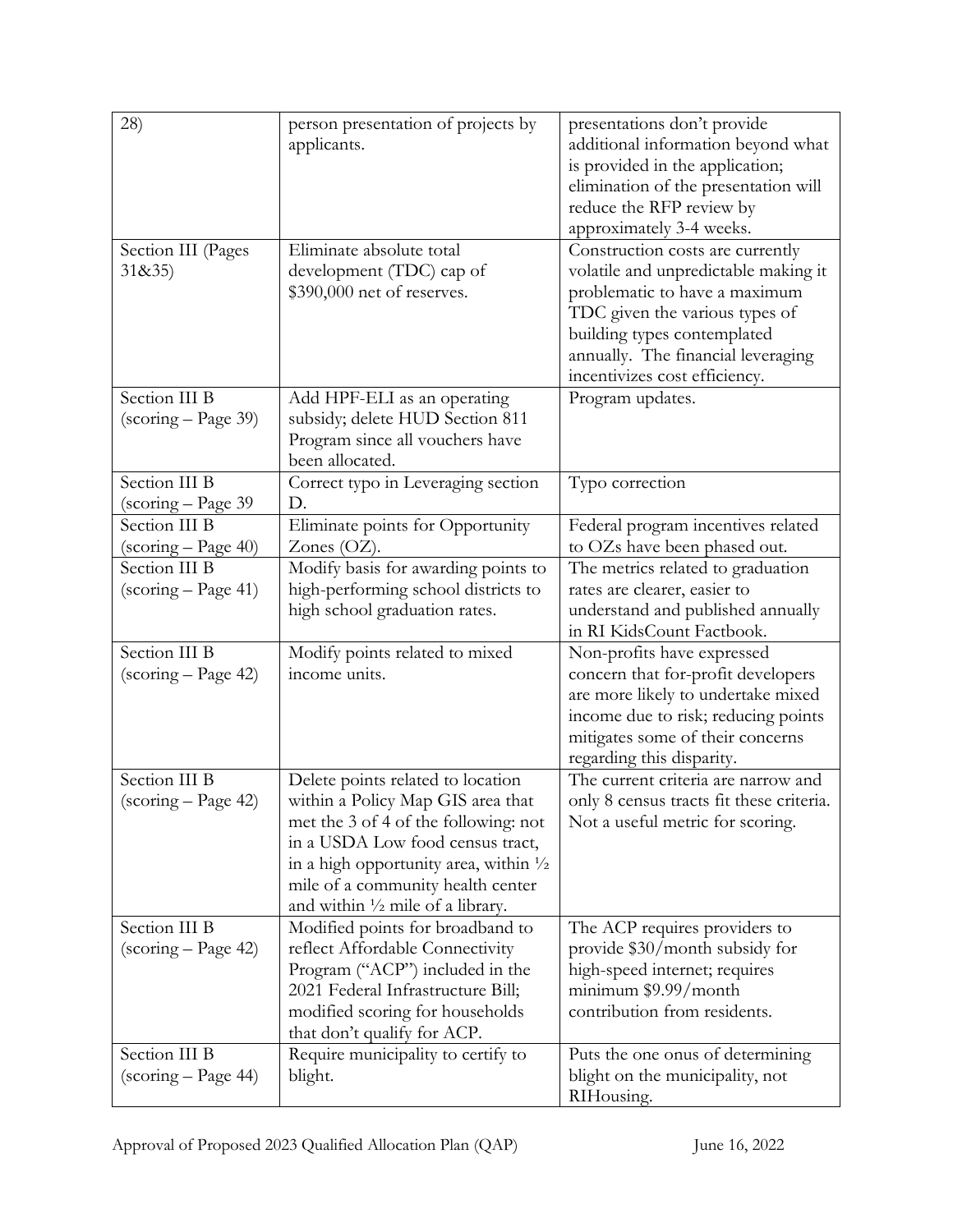| Section III B                                                    | Modification to reflect recent     | Program update.                        |
|------------------------------------------------------------------|------------------------------------|----------------------------------------|
| $\left(\frac{\text{scoring}}{\text{2}} - \text{Page } 45\right)$ | National Grid program for mill     |                                        |
|                                                                  | rehabilitation projects.           |                                        |
| Section III B                                                    | Delete points related to utility   | Difficult to monitor on an annual      |
| $\left(\frac{\text{scoring}}{\text{}} - \text{Page } 46\right)$  | benchmarking.                      | basis who is continuing to use utility |
|                                                                  |                                    | benchmarking; owners are not           |
|                                                                  |                                    | providing data to RIHousing, yet all   |
|                                                                  |                                    | applicants claim points.               |
| Section III C -                                                  | Deleted multiple sections that are | Eliminates repetition for items        |
| pages 48-53                                                      | commentary rather than             | already detailed in the scoring        |
|                                                                  | substantive.                       | section.                               |
| Section IV                                                       | Deleted detail related to          | Underwriting requirements included     |
|                                                                  | underwriting of tax-exempt bond    | in the Developer's Handbook,           |
|                                                                  | transactions.                      | which is updated annually.             |
| Section V                                                        | Deleted old reference to           | Document clean-up.                     |
|                                                                  | construction costs per square foot |                                        |
|                                                                  | which are no longer utilized.      |                                        |
| Section VII (pages                                               | Deleted language that provided     | Applicants are reminded that the       |
| $56-62$                                                          | historical information and         | QAP provides statutory guidance;       |
|                                                                  | commentary rather than required    | developers are advised to engage       |
|                                                                  | statutory language.                | qualified property management          |
|                                                                  |                                    | firms certified as LIHTC-trained.      |

Staff held two meetings with stakeholders to discuss current trends in the construction industry, market challenges, community needs, scoring categories and point allocation, challenges associated with both urban and non-urban development, as well as differing community needs. Staff also received written comments from individuals unable to join the stakeholder meetings. The 2023 Plan seeks to focus on several areas: the increased cost of development, incentivizing the development of units to serve a broader spectrum of households, and continued alignment of the QAP with the goals of other state planning documents.

A blacklined copy of the proposed Plan is attached as Attachment B.

The 2023 Plan will become final upon (i) the expiration of the public comment period; (ii) final approval by the Board of Commissioners of the 2023 Plan (including any changes reflective of public comments received and/or comments from the Credit Committee); (iii) approval by the Governor; and (iv) posting to the RIHousing website.

The public comment period will begin on or about June 20, 2022. A public hearing will be held following the publication of the proposed 2023 Plan, with final submission to the Board of Commissioners expected in August 2022.

# **2. Recommendation**

Staff recommends that the Board of Commissioners approve the attached resolution authorizing publication of RIHousing's notice of its intent to approve and adopt the Plan substantially as set forth in Attachment B.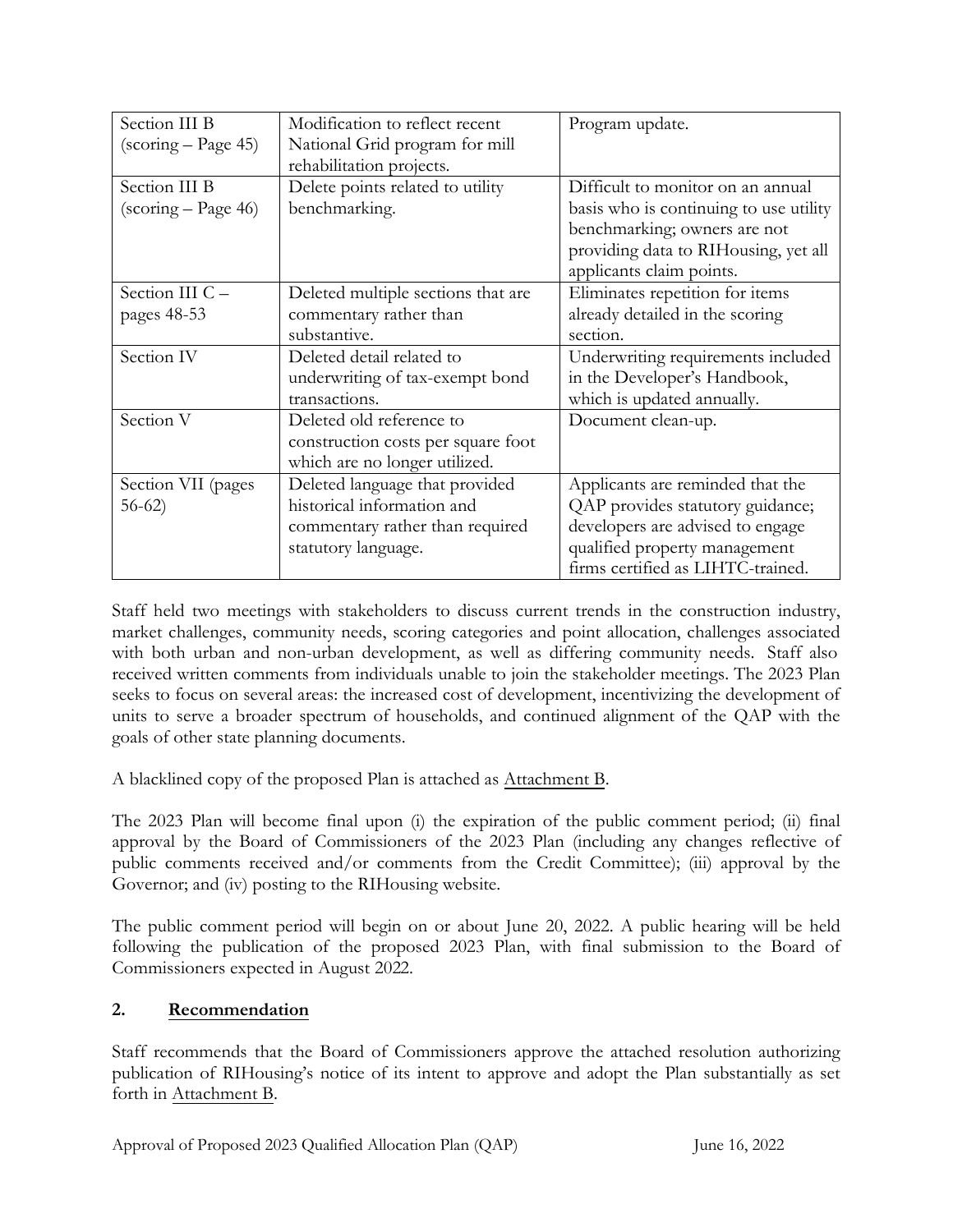# **3. Attachments**

- A. Resolution
- B. Proposed 2023 Qualified Allocation Plan (Blackline)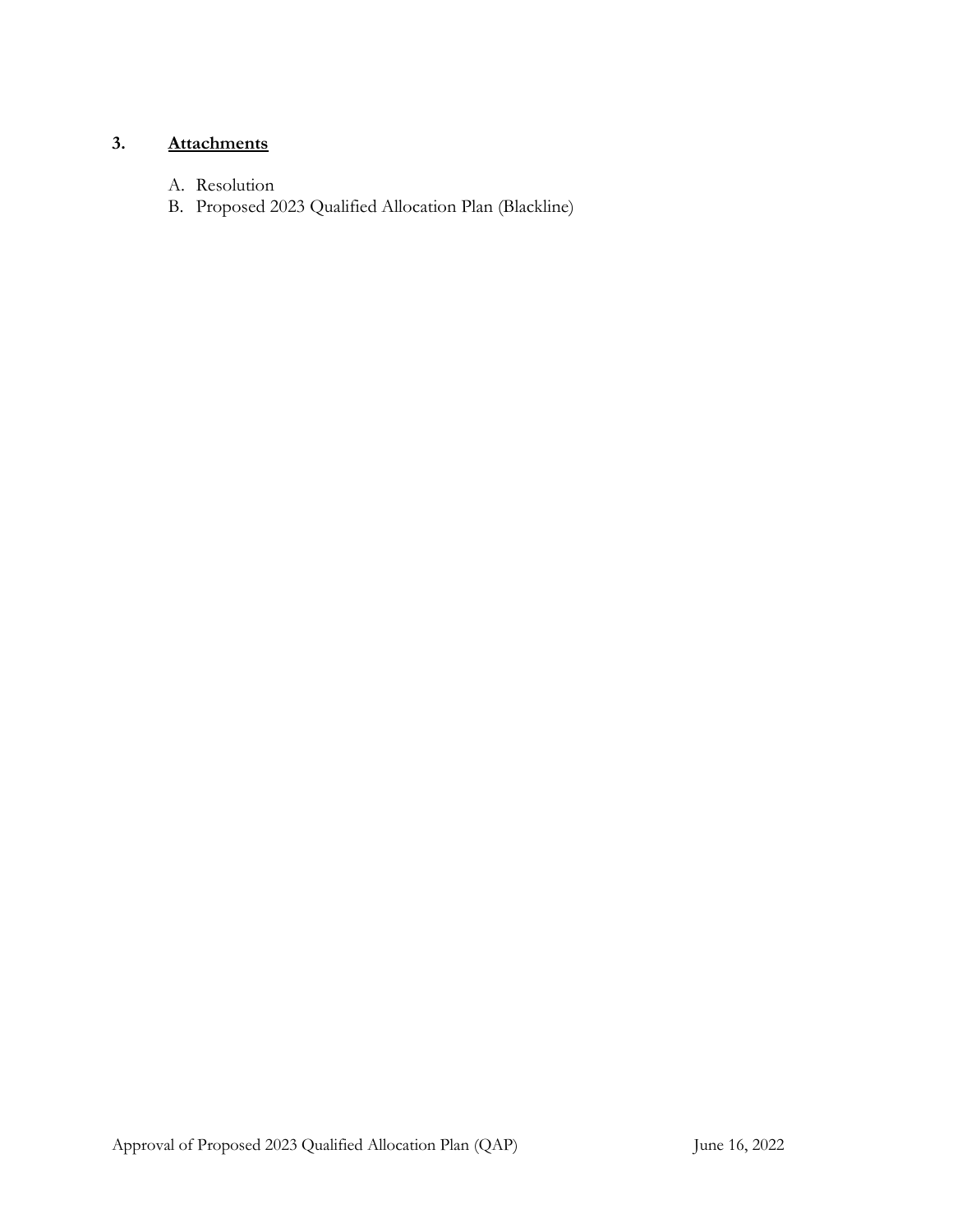#### **Attachment A**

#### **Resolution of the Board of Commissioners of Rhode Island Housing and Mortgage Finance Corporation**

- WHEREAS, Rhode Island Housing and Mortgage Finance Corporation ("RIHousing") has been designated by the Governor as the principal housing finance agency and tax credit allocating agency for the State of Rhode Island (the "State");
- WHEREAS, the Revenue Reconciliation Act of 1989 requires low-income housing tax credit allocating agencies to allocate low-income housing tax credits according to a Qualified Allocation Plan (the "Plan");
- WHEREAS, the Plan must establish priorities and criteria for allocating low-income housing tax credits that best meet the housing needs of the State and must be adopted pursuant to a public hearing and comment period; and
- WHEREAS, the housing needs for the State have been established pursuant to the proposed Rhode Island Consolidated Plan: 2020-2024.

#### NOW, THEREFORE, BE IT:

- RESOLVED: that RIHousing be, and hereby is, authorized to publish notice of its intent to approve and adopt the proposed 2023 Qualified Allocation Plan, substantially in the form attached hereto as Attachment B; and
- RESOLVED: that the Executive Director, Deputy Executive Director, and Director of Development each acting singly, are hereby empowered and directed to take any and all actions they deem necessary to carry out the foregoing resolutions.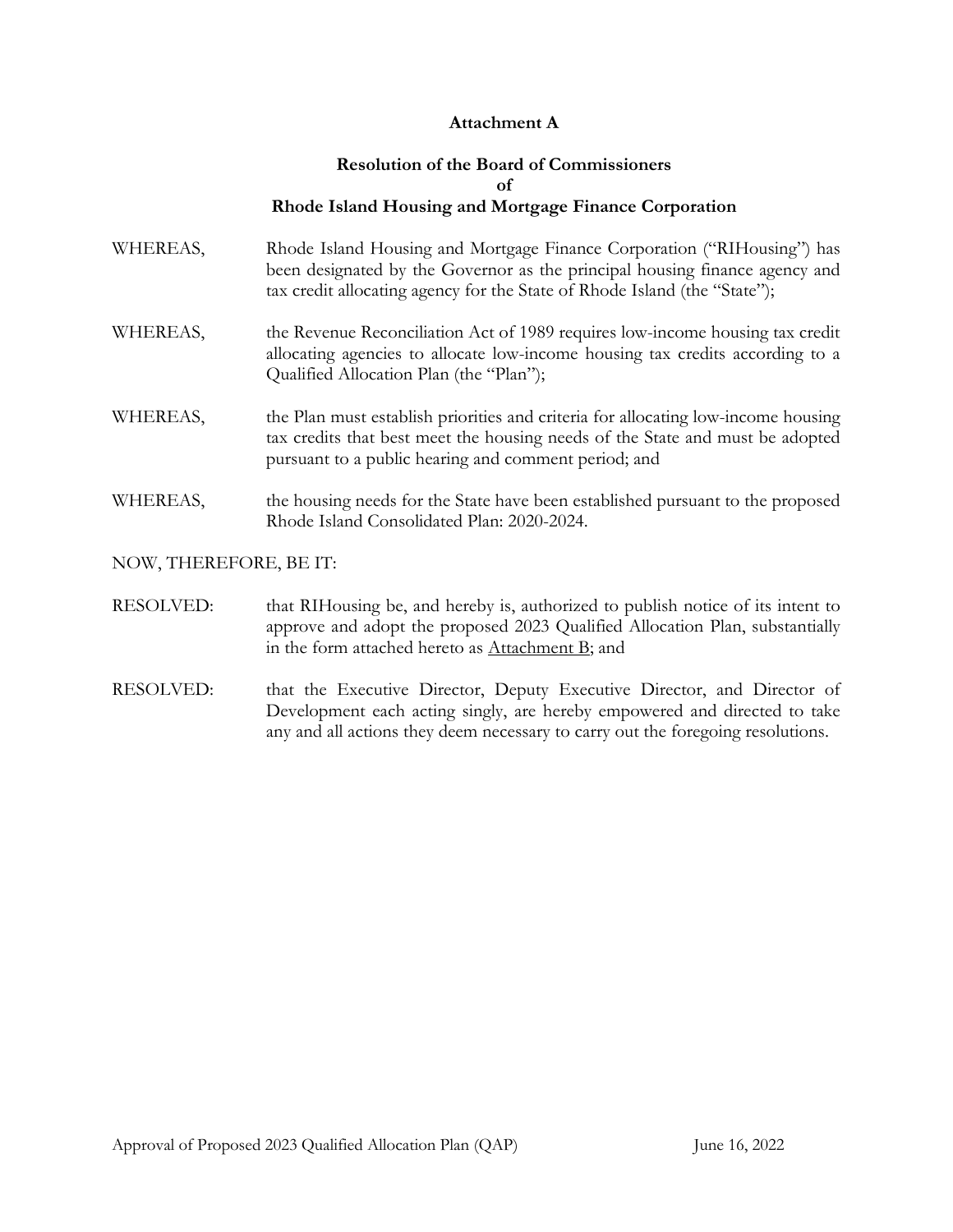**Proposed 2023 Qualified Allocation Plan (Blacklined) Attachment B**

### **STATE OF RHODE ISLAND**

### **20222023 QUALIFIED ALLOCATION PLAN**

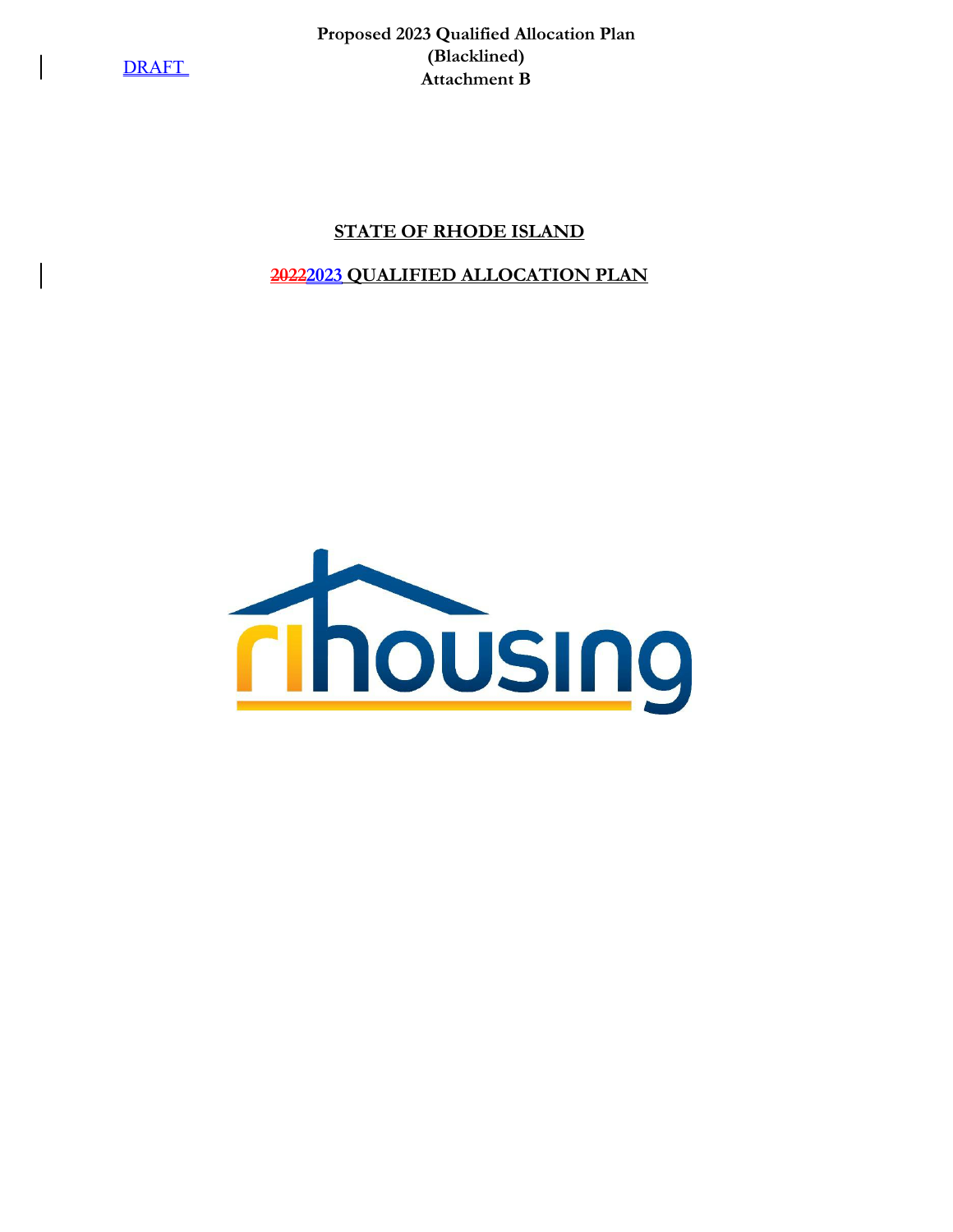$\begin{array}{c} \hline \end{array}$ 

 $\overline{\phantom{a}}$ 

# **Table of Contents**

| Glossary                                                   | $\boldsymbol{6}$ |
|------------------------------------------------------------|------------------|
| Introduction                                               | 8                |
| I. LIHTC PROGRAM SUMMARY AND REQUIREMENTS                  | $\boldsymbol{9}$ |
| A. Overview                                                | $\boldsymbol{9}$ |
| <b>B. Rhode Island Annual LIHTC Allocation Pool</b>        | $\boldsymbol{9}$ |
| C. LIHTC Requirements                                      | $\boldsymbol{9}$ |
| 1. Federal Criteria                                        | $\boldsymbol{9}$ |
| 2. State Criteria                                          | 40               |
| 3. Housing Needs                                           | $\bf{11}$        |
| D. Credit Percentages                                      | 12               |
| <b>E. Eligibility Requirements</b>                         | $\overline{12}$  |
| 1. Residential Rental Property                             | 13               |
| 2. Extended Use Period                                     | 13               |
| 3. Rent and Tenant Income restriction                      | 14               |
| a. Income Restriction                                      | 14               |
| b. Rent Restriction                                        | 15               |
| 4. Least Amount of LIHTC Necessary for Project Feasibility | 15               |
| 5. Minimum Property Standard                               | 15               |
| 6. Placed-In-Service Requirements                          | 15               |
| 7. Minimum Rehabilitation Requirements                     | 16               |
| 8. Ten Year Placed In Service Restriction                  | 16               |
| 9. Community Service Facilities                            | 16               |
| 10. Market Study                                           | 17               |
| 11. Native American housing Assistance                     | $17\,$           |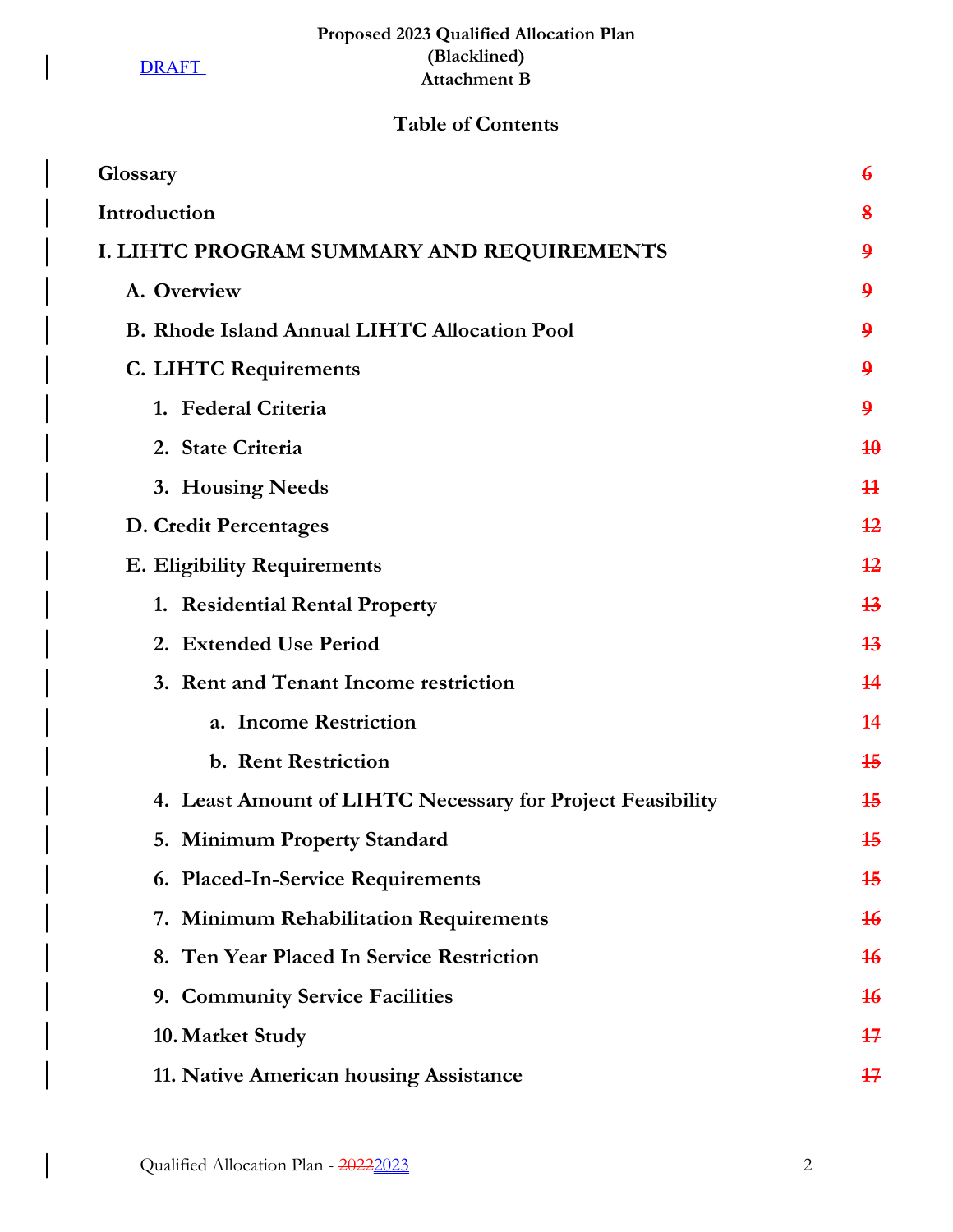# **Proposed 2023 Qualified Allocation Plan (Blacklined) Attachment B**

**DRAFT** 

 $\overline{\phantom{a}}$ 

 $\begin{array}{c} \hline \end{array}$ 

| 12. Homeownership Option                                         | 17             |
|------------------------------------------------------------------|----------------|
| 13. Public Housing Waiting List                                  | 17             |
| 14. Tenant populations of Individuals with Children              | 18             |
| F. HUD Qualified Census Tracts/Difficult-To-Develop Areas        | 18             |
| <b>G. HUD Subsidy Layering Guidelines</b>                        | 19             |
| 1. Builder's Profit                                              | 19             |
| 2. Developers Fee                                                | 19             |
| 3. Syndication Expenses                                          | 20             |
| H. Single Room Occupancy Units                                   | 20             |
| I. Housing for the Homeless                                      | 20             |
| J. Handicapped Accessibility                                     | 20             |
| K. Affirmative Action/Equal Employment Opportunity ("EEO")       | 20             |
| L. Fair Housing Consideration                                    | 2 <sub>1</sub> |
| 1. Siting and Marketing Consideration                            | 2 <sub>1</sub> |
| 2. Limited English Proficiency ("LEP")                           | 22             |
| M. One for One Replacement                                       | 23             |
| N. Industry Recommended Standards                                | 24             |
| <b>O. Uniform Relocation Act</b>                                 | 24             |
| <b>II. APPLICATION PROCESS AND RANKING METHOD FOR 9% CREDITS</b> | 24             |
| A. Funding Rounds                                                | 24             |
| <b>B. Project Selection Process</b>                              | 25             |
| <b>III. LIHTC REVIEW CRITERIA</b>                                | <del>27</del>  |
| A. Threshold Criteria                                            | 29             |
| 1. Development Team capacity                                     | 29             |
| 2. Financial Feasibility                                         | 30             |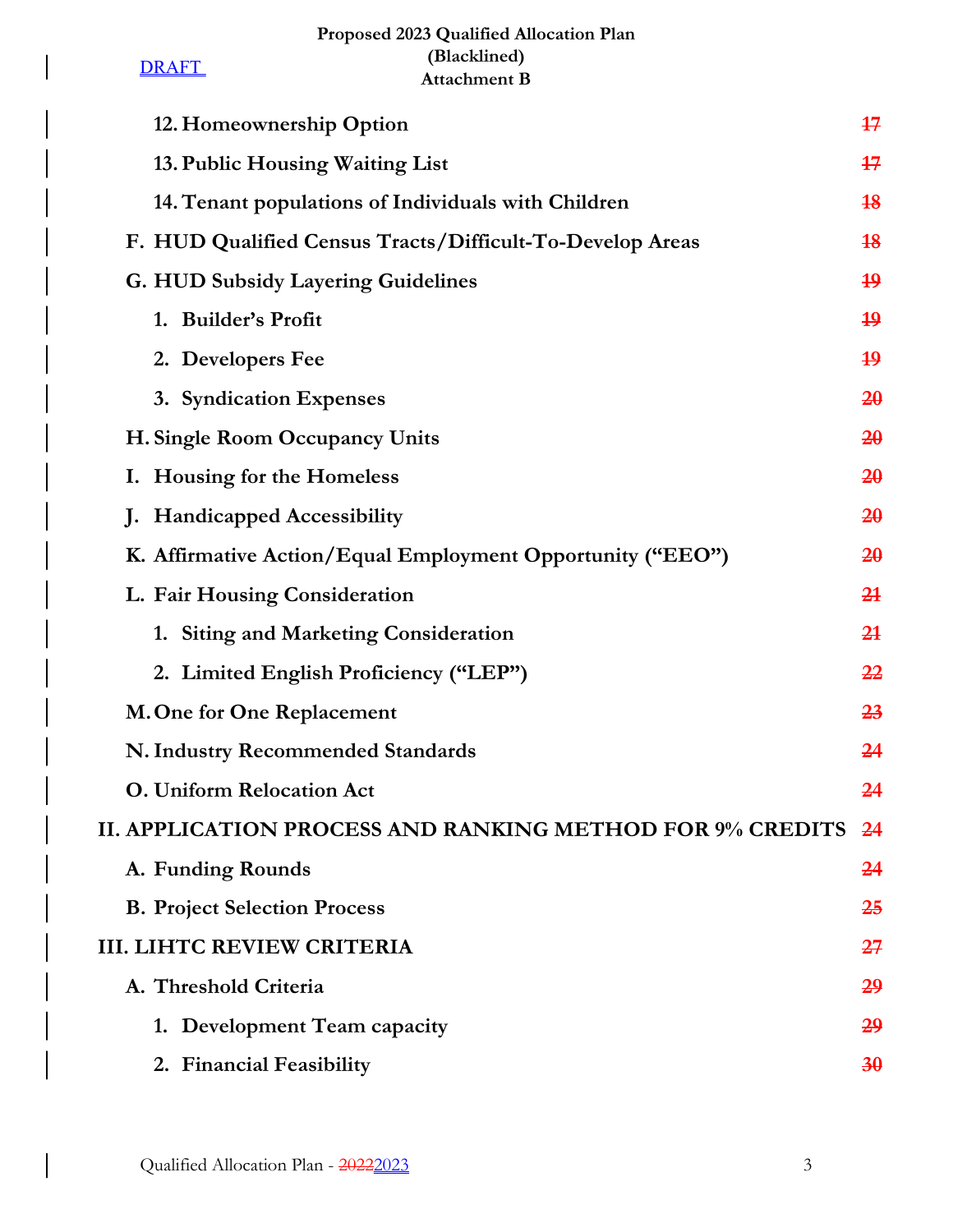# **Proposed 2023 Qualified Allocation Plan (Blacklined) Attachment B**

**DRAFT** 

 $\overline{\phantom{a}}$ 

 $\begin{array}{c} \hline \end{array}$ 

| 3. Marketability                                                 | 34 |
|------------------------------------------------------------------|----|
| 4. Readiness to Proceed                                          | 32 |
| 5. Total Development Cost Cap                                    | 33 |
| <b>B.</b> Scoring                                                | 33 |
| C. Scoring Assessment Criteria                                   | 43 |
| 1. Financial Analysis                                            | 43 |
| a. TDC                                                           | 43 |
| b. Management Plan                                               | 43 |
| c. Leveraging                                                    | 44 |
| 2. Serving the Needs of Very Low-income Individuals and Families | 44 |
| 3. Rhode Island Based Firms                                      | 44 |
| a. Permitting                                                    | 44 |
| b. Site Design                                                   | 45 |
| 4. Comprehensive Community Development                           | 46 |
| a. Transportation and Connectivity                               | 46 |
| b. Areas of Opportunity                                          | 46 |
| c. Engagement and Services                                       | 46 |
| 5. Geographic Diversity                                          | 47 |
| 6. Vacant, Foreclosed and Blighted Properties and Infill Lots    | 47 |
| 7. Efficiency                                                    | 48 |
| 8. Preservation of Greenfields                                   | 48 |
| D. Non-profit Set-Aside, 9% Credits                              | 49 |
| E. Assisted Living Program                                       | 49 |
| F. Supportive Housing                                            | 49 |
| IV. TAX EXEMPT FINANCING WITH 4% CREDIT                          | 50 |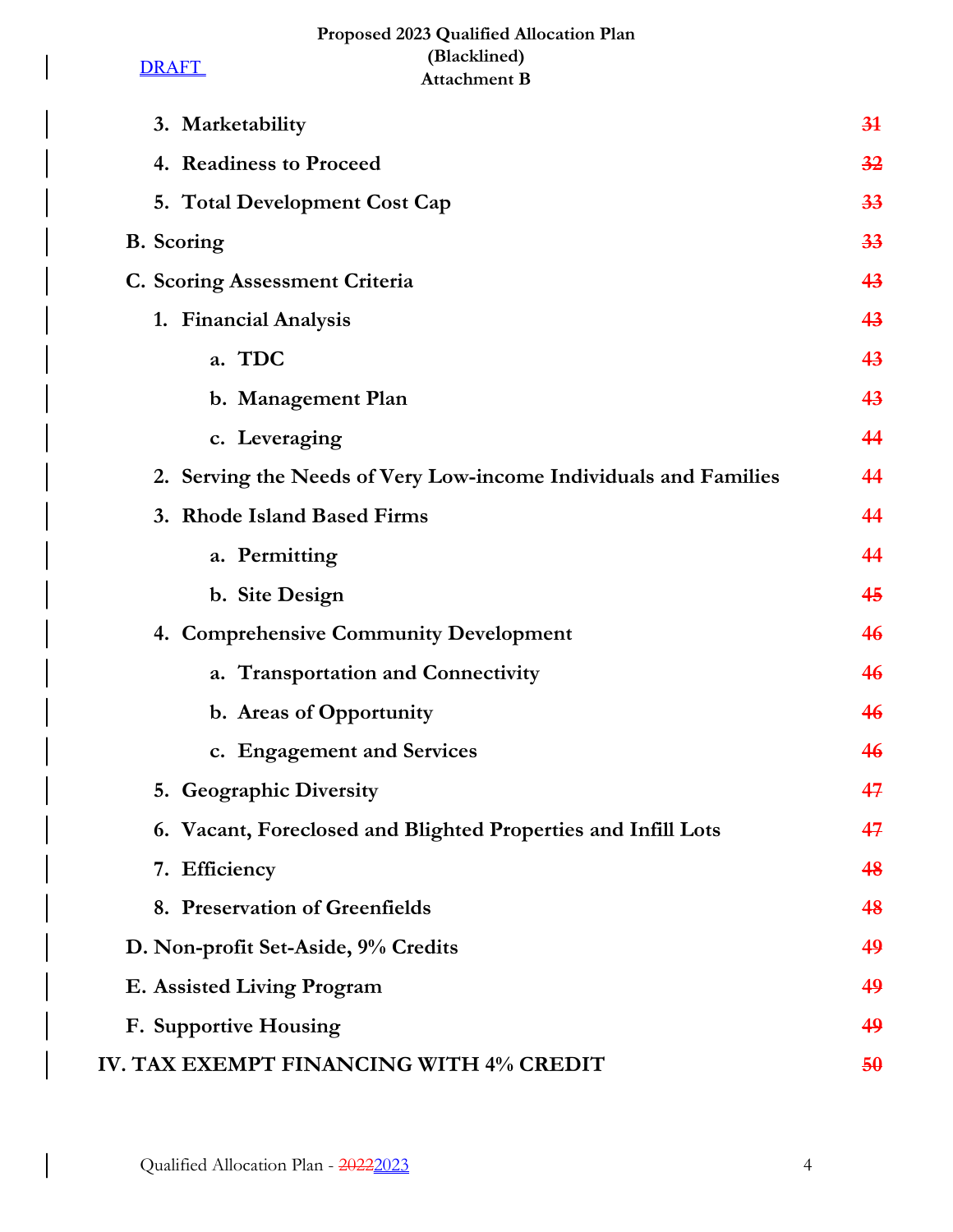|                                       | Proposed 2023 Qualified Allocation Plan |    |
|---------------------------------------|-----------------------------------------|----|
| <b>DRAFT</b>                          | (Blacklined)<br><b>Attachment B</b>     |    |
| V. UNDERWRITING GUIDELINES            |                                         | 50 |
|                                       | VI. FEE STRUCTURE FOR LIHTC PROPOSALS   | 50 |
| A. Application Fee                    |                                         | 50 |
| <b>B.</b> Underwriting Fee            |                                         | 50 |
| <b>C.</b> Allocation Fees             |                                         | 54 |
| <b>VII. COMPLIANCE MONITORING</b>     |                                         | 54 |
|                                       | A. Recordkeeping and Record Retention   | 52 |
| <b>B.</b> Certification and Reporting |                                         | 53 |
| <b>C. Records Review</b>              |                                         | 55 |
| D. Inspection                         |                                         | 55 |
| E. Notification of Non-Compliance     |                                         | 55 |
| F. Casualty Loss                      |                                         | 56 |
| G. Liability of the Owner             |                                         | 57 |
| H. Annual Compliance Training         |                                         | 57 |
| <b>VIII. EVENTS OF RECAPTURE</b>      |                                         | 58 |
| IX. COMPLIANCE MONITORING FEES        |                                         | 58 |
| X. MISCELLANEOUS                      |                                         | 58 |
| XI. APPROVAL OF THE GOVERNOR          |                                         | 59 |

 $\begin{array}{c} \hline \end{array}$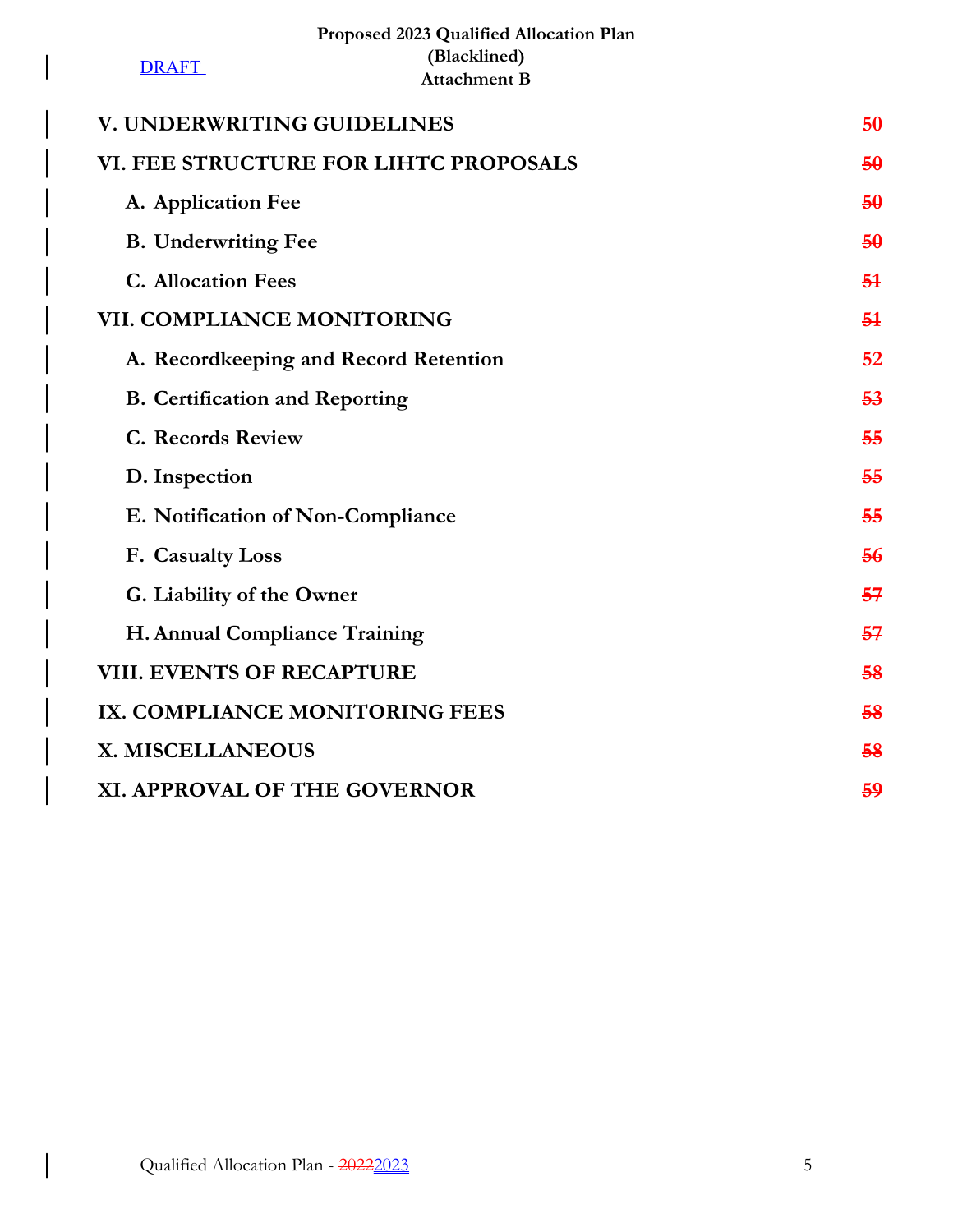$\overline{\phantom{a}}$ 

 $\overline{\phantom{a}}$ 

# **Proposed 2023 Qualified Allocation Plan (Blacklined) Attachment B**

# **GLOSSARY**

# **ACRONYMS USED IN QUALIFIED ALLOCATION PLAN**

| <b>2025 PLAN</b>         | Rhode Island Land Use 2025 Plan                     |
|--------------------------|-----------------------------------------------------|
| <b>ALLOCATION PLAN</b>   | Qualified Allocation Plan                           |
| <b>AFHMP</b>             | Affirmative Fair Housing Marketing Plan             |
| AMI                      | Area Median Income                                  |
| <b>CAA</b>               | <b>Carryover Allocation Agreement</b>               |
| <b>CCD</b>               | Comprehensive Community Development                 |
| <b>CCRP</b>              | Concerted Community Allocation Plan                 |
| <b>COMPLIANCE MANUAL</b> | RIHousing Compliance Monitoring Manual              |
| <b>DDA</b>               | Difficult-to-develop Areas                          |
| <b>DECLARATION</b>       | Declaration of Land Use Restrictive Covenants       |
| <b>EEO</b>               | Equal Employment Opportunity                        |
| <b>FEMA</b>              | Federal Emergency Management Agency                 |
| <b>FLOOR</b>             | 9% minimum tax credit rate                          |
| <b>FMR</b>               | Fair Market Rent                                    |
| <b>HERA</b>              | Housing and Economic Recovery Act of 2008           |
| <b>HFA</b>               | Housing Finance Agency                              |
| <b>HQS</b>               | Housing Quality Standards                           |
| <b>HUD</b>               | U.S. Department of Housing and Urban<br>Development |
| <b>IQT</b>               | Initial Qualifying Tenant                           |
| <b>IRC SECTION 42</b>    | Section 42 of the Internal Revenue Code             |
| <b>IRS</b>               | Internal Revenue Service                            |
| <b>LAP</b>               | Language Access Plan                                |
| <b>LEP</b>               | Limited English Proficiency                         |
| <b>LIHTC</b>             | Low-Income Housing Tax Credits                      |
| MBE/WBE                  | Minority Business Enterprises and/or Women          |
|                          | <b>Business Enterprises</b>                         |
| <b>MTSP</b>              | Multifamily Tax Subsidy Projects                    |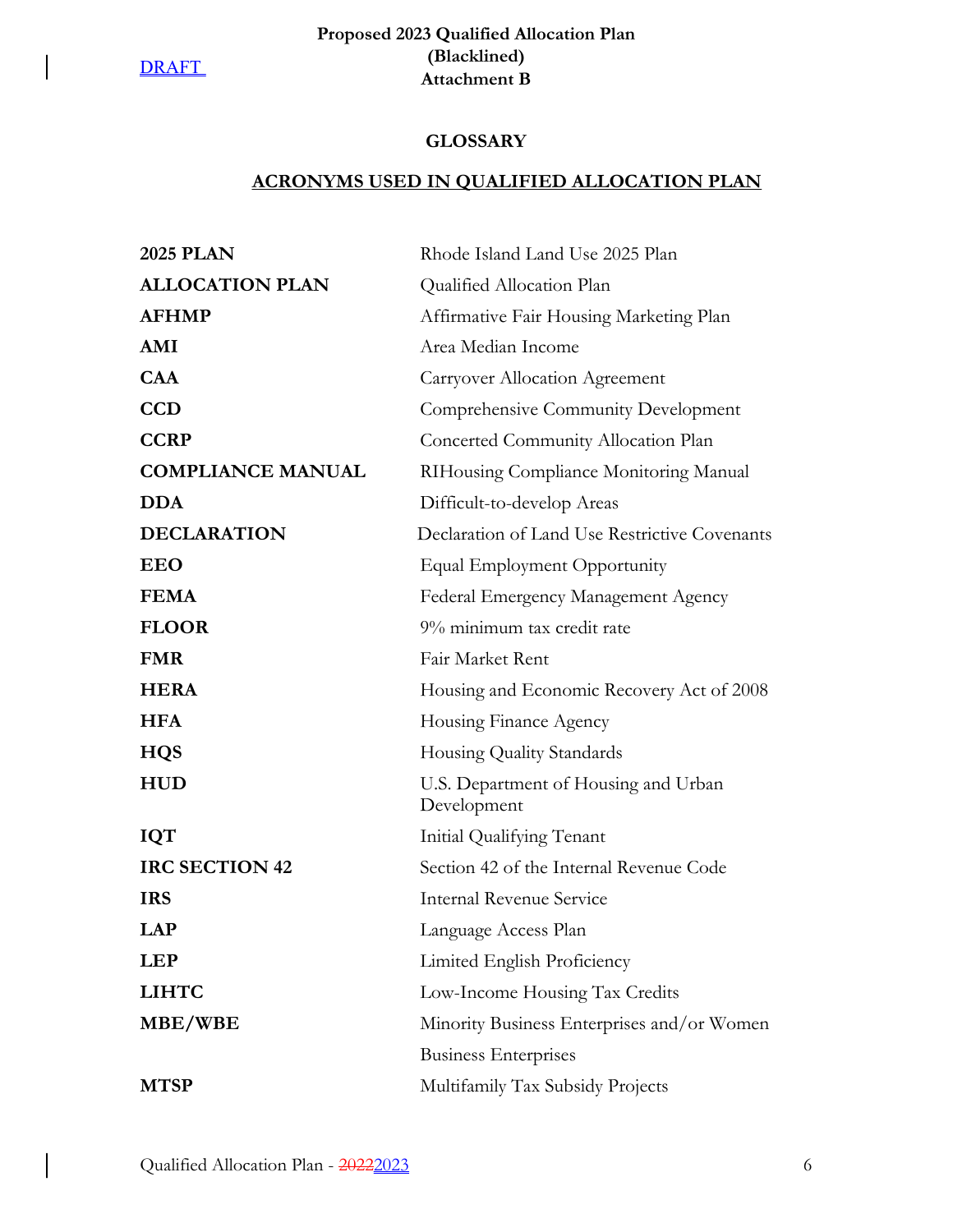|                             | Proposed 2023 Qualified Allocation Plan                                  |
|-----------------------------|--------------------------------------------------------------------------|
| <b>DRAFT</b>                | (Blacklined)                                                             |
|                             | <b>Attachment B</b>                                                      |
| <b>NAHASDA</b>              | Native American Housing Assistance and<br>Self-Determination Act of 1996 |
| <b>NCHSA</b>                | National Council of State Housing Agencies                               |
| <b>NGRID</b>                | National Grid                                                            |
| <b>OVERALL TDC</b>          | Maximum Total Development Cost                                           |
| OZ.                         | Opportunity Zone                                                         |
| <b>PATH</b>                 | Protecting Americans from Tax Hikes Act                                  |
| <b>PLR</b>                  | Private Letter Rulings                                                   |
| <b>PRA</b>                  | Section 811 Project Rental Assistance                                    |
| <b>PV</b>                   | Polar Voltaic Solar Panels                                               |
| <b>QCT</b>                  | Qualified Census Tract                                                   |
| <b>RFP</b>                  | <b>Request for Proposals</b>                                             |
| <b>RNC</b>                  | Rhode Island Residential New Construction                                |
| <b>RIGL</b>                 | Rhode Island General Laws                                                |
| <b>SECTION 504</b>          | Section 504 of Rehabilitation Act of 1973                                |
| <b>TAM</b>                  | Technical Assistance Memoranda                                           |
| <b>TDC</b>                  | Total Development Cost                                                   |
| <b>THE STATE</b>            | State of Rhode Island                                                    |
| <b>THE CODE</b>             | <b>Internal Revenue Code</b>                                             |
| <b>TITLE VI</b>             | Title VI of the 1964 Civil Rights Act, as amended                        |
| <b>UBS</b>                  | Utility Benchmarking Service                                             |
| <b>UPCS</b>                 | HUD Uniform Physical Conditions Standards                                |
| <b>WEIGHTED AVERAGE TDC</b> | Weighted Average of Total Development Costs                              |

 $\bigg\}$ 

 $\big\vert$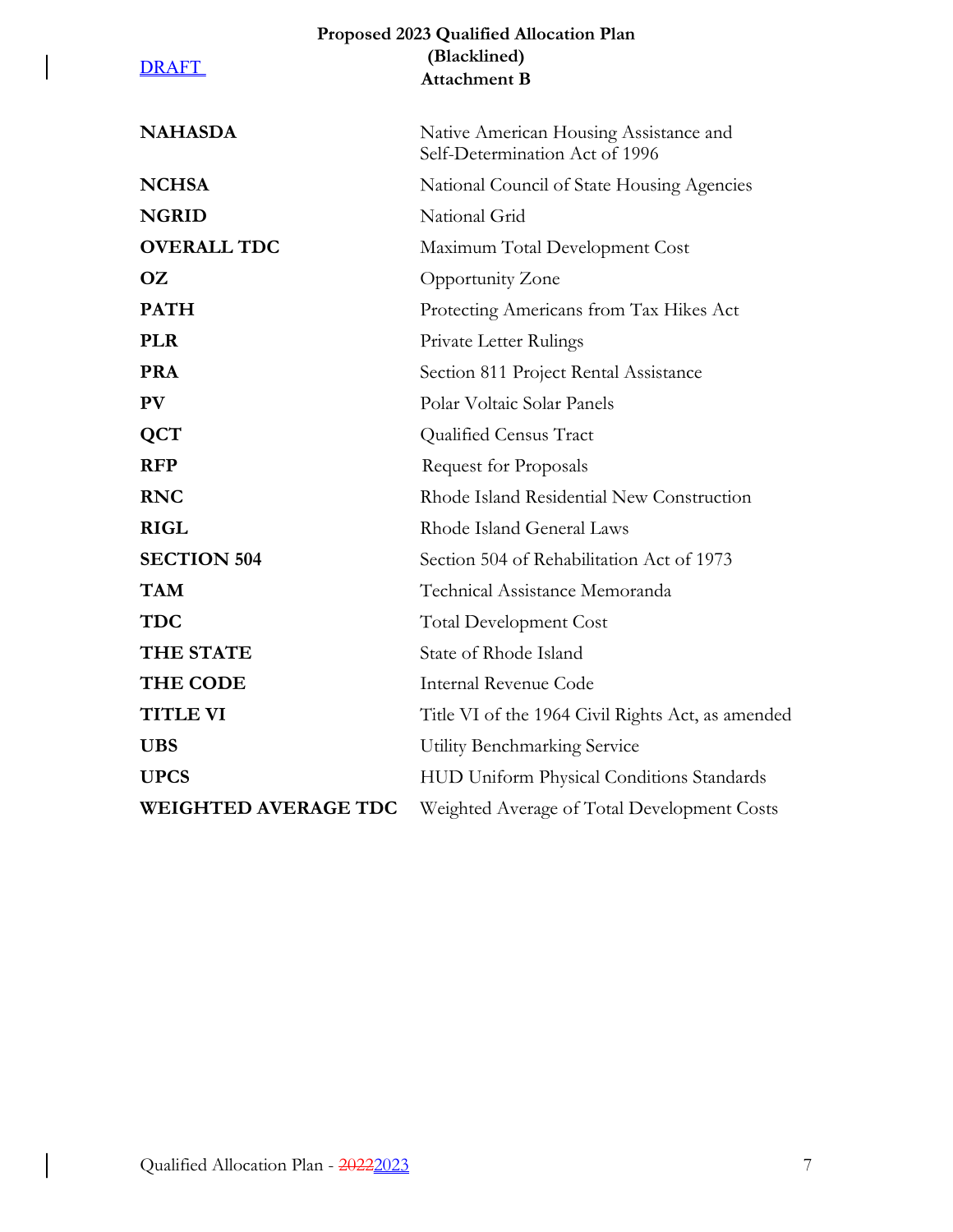### **Proposed 2023 Qualified Allocation Plan (Blacklined) Attachment B**

# **3State of Rhode Island 20222023 Qualified Allocation Plan For the Low-Income Housing Tax Credit ("LIHTC") Program**

### INTRODUCTION

RIHousing has been designated the responsibility for administering the federal Low-Income Housing Tax Credit ("LIHTC") Program (the "LIHTC Program") for the State of Rhode Island ("the State"). The LIHTC Program was created pursuant to the Tax Reform Act of 1986 to encourage private sector participation in the construction and rehabilitation of housing for low-income individuals and families. The Omnibus Budget Reconciliation Act of 1989 required states to adopt consistent and objective procedures for allocating LIHTCs to qualified developments. Specifically, federal Federal law requires that a Qualified Allocation Plan (the "Allocation Plan") outlining the process for the allocation of LIHTCs be presented to the public through a hearing for review and comment. For the Governor to approve and execute, the final Allocation Plan must include input from the public hearing and comment period, as well as all available housing needs data.

RIHousing has developed this Allocation Plan to comply with the requirements of Section 42 ("IRC Section 42") of the Internal Revenue Code (the "Code") and to ensure that those developments receiving LIHTCs produce or preserve housing addressing the most pressing needs of the State. This Allocation Plan establishes the priorities that the LIHTC Program will address from among those needs and incorporates those priorities into the criteria used to evaluate all proposals. This Allocation Plan will cover the 20222023 allocation year. This Allocation Plan applies to the LIHTCs that the State is authorized to allocate, including projects applying for the for 9% and 4% LIHTC in conjunction with tax-exempt financing that is subject to the private activity bond cap.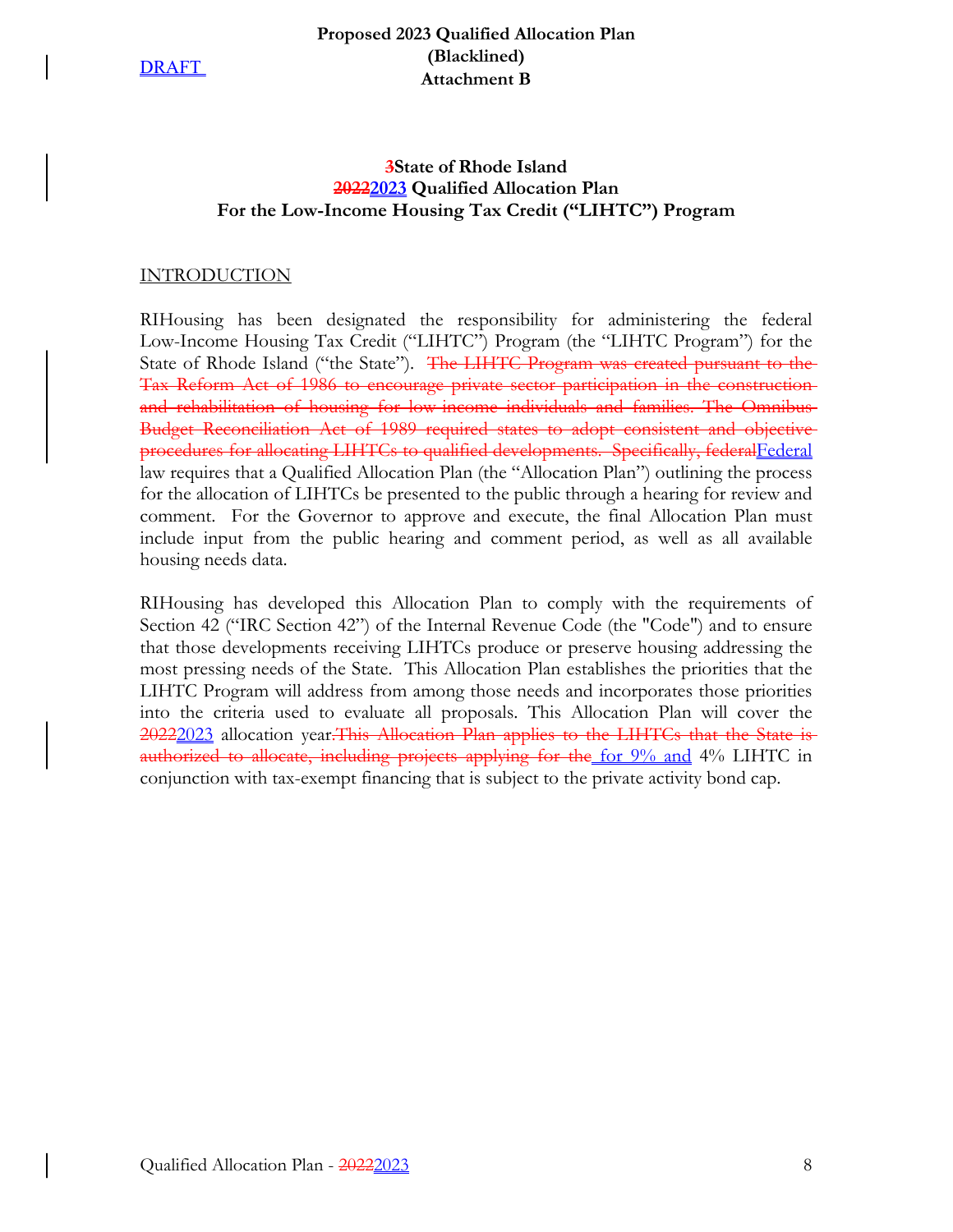# **I. LIHTC PROGRAM SUMMARY AND REQUIREMENTS**

### **A. Overview**

There are three types of credits available to developers of affordable rental housing. The first type of credit is a 9% annual credit for the costs of new construction or substantial rehabilitation of an existing building. The second type of credit is a 4% annual credit for the cost of acquiring an existing building that involves substantial rehabilitation. Both the 9% and this 4% credit are part of the state's annual per capita allocation. The third type of credit is also a 4% annual credit for the costs of new construction or substantial rehabilitation, including acquisition, of an existing building and is made available through the issuance of tax-exempt bonds. A specific project may qualify for one type of credit or for a combination of the allocated 4% and 9% credits. However, 9% credits cannot be combined with tax-exempt bonds in one transaction.

For further information and detailed requirements relating to the different credit types and methods of calculating the credit, refer to IRC Section 42.

# **B. Rhode Island Annual LIHTC Allocation Pool**

Each state is awarded a limited amount of 9% LIHTCs annually. Rhode Island will receive the small state minimum or approximately \$2,800,0003,000,000 for 2022, 2023, indexed for inflation. The pool of LIHTCs may be greater in any year if the allocation is modified by Congress, unused credits are carried forward or if previously allocated credits are returned or rescinded.

# **C. LIHTC Requirements**

IRC Section 42 requires that RIHousing establish a plan which sets forth the selection criteria which will be considered in allocating LIHTCs in Rhode Island. The Allocation Plan must include certain statutorily mandated selection criteria outlined below. The Allocation Plan must also outline criteria that are used to meet State and local housing needs in Rhode Island. These criteria are included within the threshold and scoring criteria of this Allocation Plan.

# **1. Federal Criteria**

IRC Section  $42(m)(1)(B)(ii)(III)$  requires that a preference for an allocation of credits must be given to developments serving the lowest income residents, developments which commit to the longest period of affordability, and developments located in a qualified census tract ("QCT"). Because placing LIHTC projects in a QCT risks exacerbating concentrations of poverty, the QCT preference will only be given when there is an added benefit to the neighborhood in the form of the project's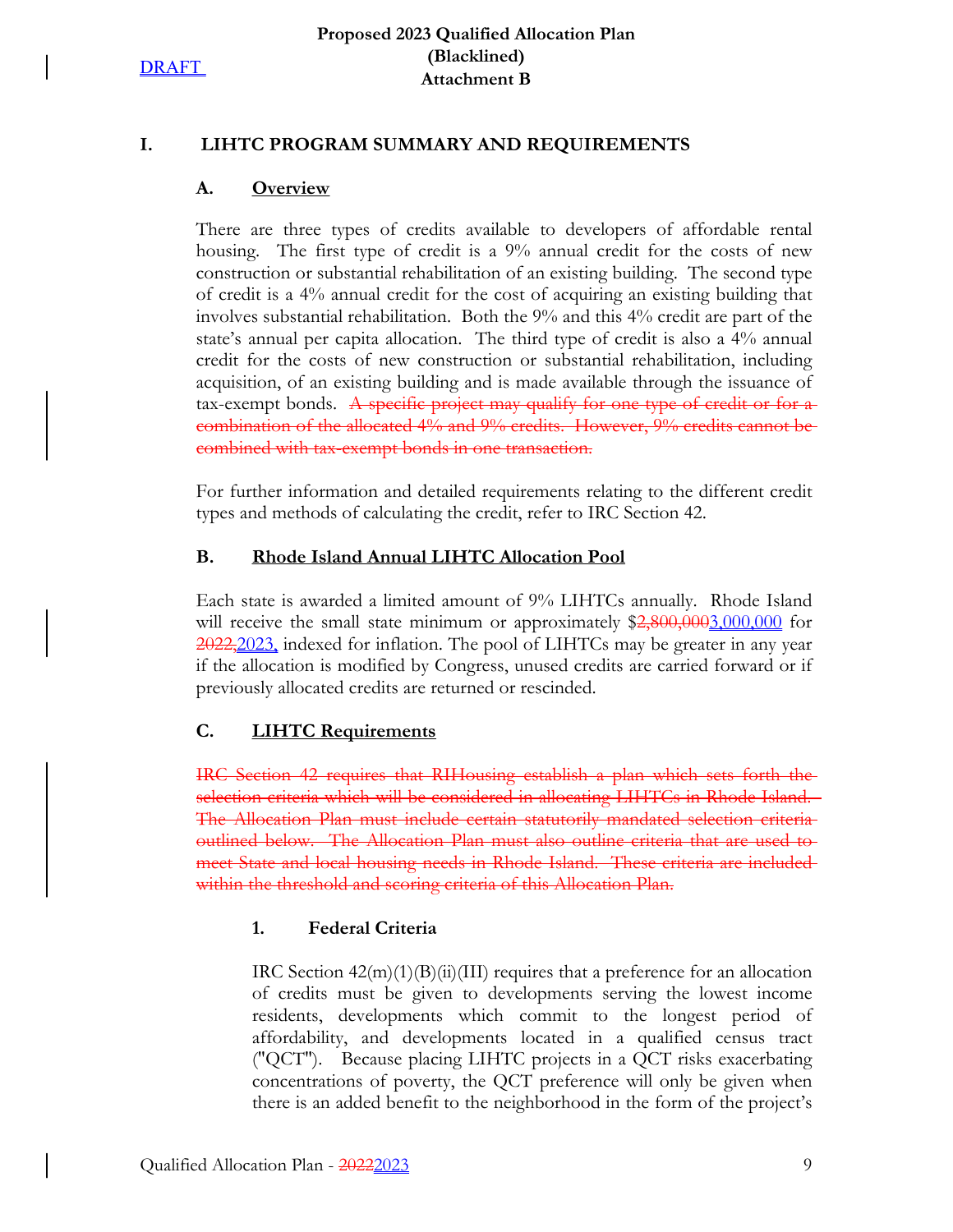### **Proposed 2023 Qualified Allocation Plan (Blacklined) Attachment B**

contribution to a concerted community revitalization plan ("CCRP"), as outlined in Section III B. of the Allocation Plan, Scoring Criteria, under Comprehensive Community Development ("CCD").

A CCRP is a formal plan which may include but is not limited to (i) a description of the geographic scope of the community and provides a clear direction for implementation; (ii) demonstrates the need for revitalization; (iii) includes a strategy for obtaining commitments of public and private investment in non-housing infrastructure, amenities, or services beyond the development; and (iv) includes planning document elements such as demonstration of the need for revitalization, setting goals for outcomes, identifying barriers to implementation, establishing timelines and benchmarks, and identifying community partners.

A plan will not be considered a CCRP if RIHousing determines, in its sole discretion, that the plan focuses narrowly on a "single property," or that the plan was approved solely for the awarding of CCRP points.

The following 10 additional statutory requirements are included in the Allocation Plan: (i) project location, (ii) housing needs characteristics, (iii) project characteristics, (iv) sponsor characteristics, (v) tenant populations with special housing needs, (vi) public housing waitlists, (vii) tenant populations of individuals with children, (viii) projects intended for eventual tenant homeownership, (ix) energy efficiency of projects and (x) the historic nature of projects.

# **2. State Criteria**

The State of Rhode Island Consolidated Plan is developed jointly by RIHousing and the state's Office of Housing and Community Development. Throughout the most recent Consolidated Plandevelopment process, RIHousing and its partners consulted and met with many other public and private agencies to gather data and discuss the state's housing and community development needs and priorities to be included in the plan. The state completed the 2020-2024 Consolidated Plan in the spring of 2020, which sets the proposed priorities and goals for housing and community development programs for the next 5 years. Among the goals are the need to develop and maintain affordable housing including housing for elders, end homelessness, address healthy housing concerns, invest in non-housing community development, provide tenant-based rental assistance and to affirmatively further fair housing. Estimates of public and private sources to achieve housing preservation and production goals are nearly \$100 million annually, including LIHTC allocations. Each year, the state submits an action plan to the U.S. Department of Housing and Urban Development ("HUD") restating its goals and makes adjustments to estimated spending and output.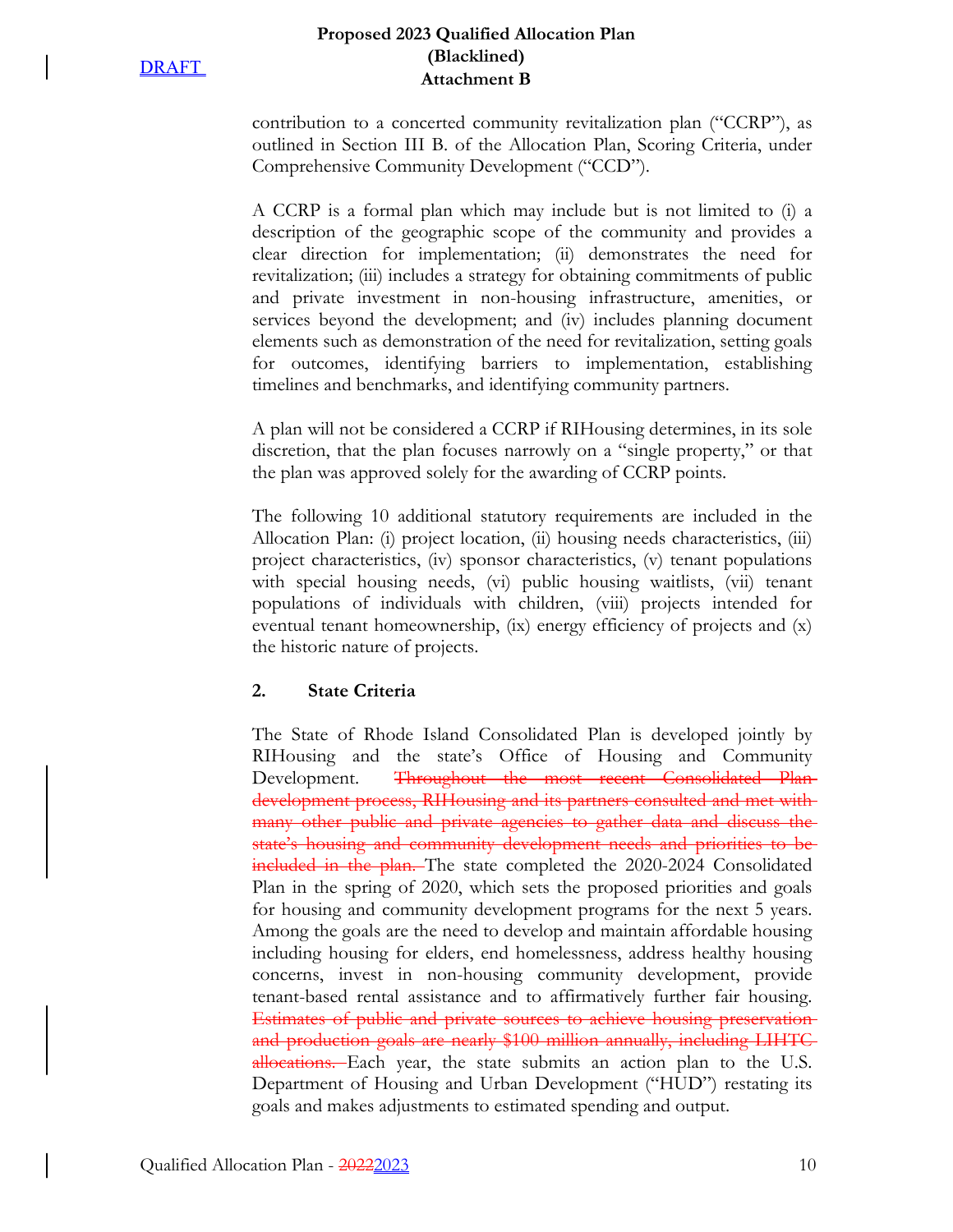Household incomes in Rhode Island, particularly those below the 40<sup>th</sup> percentile, have been stagnant for over a decade. Over that same period, rents and home sale prices have steadily increased. Even modest growth in housing prices represents a significant impact on household budgets forlow- and moderate-income Rhode Islanders. These trends are expected to continue through 2025, resulting in a sustained need for affordable housing options. Rental housing represents the major demand of this income group.

Statewide Planning has developed the Rhode Island Land Use 2025 Plan (the "2025 Plan") which encourages the development of designated growth centers. The 2025 Plan is located at http://www.planning.ri.gov/documents/121/lu\_exec.pdf. These growth centers and development areas envision a mix of commercial and residential uses with access to services, transportation and adequate water and wastewater infrastructure. In addition, all municipalities in Rhode Island have developed affordable housing plans which identify development opportunities within these communities.

#### **3. Housing Needs**

The State faces an overall shortage of quality, affordable, safe and healthy rental homes. Forty-four percent (44%) of the State's renter population ishousing cost burdened. Twenty-two percent (22%) of renters are severely cost burdened and pay more than 50% of their income towards rent (2013-2017 CHAS). In 2018, Rhode Island ranked 12<sup>th</sup> highest nationally for homeowners that were housing cost burdened at 23.5% (Harvard JCHS State of the Nation's Housing, CHAS). According to the National Low-Income Housing Coalition's 2020 Out of Reach Report, based on the most recent census data, Rhode Island has the 19<sup>th</sup> highest gap between what renters earn and what it costs to rent a two-bedroom apartment.

There are currently 28,625 Rhode Island homeowners and 36,775 renters, totaling 65,400 Rhode Island residents, who are severely housing cost burdened in the state. In contrast, only 12,690 affordable homes are needed today for every community in the state to meet its 10% affordable housing goal.

Much of the State suffers from a continually aging housing stock, a significant portion of which is characterized by severe or moderate physical problems such as lead-based paint hazards.

The redevelopment of properties that are in foreclosure and those that are abandoned and vacant are a priority for RIHousing financing. Vacant and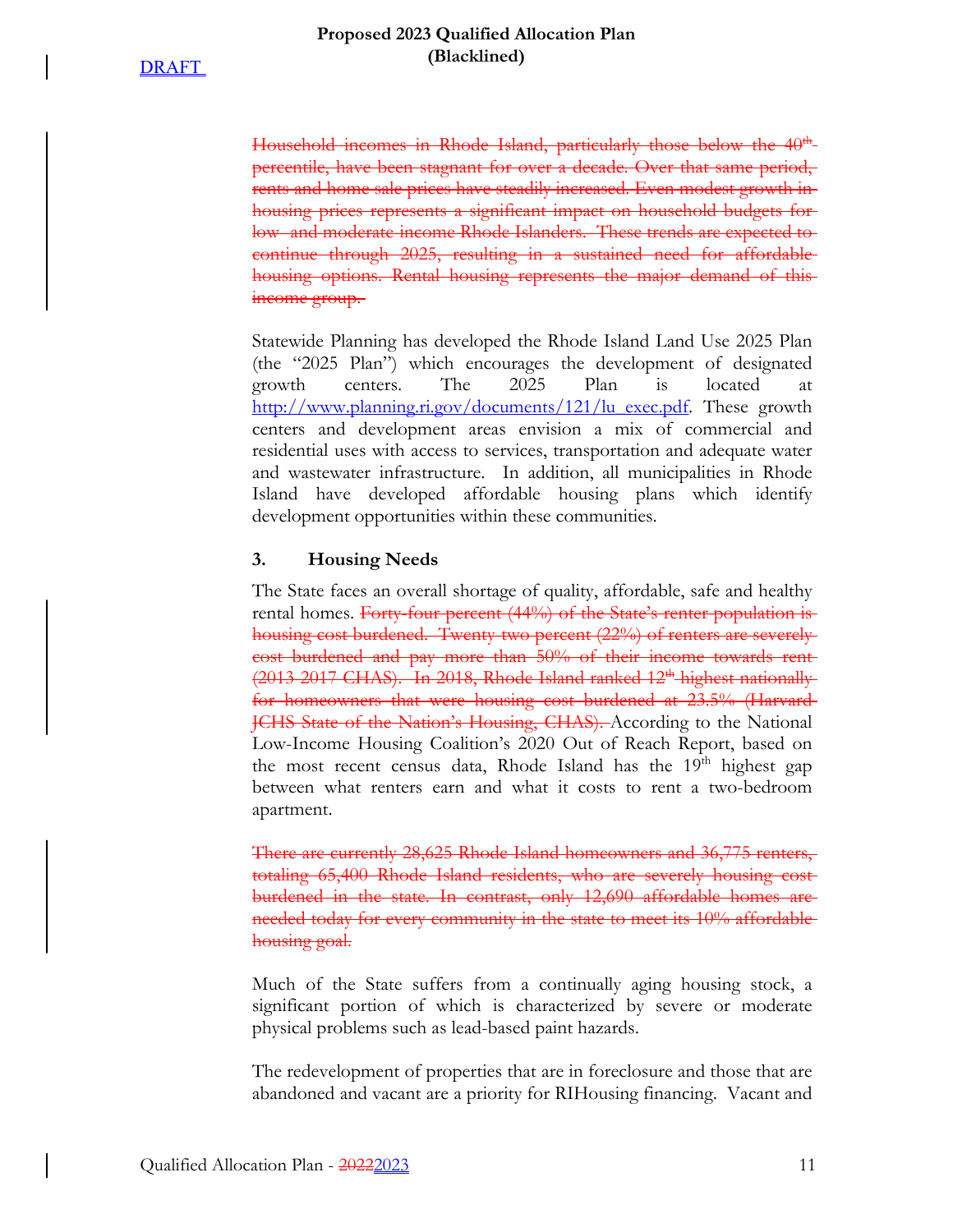#### **Proposed 2023 Qualified Allocation Plan (Blacklined)**

abandoned property erodes overall property values and causes deterioration in entire communities where prior investment has occurred. RIHousing is committed to using resources where they will most efficiently be used to stabilize neighborhoods.

To meet the state's goal of at least 10 % affordable housing in each community, the State must substantially increase its production. By concentrating state, federal and private resources to combine affordable housing with broader community development investments, neighborhoods can be revitalized. This approach encourages investment in Rhode Island's urban areas and in new or existing growth or town centers and surrounding neighborhoods. This comprehensive approach to development results in well planned developments that are sustainable and efficient.

### **D. Credit Percentages**

As of enactment of the Protecting Americans from Tax Hikes (PATH) Act in 2015, the 9% minimum tax credit rate (the "floor") is 9%. The Consolidated Appropriations Act of 2021 established a permanent minimum 4 percent rate for LIHTC developments financed by tax-exempt multifamily bonds and for acquisition costs associated with all LIHTC developments. The 4% rate is effective for buildings allocated acquisition housing credits after December 31, 2020, and for buildings financed with tax-exempt bonds issued after December 31, 2020.**E. Eligibility Requirements**

### **Disclaimer:**

To receive an allocation of LIHTCs, whether from the State's allocated pool or through the use of tax-exempt bond financing, a project must meet eligibility requirements under both the Allocation Plan and IRC Section 42. While many of these requirements are briefly summarized below, applicants should note that the federal rules governing LIHTCs are complex. All developers are advised to consult a qualified tax attorney and/or accountant to determine eligibility for the credit. In making this determination, qualified professionals are expected to be current and knowledgeable with all private letter rulings ("PLRs") and technical assistance memoranda ("TAMs") issued by the Internal Revenue Service ("IRS") which may provide insight to the IRS view regarding eligible basis determinations.

In allocating LIHTCs, RIHousing makes no representations to owners or other parties regarding compliance with IRC Section 42, Treasury regulations or other laws or regulations governing LIHTCs. Neither RIHousing nor its employees, agents, representatives, board members, or employees shall be liable for any matters arising out of, or in relation to, the allocation of LIHTCs.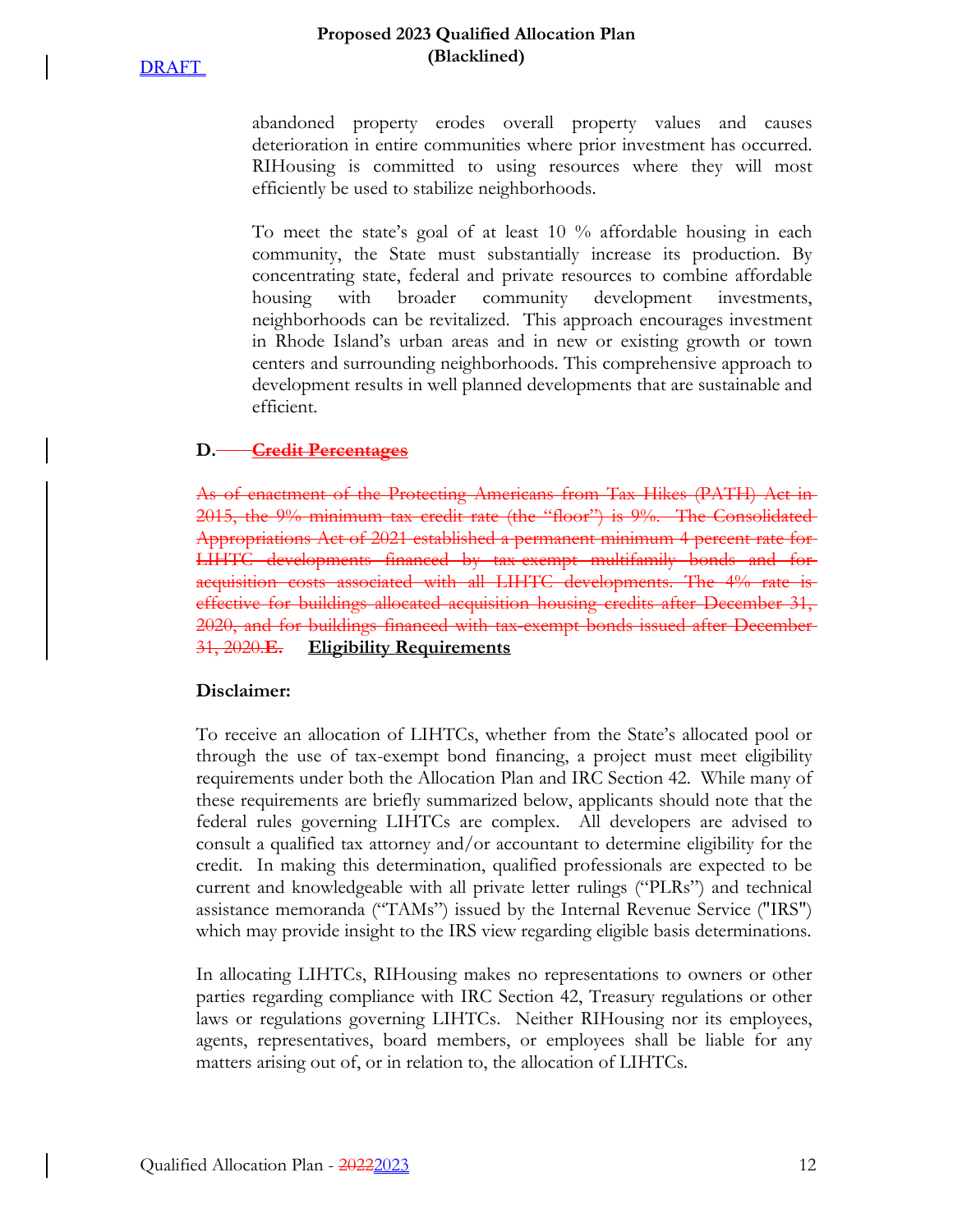

### **1) Residential Rental Property**

In order for a project to qualify as a low-income housing project, it must be residential property. In general, the The project must be: (1) used other than on a transient basis, (2) rented or available for rent on a continuous basis, (3) available to members of the general public, and (4) suitable for occupancy. Facilities providing continuous nursing, medical, or psychiatric care are not considered residential rental units for LIHTC purposes. Continual care, however, should not be confused with certain supportive services which can be provided. Examples of allowable incidental care include: (1) facilitating the making of medical appointments, (2) providing transportation to medical facilities, (3) providing basic first-aid skills in case of emergencies, and (4) assisted living.

### **2) Extended Use Period**

IRC Section 42 requires that the low-income occupancy and rent restrictions be maintained during the initial compliance period of 15 years (IRC Section  $42(i)(1)$ . In addition, the occupancy restrictions must be maintained for an extended use period of an additional 15 years per IRC Section 42(h)(6)(D). RIHousing requires the following:

- a. A Declaration of Land Use Restrictive Covenants ("Declaration") must be executed by the project owner. The Declaration must set forth an extended use period of affordability for the qualifying units of at least 30 years and an extended use period prohibition against evicting or terminating tenancy of existing tenants in low-income units other than for good cause.
- b. If a development is allocated LIHTC under the nonprofit set-aside, the owner (and any subsequent owner) during the compliance period must continue to qualify under that set-aside. The owner will indicate in the Declaration that they are electing to qualify under the nonprofit set-aside.
- c. For projects financed with tax-exempt bond proceeds, the required extended use period of affordability will be the greater of (i) the period that the tax-exempt bonds remain outstanding or (ii) 40 years.
- d. The owner must waive the right to seek termination of the Declaration by petitioning RIHousing to find a buyer of the development as provided in IRC Section  $42(h)(6)(E)(i)$ .
- e. In addition to the Declaration, RIHousing requires that a Regulatory Agreement be recorded prior to any lien documents and not be subject to termination in the event of foreclosure. The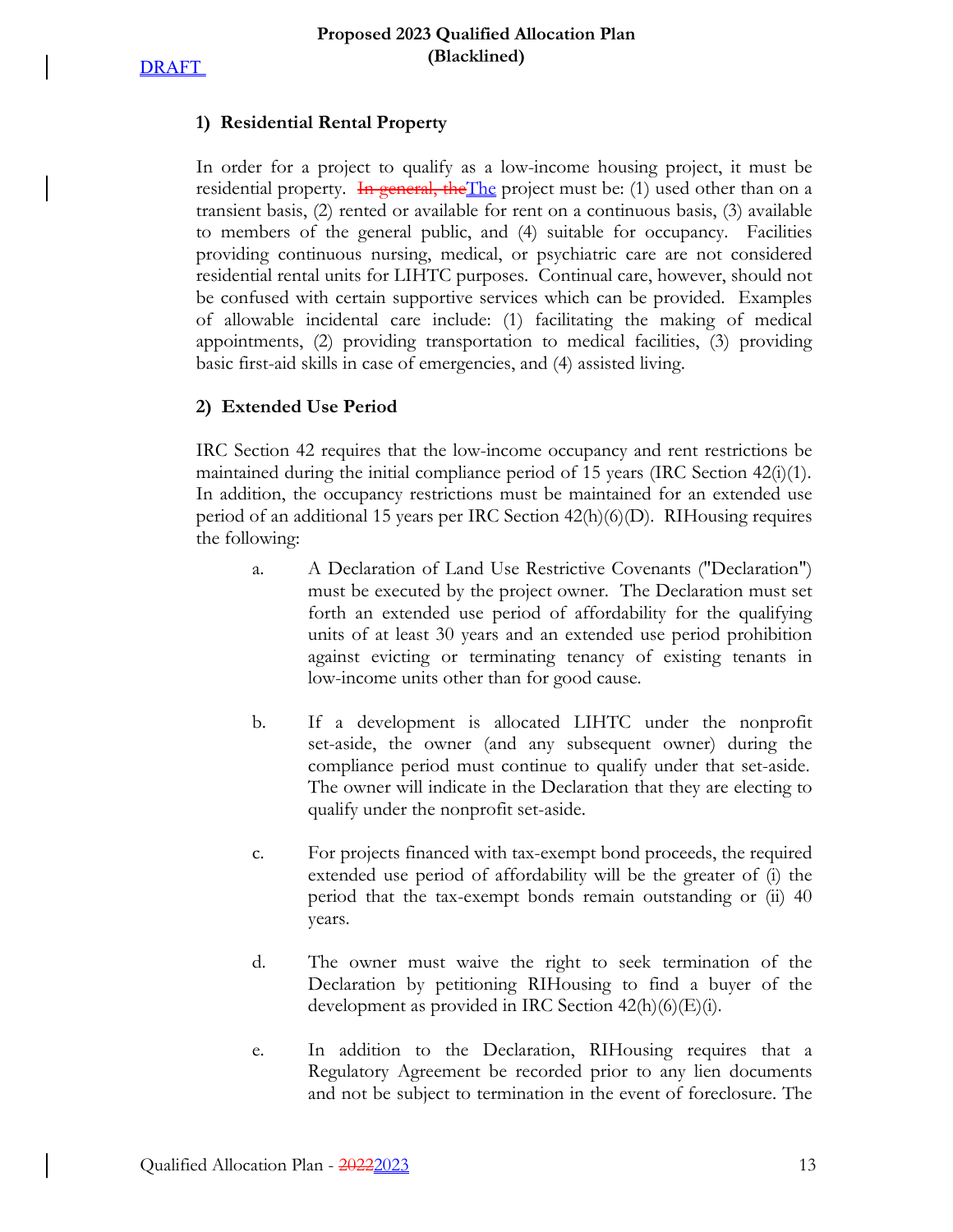

development owner may be required to have all lien holders of a development complete and sign a subordination to the Regulatory Agreement that will subordinate their liens to the provisions of the Regulatory Agreement.

### **3) Rent and Tenant Income Restriction**

The project must meet certain tenant income and rent restrictions:

a. Income Restrictions:

The Project must elect one of the following three Minimum Set-Asides:

at least 20 percent of the rental units in the project must be rent restricted for and occupied by households with incomes no higher than 50 percent of the Area Median Income ("AMI"), adjusted for family size.

### **OR**

at least 40 percent of the rental units must be rent restricted and occupied by households with incomes no higher than 60 percent of the AMI, adjusted for family size.

**OR**

Under income averaging the Average Income Test, at least 40 percent of the units must be both rent-restricted and occupied by individuals whose incomes do not exceed the imputed income limitation designated by the taxpayer.

The average of the imputed income limitations designated cannot, according to IRC Section 42, exceed 60 percent of AMI, however, RIHousing is designating the maximum as 58 percent of AMI.

The designated imputed income limitations must be in 10 percent increments as designated in the Code.

Beginning with the release of AMI tables for 2009, HUD is providing a separate table for IRC Section 42 and 142(d) housing projects, which HUD now collectively refers to as "Multifamily Tax Subsidy Projects" ("MTSP"). The tables identify the income limits at the 50% and 60% AMI levels needed to satisfy the minimum set-aside requirement. As a result, the instructions in Rev. Rul. 89-24 to compute 60% AMI are no longer applicable. Additionally, HUD publishes average income minimum set asides for LIHTC properties in 10 percent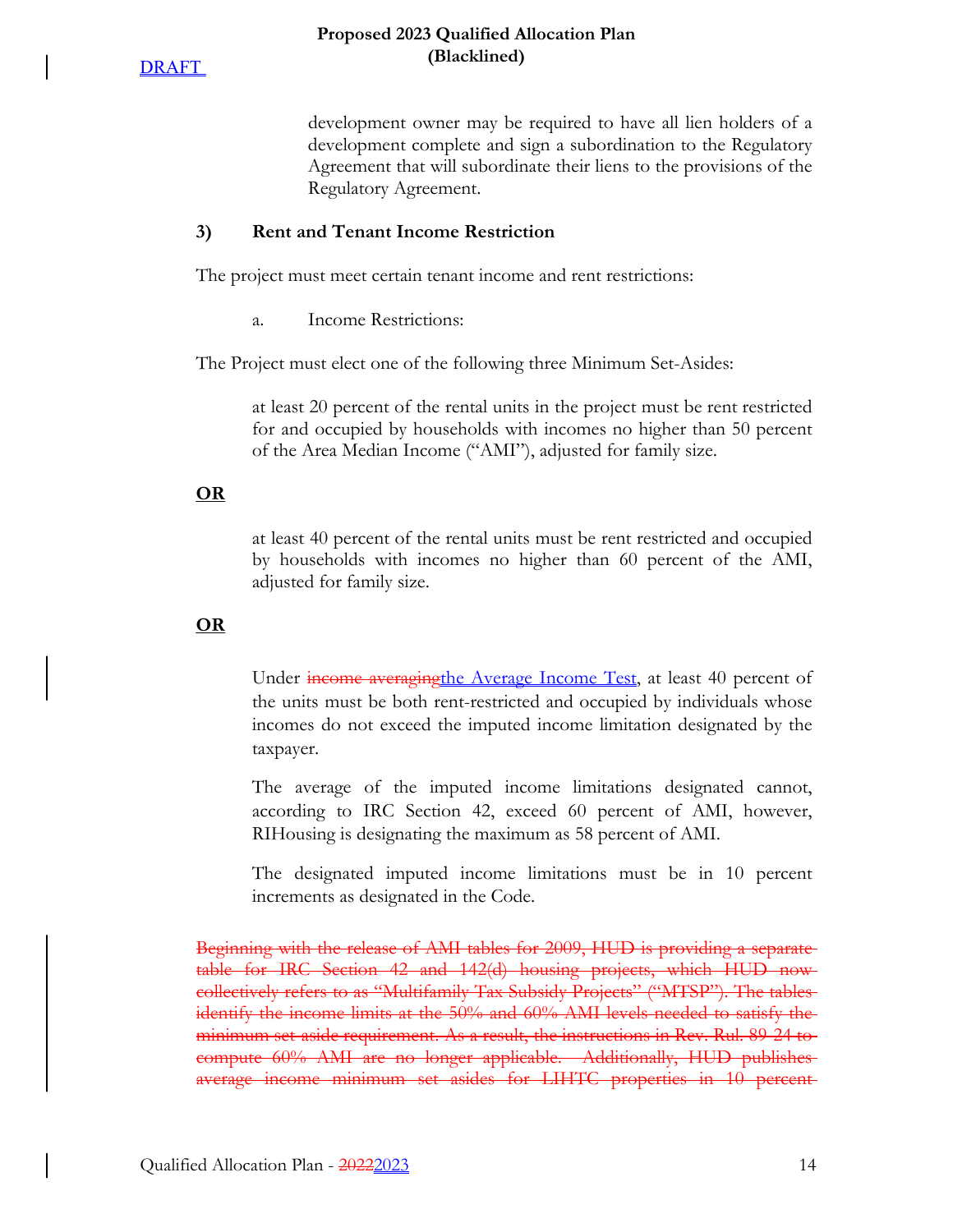### **Proposed 2023 Qualified Allocation Plan (Blacklined)**

increments from 20 to 80 percent of area median income. These income limits also based on MTSP data.

b. Rent Restrictions:

The gross rent charged to a tenant, including utilities, cannot exceed 30% of the income limit for a qualified low-income household at 50% or 60% or, for Average Income Test elections, the applicable unit income/rent designation of AMI adjusted for family size, assuming 1.5 persons per bedroom. A table of qualified rents is located in the Developers Handbook and from HUD at http://www.huduser.org/portal/datasets/mtsp.html and from Novogradac at http://www.novoco.com/products/rentincome.php.

For more information on tenant income and rent restrictions, including rules for calculating rents, see IRC Section 42.

# **4) Least Amount of LIHTC Necessary for Project Feasibility**

IRC Section 42 requires that RIHousing allocate credits in the minimum amount necessary for the financial feasibility of the project and its continued viability as a qualified low-income housing project throughout the credit period.

RIHousing must evaluate the amount of the credit at 3 specific times: (1) at the time of application, (2) at the time of reservation, and (3) at the time the building is placed-in-service and an IRS Form 8609 is issued. RIHousing will consider the proposal's distribution of the tax benefits between direct development costs, soft costs, fees, operating reserves and other costs and evaluate the need for LIHTCs to fill the gap after other financing sources and subsidies have been taken into account. Developers will be required to certify the source and value of other subsidies and funding for the proposal.

# **5) Minimum Property Standards**

Projects must meet state or local health or building codes or regulations. Corrections necessary to repair code violations must be specified in a rehabilitation work plan. The developer will be required to provide certification or to demonstrate to RIHousing that all code violations have been corrected upon construction completion. Compliance with health, safety and building codes is an ongoing obligation; non-compliance may result in penalties and/or recapture of credit.

# **6) Placed-In-Service Requirements**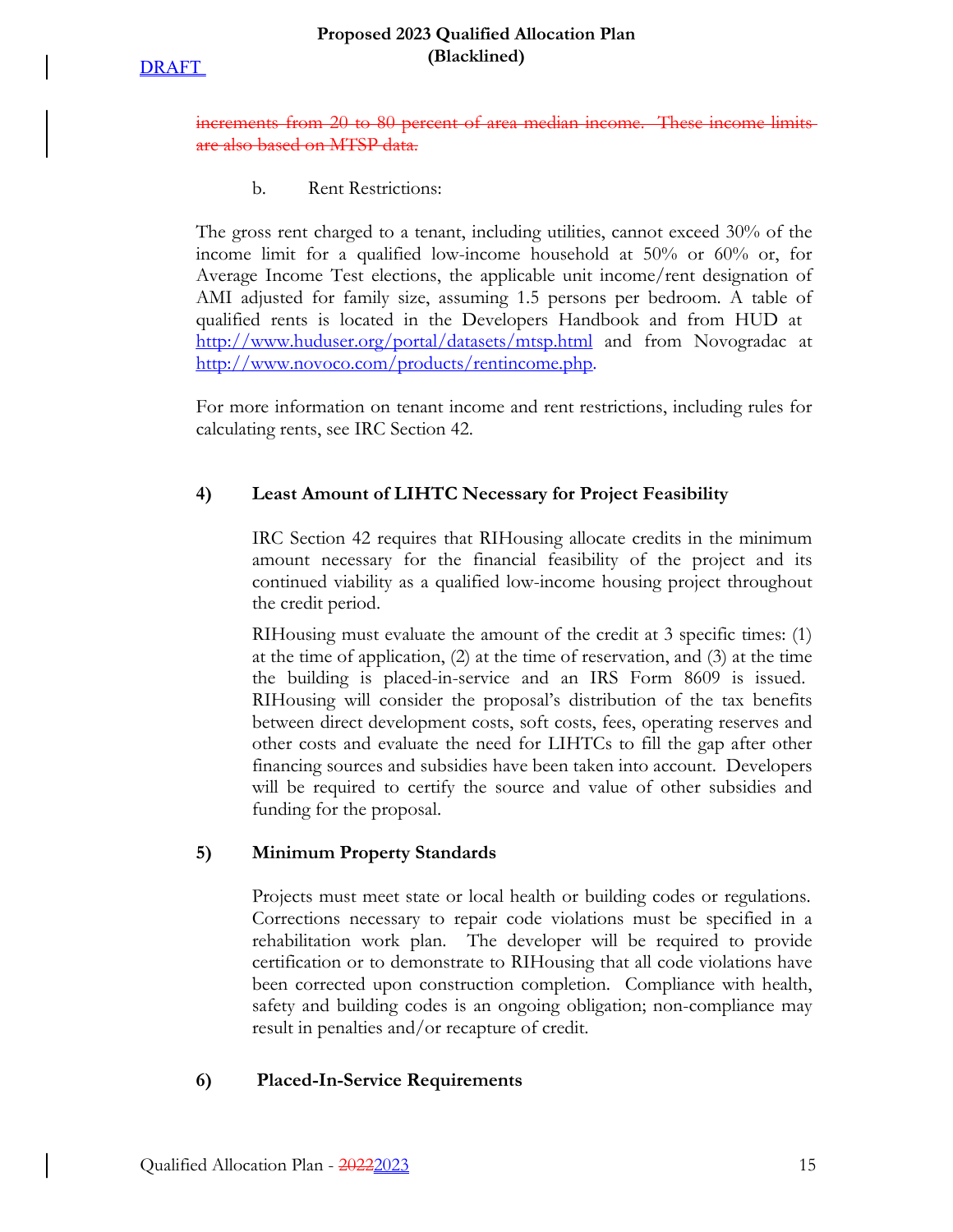#### **Proposed 2023 Qualified Allocation Plan (Blacklined)**

RIHousing will allocate credits only to projects which can be reasonably expected to become eligible for the credits in the year in which the Developer is to be awarded LIHTCs. This means that projects must either be able to be placed-in-service in that year or have incurred more than 10% of their reasonably anticipated project basis within 12 months of the reservation of LIHTCs. Placed-in-service generally refers to the issuance of the first certificate of occupancy for each building in the project.

### **7) Minimum Rehabilitation Requirements**

IRC Section 42 requires that LIHTC projects meet minimum rehabilitation expenditure requirements. Per IRC Section 42, for building to be substantially rehabilitated, the expenditures during any 24-month period must be at least the greater of: (a) 20% of the depreciable basis of the building determined as of the 1st day of the 24-month period; or (b) an average of \$6,700 (as of 2017) per low-income unit adjusted annually for inflation. RIHousing requires a minimum rehabilitation expenditure of \$15,000 per unit.

#### **8) Ten Year Placed In Service Restriction**

To be eligible for the acquisition credit, buildings may not have been placed in service within the last 10 years. Generally, a transfer of the building results in a new placed-in-service date if, on the date of the transfer, the building is occupied or ready for occupancy. Exceptions may apply to certain property transfers and expiring use properties. In cases involving the purchase of a development that previously utilized LIHTCs for acquisition, the property may not be eligible for acquisition credit from the 2nd purchase until the completion of the initial 15-year compliance period. According to PLR 200502019 released by the IRS, transfers of 99percent partnership interest may not result, in certain circumstances, in a new placed in-service date. However, always consult with a tax specialist for questions of specific project eligibility.

Pursuant to Section 3003(f) of the Housing and Economic Recovery Act of 2008 ("HERA"), federally assisted buildings as well as buildings assisted under similar State programs are eligible for acquisition credits. In addition, properties acquired from defaulted banks (as defined under the Federal Deposit Insurance Act) may also be eligible to qualify for acquisition credits within the 10-year period effective for buildings placed in service after July 30, 2008.

**9) Community Service Facilities**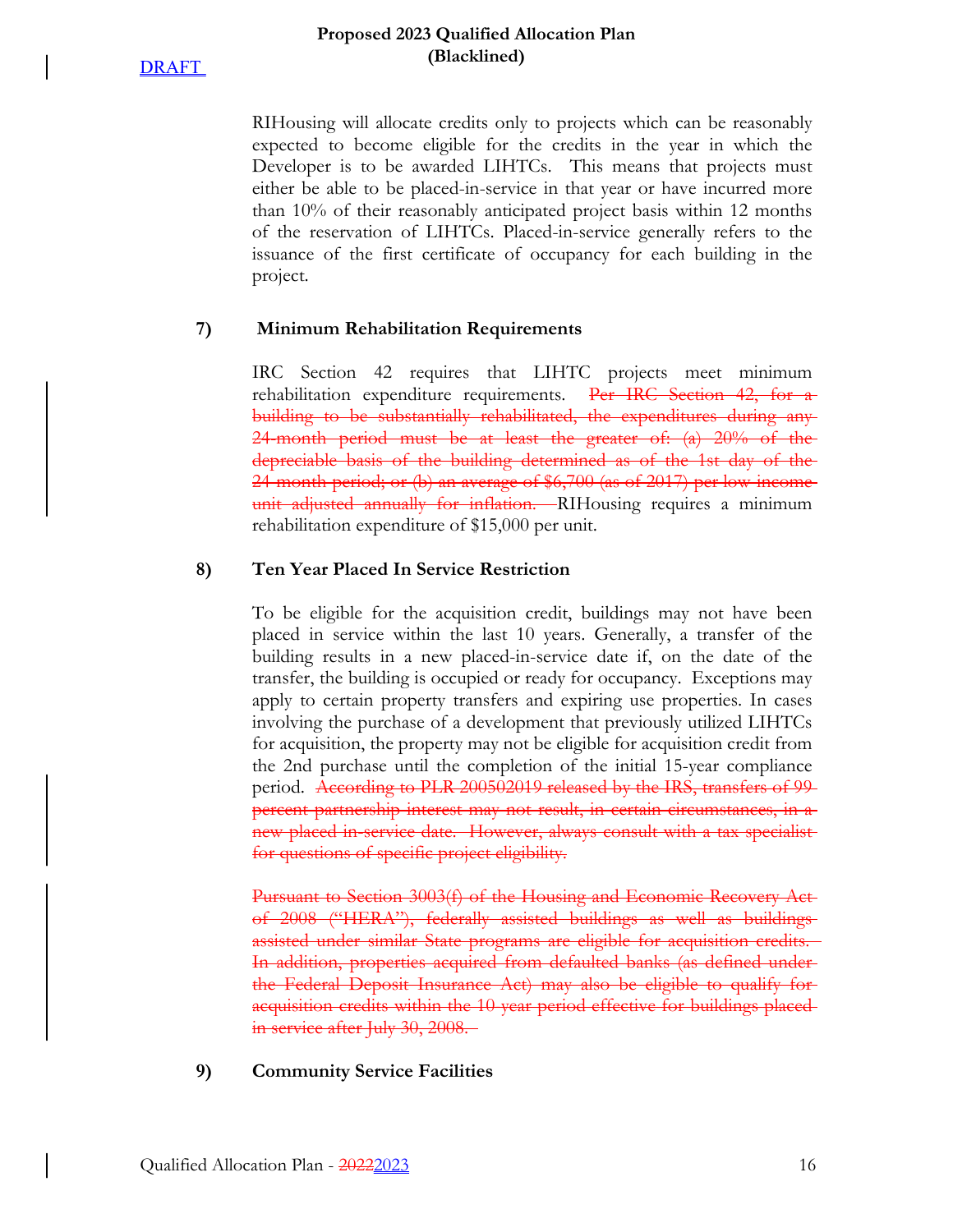The portion of a residential building used as a community service facility may be eligible for the LIHTC Program. A community service facility is a facility designed to primarily serve individuals whose income is 60% or less of AMI. No more than 25% of the total basis of the building maycome from the community service facility portion of the building Refer to Rev. Rul. 2003-77 for more information.

# **10) Market Study**

Prior to closing, RIHousing requires that a comprehensive market study conforming to requirements consistent with standard industry practice be conducted as a condition of credit allocation analyzing the market area, including the depth and breadth of demand, comparable properties and rates, comparable operating expenses, market absorption rates as well as a study of the needs of the prospective population. For projects involving rehabilitation of existing and occupied properties with project-based rental assistance contracts, RIHousing, in its sole discretion, may modify the market study standards to reflect actual data available to RIHousing about the operation of the project and its market area. At the Developer's expense, the market study will be completed by a disinterested party commissioned by RIHousing. A market study acceptable to RIHousing, in its sole discretion, may also be commissioned by the development investor or third-party lender. For mixed-income proposals, a third-party market study will be required with the application for LIHTCs.

# **11) Native American Housing Assistance**

Assistance provided under the Native American Housing Assistance and Self-Determination Act of 1996 ("NAHASDA") will not be taken into account in determining whether a building is federally subsidized for purposes of the LIHTC program. Therefore, such buildings will qualify for 9% credit as deeper targeting consistent with the rules for HOME-financed projects (i.e., 40 percent of the units at 50 percent of AMI).

# **12) Homeownership Option**

Developers electing to convert to homeownership at the end of the 15-year compliance period may do so under IRC Section 42. RIHousing will approve no more than 1 conversion application per calendar year. As these developments will be rental housing for a minimum of 15 years, they will be underwritten as a rental development and are subject to the same underwriting criteria set forth in the Developers' Handbook.

# **13) Public Housing Waiting Lists**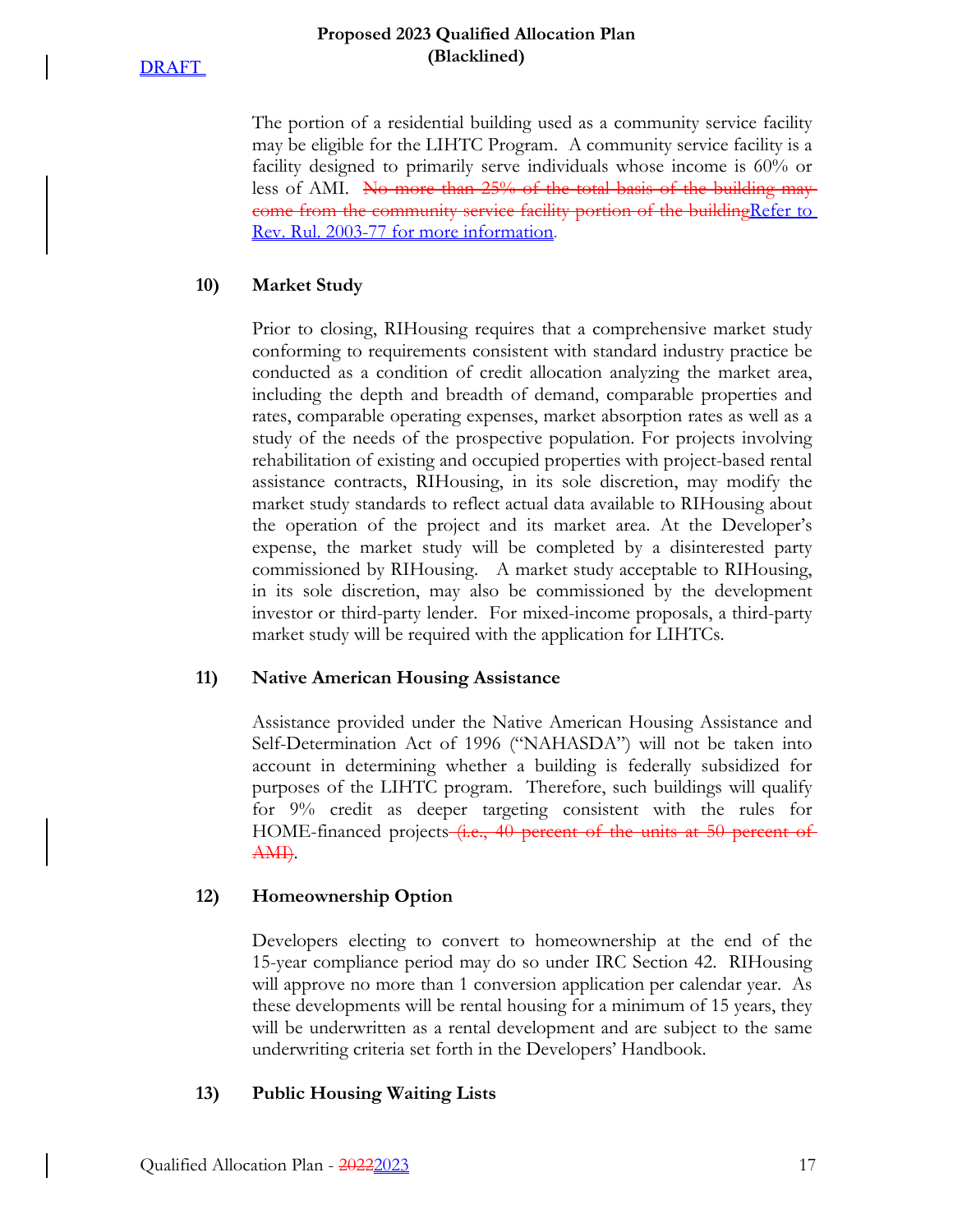### **Proposed 2023 Qualified Allocation Plan (Blacklined)**

Prior to occupancy, sponsors must commit in writing that they will provide written notice to the jurisdictional Public Housing Authority (or, where there is no local Public Housing Authority, RIHousing as the Section 8 Administrator for the State) committing to the acceptance of tenant-based vouchers.

### **14) Tenant Populations of Individuals with Children**

Sponsors are encouraged to provide housing that provides opportunities to single parent and two-parent households with children.

# **FE. HUD Qualified Census Tracts/Difficult-To-Develop Areas**

Projects located in HUD's designated QCTs or difficult-to-develop areas ("DDAs") may be eligible for additional LIHTCs. DDAs are designated annually by HUD as updated income and fair market rent ("FMR") data become available. QCTs are defined as any census tract (or equivalent geographic area) in which at least 50% of the households have incomes of less than 60% of the AMI **or** census tracts which have a poverty rate at or above 25%. Generally, HUD publishes the list of QCTs and DDAs on an annual basis.

If an area is listed as a HUD designated QCT or DDA 1 year and is not listed on a subsequent list of designated areas, the designation is still effective if: (1) the allocation of credit to a borrower is made no later than the end of the 730-day period after the submission to the credit-allocating agency of a complete application by the borrower, and the submission is made before the effective date of the subsequent lists; or (2) for purposes of IRC Section  $42(h)(4)$ , the bonds are issued or the building is placed in service no later than the end of the 730-day period after the borrower submits a complete application to the bond-issuing agency, and the submission is made before the effective date of the subsequent lists, provided that both the issuance of the bonds and the placement in service of the building occur after the application is submitted.

The additional credits available to projects falling within the definitions of either or both of these categories are derived by increasing the project's eligible basis for the new construction or substantial rehabilitation portion of the project by up to 30%. The actual increase in basis is determined at the discretion of RIHousing pursuant to its analysis of the maximum amount of subsidy necessary to complete the project. The 30% increase is not available for the costs associated with the acquisition portion of any project.

Pursuant to H.R. 3221 Title I – Housing Tax Incentives, Rhode Island will prioritize projects that propose housing: (i) for special needs populations, (ii) for very low-income persons and families, (iii) for general occupancy units in "areas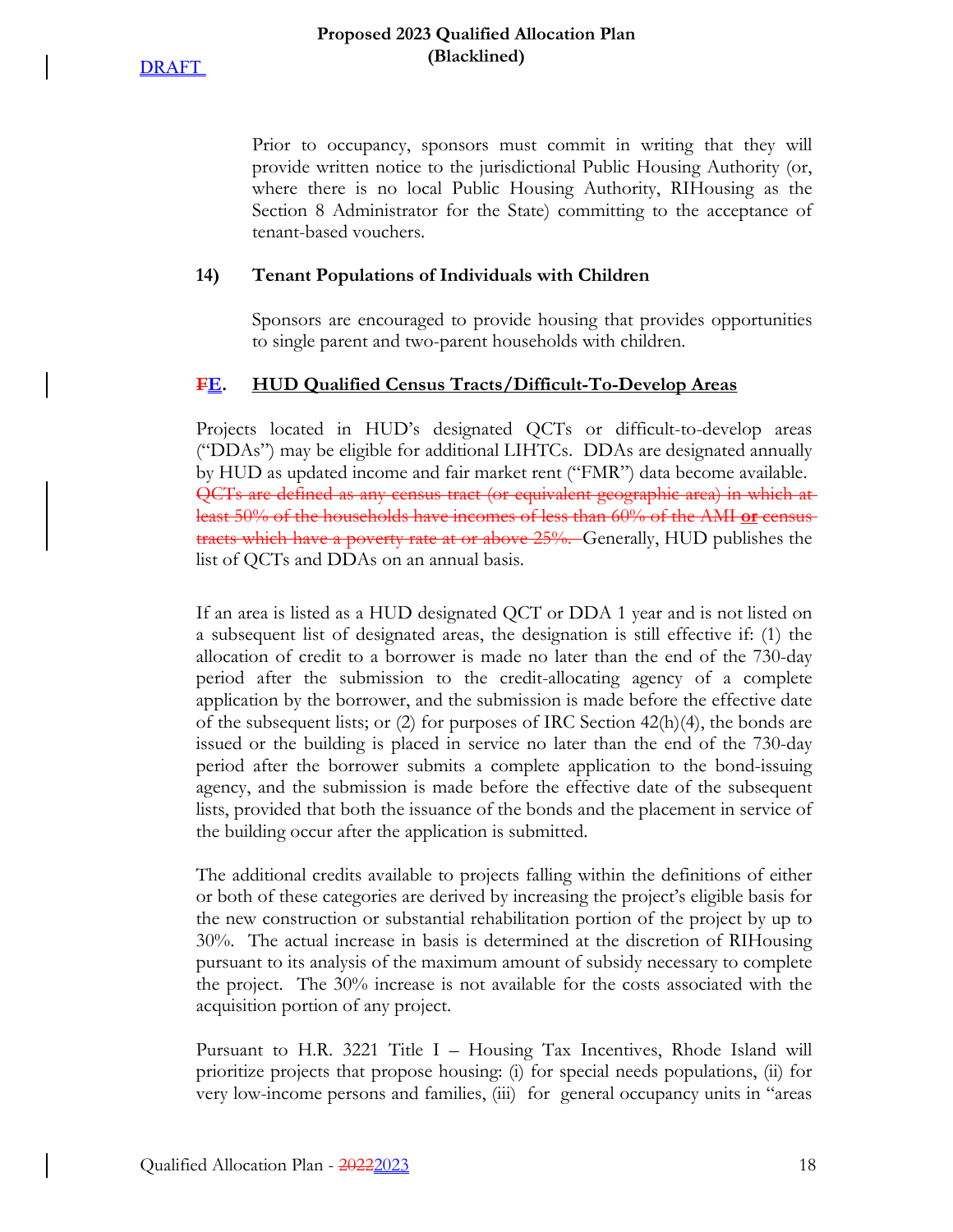### **Proposed 2023 Qualified Allocation Plan (Blacklined)**

of opportunity" as defined by HUD or are otherwise proposed to be sited in areas of the state that will promote efforts to affirmatively further fair housing, and (iv) that is consistent with the RIHousing's CCD principles including the ability to collaborate, secure and leverage non-traditional resources to maximize financial feasibility for eligibility under the basis boost which is applicable to DDAs. Should RIHousing be given the authority, as the allocating agency, to designate properties funded with tax exempt bonds as DDAs, the same criteria shall apply.

# **GF. HUD Subsidy Layering Guidelines**

All projects submitted to RIHousing that may receive LIHTCs in combination with any form of HUD housing assistance will be subject to the subsidy layering review guidelines of Section 911 of the Housing and Community Development Act of 1992. These requirements are designed to ensure that participants in affordable multi-family housing developments do not receive excessive compensation by combining various HUD housing assistance with assistance from other federal, state, or local agencies. The guideline standards are divided into 3 categories: Builder's Profit, Developer's Fee, and Syndication Expenses, and are outlined in the Developer's Handbook. HUD has established safe harbor and ceiling standards for each of these categories. LIHTC agencies may perform the subsidy layering review function provided the agency certifies to HUD that it will properly apply the guidelines. RIHousing has assumed these responsibilities.

In accordance with Section 911 of the Housing and Community Development Act of 1992 and the published guidelines for subsidy layering, the following standards will be applied to all developments:

- Builder's Profit for developments subject to subsidy layering, to 6 percent of construction costs will be allowed for builder's profit, 2 percent of construction costs for builder's overhead, and 6 percent of construction costs for general requirements. For those developers where there is an identity of interest between the owner and the general contractor, the maximum amount of builder's profit allowed is 50% of the amounts referenced in RIHousing's current Program Bulletin. Note also that for projects subject to Section 911 Subsidy Layering reviews, alternative generalcontractor fee limits may apply. Any changes specific RIHousing's fee limits will be outlined in RIHousing's current Program Bulletin.
- 2) Developer Fees Developer Fee guidelines are located in Section 9 of the developer's handbook ("Developer's Handbook") and may be modified by Program Bulletin. The safe harbor for developer's fees is 10 percent, including developer overhead, of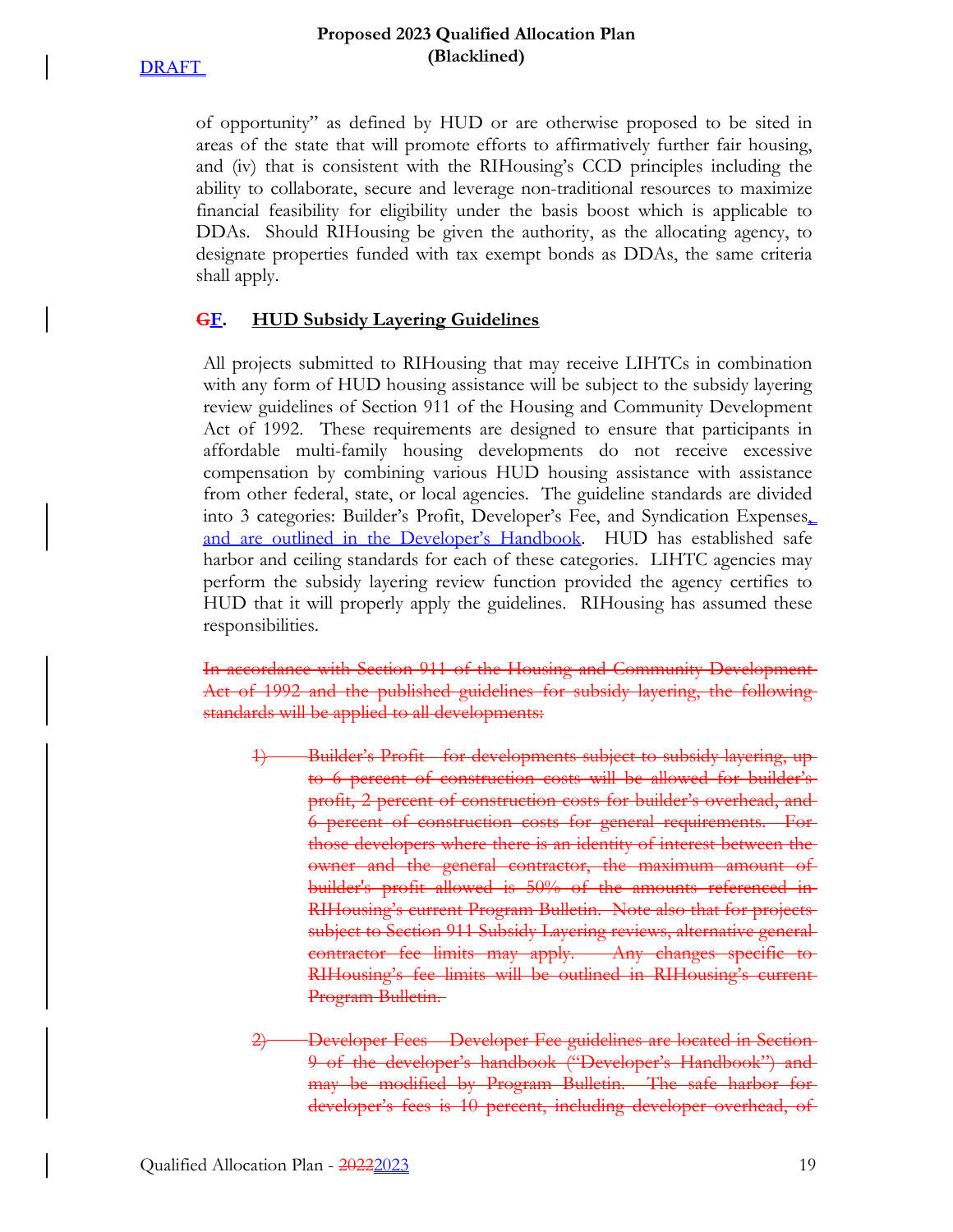the total development cost ("TDC") of the project not including developer fee, replacement reserve and operating reserve. RIHousing may approve exceptions to the safe harbor standardand allow developer's fees of up to 15 percent of the TDC of a project.

3) Syndication Expenses - The safe harbor limits for syndication expenses, excluding bridge loan costs, are (a) 10 percent of grosssyndication proceeds for private offerings and (b) 15 percent of gross syndication proceeds for public offerings. RIHousing may approve exceptions to these percentages allowing up to 15 percentof gross syndication proceeds for private offerings and up to 24 percent of gross syndication proceeds for public offerings.

> In addition, for each development, RIHousing will establish an applicable market rate for equity. This market rate will be used to determine the net syndication proceeds at the project'splaced-in-service date. The rate will be based upon the development's market value, comparable syndications, and/or RIHousing's estimation of market trends.

# **HG. Single Room Occupancy Units**

Federal law requires that a low-income unit may not be used on a transient basis. In general, tax regulations require a minimum of a 6-month lease. However, an exception may apply for single room occupancy units that are rented on a month-to-month basis or for longer periods.RIHousing no longer allocates LIHTC to the development of new Single Room Occupancy units.

# **IH. Housing for the Homeless**

The LIHTC has become a substantial resource for permanent supportive housing for the homeless. The portion of a building used to provide supportive services may be included in the qualified basis. Permanent supportive housing for the homeless must contain sleeping accommodations, and kitchen and bathroom facilities. Supportive services must be either: (a) located within the building or (b) be readily available to residents and well defined in a written supportive service plan outlining how residents will be connected to the services.

# **JI. Handicapped Accessibility**

LIHTC projects must comply with all applicable federal and state statutes and regulations regarding the operation of adaptable and accessible housing for the handicapped, including, but not limited to, Section 504 of the Rehabilitation Act of 1973, as amended ("Section 504") and the ADA Amendments Act of 2008, which amended Section 504.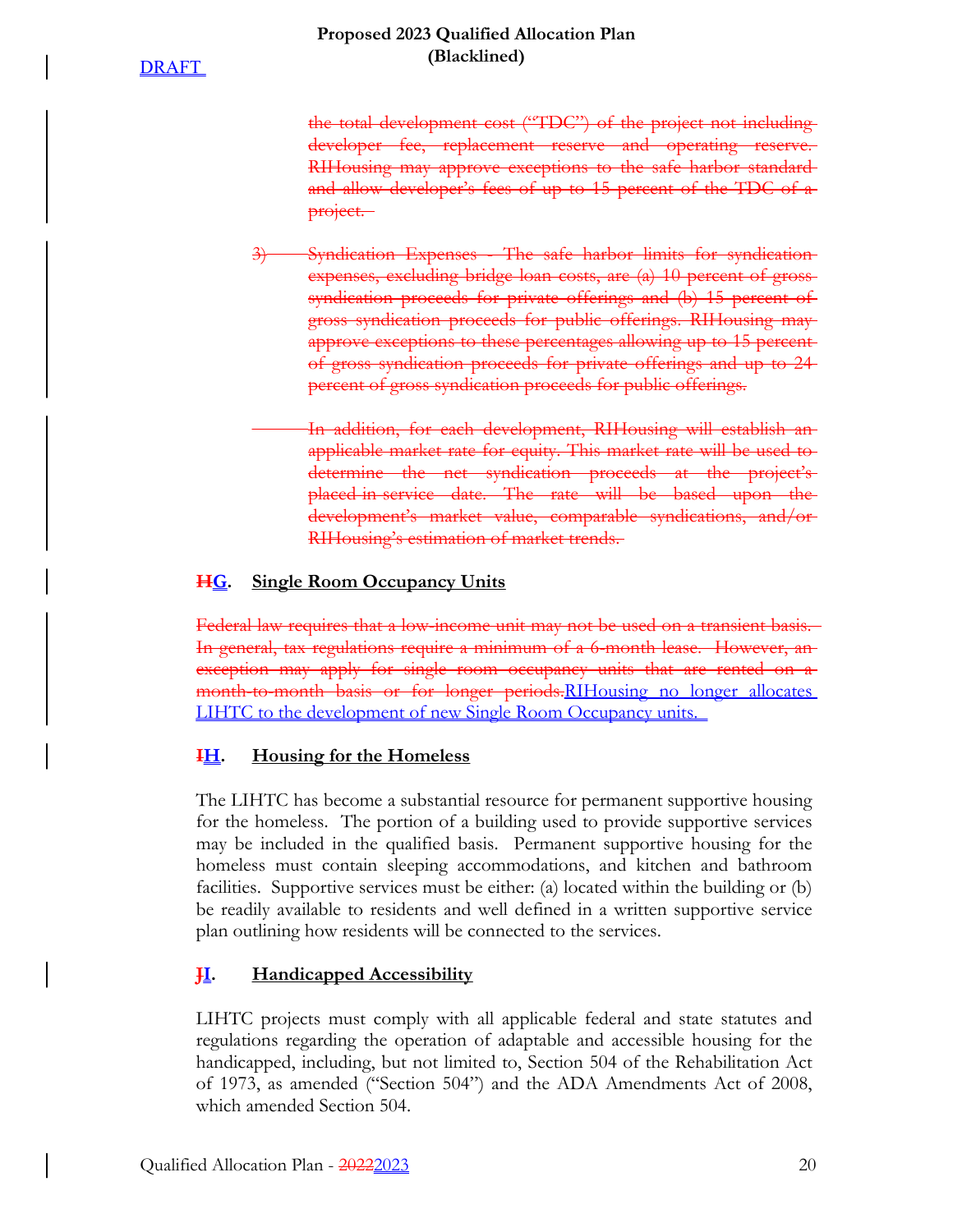

# **KJ. Affirmative Action/Equal Employment Opportunity ("EEO")**

RIHousing is committed to affirmative action and EEO. We have established minimum workforce utilization goals for Minority Business Enterprises and/or Women Business Enterprises ("MBE/WBE") and monitor construction projects for compliance with these goals. All developments receiving funding under the rental production program must use best efforts to: (a) award at least 10% of the total construction contract dollar amount to minority and female owned businesses, and (b) ensure that at least 10% of labor hours for all trades are performed by minorities and/or women. Developers are encouraged to exceed the minimum goals set by RIHousing. Note that only those businesses included in the Rhode Island Department of Administration's Directory of Certified Minority and Women Business Enterprises will count towards the minority and women business and workforce utilization goals. Further note that for purposes of measuring these goals, RIHousing does not include persons of Portuguese descent as a recognized minority.

All developers receiving an allocation of credits from RIHousing must enter into an Affirmative Action Agreement detailing specific affirmative action goals and definitive, aggressive strategies and action steps to ensure that such goals are achieved.

### **LK. Fair Housing Considerations**

### 1. Siting and Marketing Consideration

In January 2017, Treasury issued regulations providing guidance on the implementation of Title VI of the 1964 Civil Rights Act, as amended (42 U.S.C. Section 2000d, et seq.) (hereinafter, "Title VI" and its regulations "the Title VI regulations"), as it applies to programs or activities receiving assistance from Treasury. Specifically, the Title VI regulations prohibit discrimination on the basis of race, color, or national origin in programs or activities receiving federal financial assistance from Treasury. See 31 CFR Part 22. Any proposal submitted for LIHTCs must comply with Title VI and Title VI regulations.

Under federal law, individuals seeking housing may not be discriminated against based on their race, color, religion, sex, ancestral origin, familial status or disability. State fair housing laws further extend protections against housing discrimination on the basis of marital status, sexual orientation, age, gender identity or expression, veteran status, and status as a victim of domestic abuse, or by reason of association with members of any of these protected classes.

In addition to prohibiting discrimination in housing due to membership in a protected class, the Title VI also imposes an obligation on recipients of federal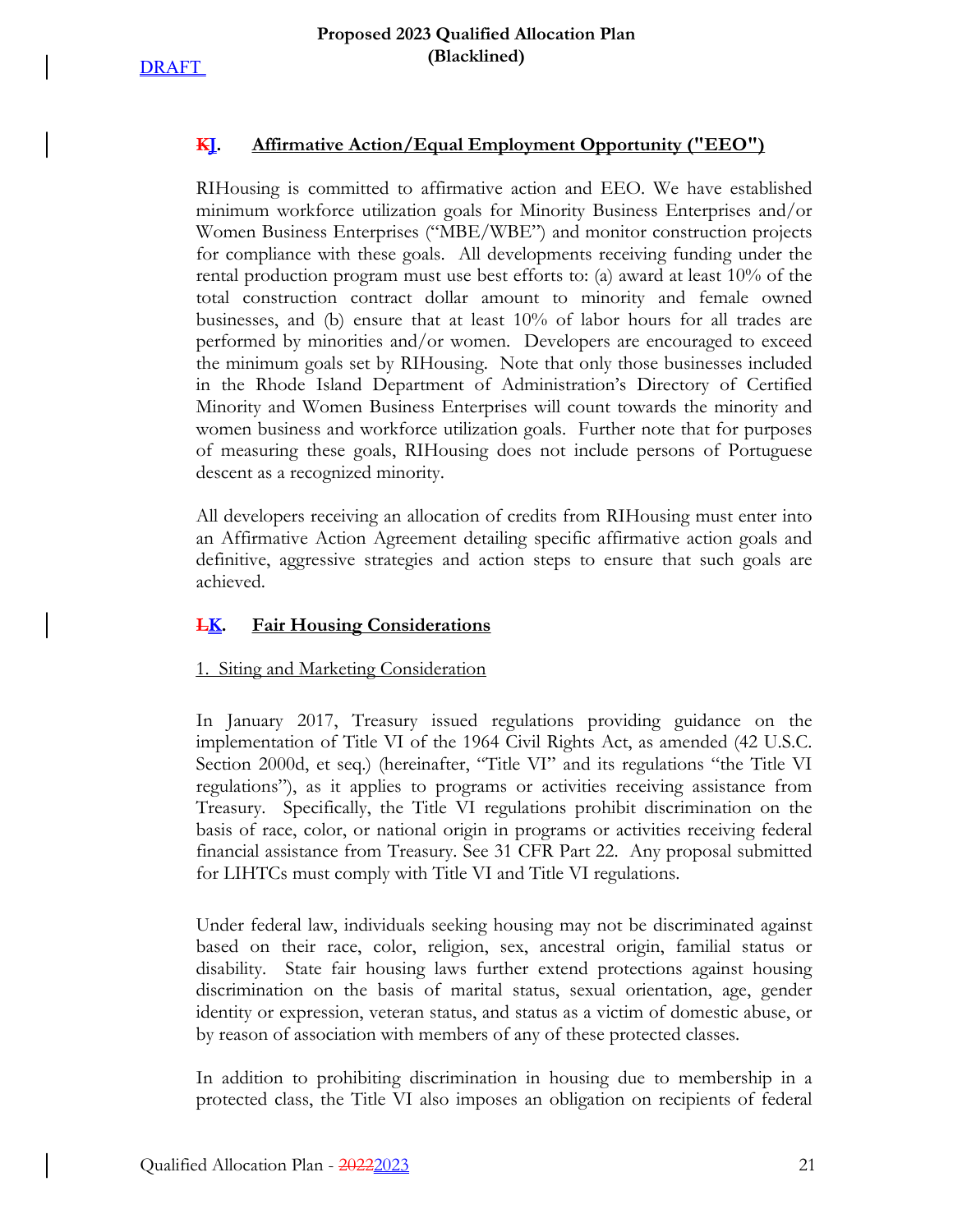housing assistance to administer programs in a way that affirmatively furthers fair housing. In its administration of the LIHTC Program, RIHousing is committed to encouraging the location of affordable homes throughout the state, particularly in geographic areas that have not reached the state affordable housing goal. RIHousing's scoring system provides incentives to achieve that result.

IRC Section  $42(m)(1)(A)(ii)$  requires that each local jurisdiction have a "reasonable opportunity" to comment on any proposal to allocate LIHTCs to a project within that jurisdiction. In accordance with Revenue Ruling 2016-29, IRC Section 42 ensures the opportunity for local input regarding the allocation decision but does not grant a local veto or authorize an allocating agency to abandon the responsibility to exercise its own judgment. RIHousing will notify the Chief Executive Officer, or the equivalent, of each jurisdiction in which a borrower has been selected to receive federal low-income LIHTCs to provide the jurisdiction with an opportunity to comment.

In addition, in order to ensure that all potentially eligible residents of RIHousing-financed developments have a fair opportunity to gain admission to those developments, RIHousing requires that sponsors employ an open and fair process that affirmatively furthers fair housing opportunities. To that end, all homes financed by RIHousing must be available to the general public, must be marketed pursuant to an approved affirmative fair housing marketing plan ("AFHMP") and must be advertised on http://www.housingsearchri.org.

At a minimum, the AFHMP must include an analysis of those populations least likely to apply for housing in the area in which the development is located and a targeted marketing program to reach those populations. Such a program could include marketing in print or broadcast media targeted to such populations, outreach to organizations that serve those populations, and the like. In addition to the AFHMP, the housing must be distributed in accordance with an approved resident selection plan that is fair, open, and transparent. The resident selection plan must specify the process and timetable under which applications will be accepted, local preferences for admission, if any, the policy for initial selection of residents if the number of qualified applicants exceeds the housing available, and the waiting list policy.

The Violence Against Women Reauthorization Act of 2013, as amended, and its implementing regulations afford certain protections to victims of domestic violence, dating violence, sexual assault, and stalking, who apply for or reside in federally assisted housing, including housing financed with LIHTCs. RIHousing requires that sponsors incorporate these protections into lease forms, tenant selection plans, and resident policies relating to unit transfers and changes to family composition. On an annual basis, owners will be required to certify compliance with all applicable requirements of the Violence Against Women Reauthorization Act of 2013.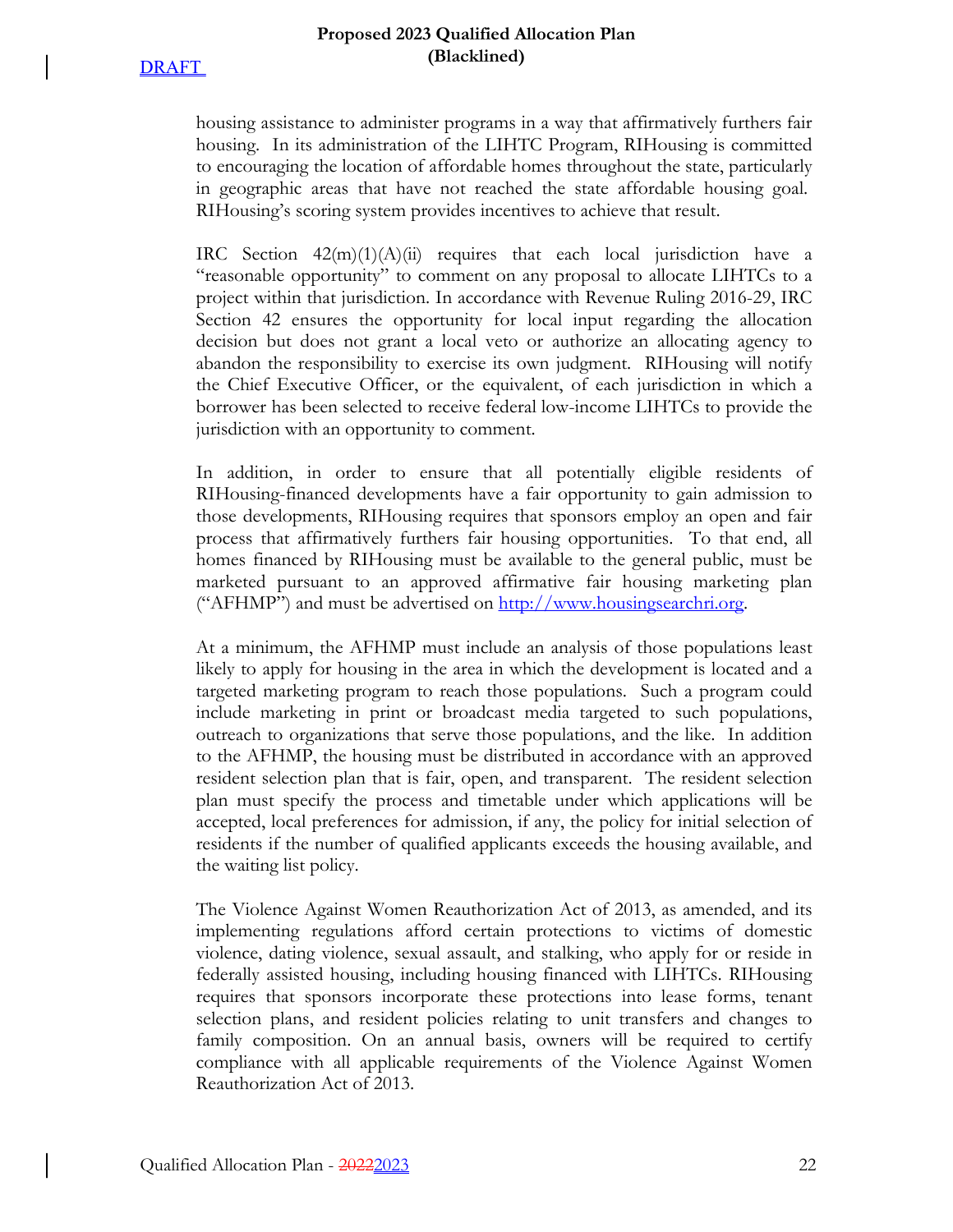### 2. Limited English Proficiency ("LEP")

A limited English proficiency ("LEP") person is one who, as a result of national origin, does not speak English as their primary language and who has limited ability to speak, read, write, or understand English. To avoid national origin discrimination, in certain situations, Title VI requires assistance for persons who are LEP so that they can effectively participate in, or benefit from, federally assisted programs. Executive Order 13166, signed on August 11, 2000, directs all federal agencies, including HUD, to work to ensure that programs receiving federal financial assistance provide meaningful access to LEP persons. All programs and operations of entities that receive financial assistance from the federal government, including but not limited to state agencies, local agencies and for-profit and non-profit entities, must comply with the Title VI requirements.

Federally assisted recipients are required to make reasonable efforts to provide language assistance to ensure meaningful access for LEP persons to the recipient's programs and activities. To do this, the recipient should: (1) conduct the four-factor analysis, (2) develop a language access plan ("LAP") and (3) provide appropriate language assistance.

The actions that the recipient may be expected to take to meet its LEP obligations depend upon the results of the four-factor analysis: (1) the services the recipient offers, (2) the community the recipient serves, (3) the resources the recipient possesses, and (4) the costs of various language service options. All organizations should ensure nondiscrimination by taking reasonable steps to ensure meaningful access for persons who are LEP. HUD recognizes that some projects' budgets and resources are constrained by contracts and agreements with HUD. These constraints may impose a material burden upon the projects. Where a HUD recipient can demonstrate such a material burden, HUD views this as a critical item in the consideration of costs in the four-factor analysis. However, refusing to serve LEP persons or not adequately serving or delaying services to LEP persons would violate Title VI. The recipient may, for example, have a contract with another organization to supply an interpreter when needed; use a telephone service line interpreter; or, if it would not impose an undue burden, or delay or deny meaningful access to the client, the recipient may seek the assistance of another agency in the same community with bilingual staff to help provide oral interpretation service.

Plans for assisting LEP persons should be included in the Tenant Selection Plan. For more information on LEP visit: http://www.lep.gov.

All developments receiving LIHTC will have to complete HUD form 935.2A to detail its AFHMP.

# **M.** <u>L</u> One for One Replacement</u>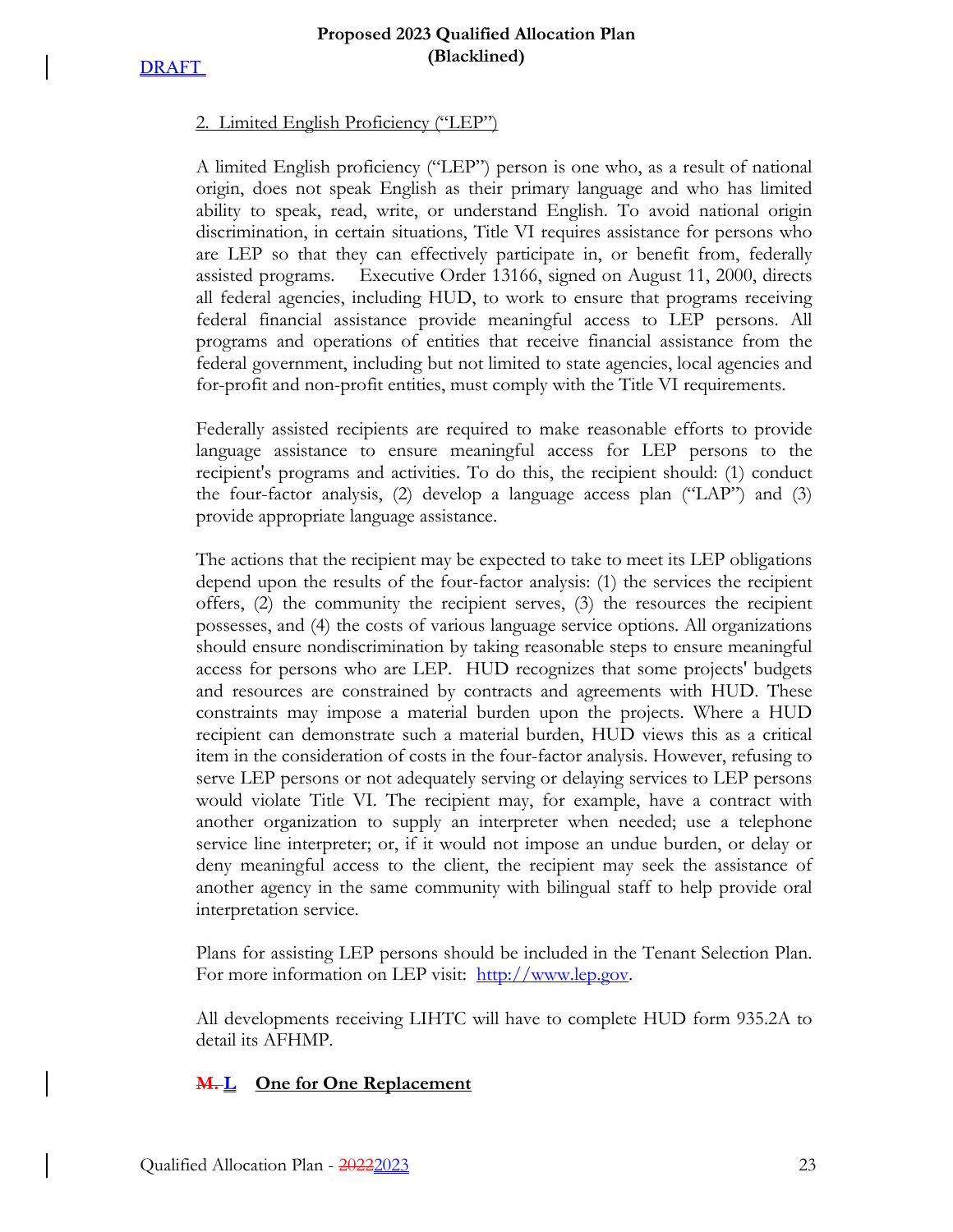

 $\overline{\phantom{a}}$ 

 $\overline{\phantom{a}}$ 

### **Proposed 2023 Qualified Allocation Plan (Blacklined)**

Any proposal that contemplates the loss of existing deed restricted affordable homes must be accompanied with a plan outlining one-for-one replacement of the lost affordable rental homes. Proposed replacement units must be of comparable type and affordability.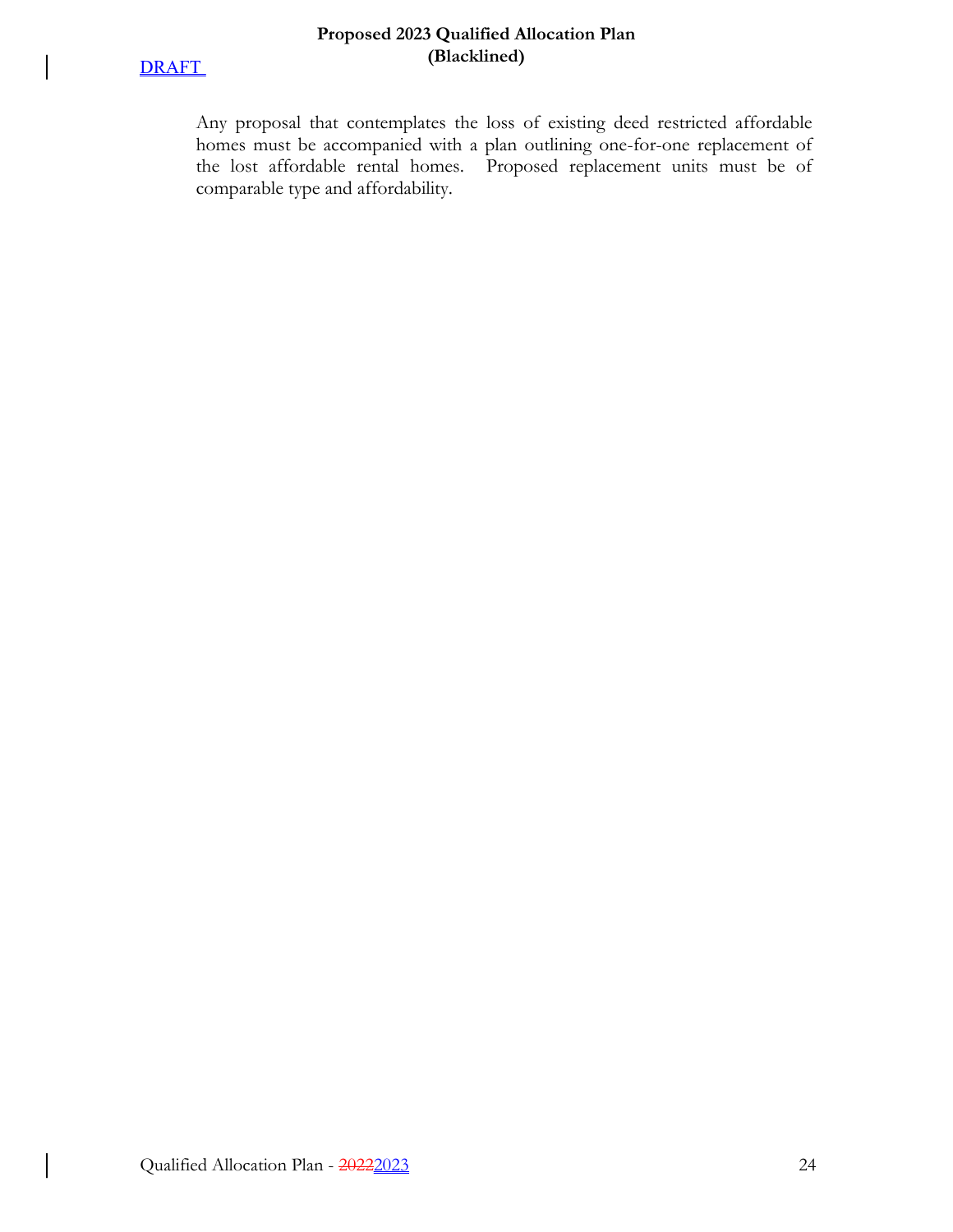

### **NM. Industry Recommended Standards**

In evaluating and underwriting housing development proposals, RIHousing is guided by or generally follows industry recommended standards developed by the National Council of State Housing Agencies ("NCSHA"). Provisions of the "NCSHA Recommended Practices in Housing Credit Administration", updated in December 2017, have been incorporated into the Allocation Plan and/or the RIHousing Developer's Handbook.

### **ON. Uniform Relocation Act**

Developments financed under the rental production program are required to provide for uniform and equitable treatment of persons displaced from their homes and businesses and to establish and provide for uniform and equitable relocation of any residents or businesses.

### **O. Non-Profit Right of First Refusal**

RIHousing is committed to the long-term affordability of developments for the benefit of tenants and full compliance by applicants and principals with the provisions of the IRC, the extended use agreement and other program requirements. RIHousing similarly has an interest in preserving the right of first refusal by a qualified nonprofit organization at the close of the compliance period, as authorized in  $\frac{642(i)}{7}$  of the IRC.

RIHousing will therefore require the following with respect to all applications:

- a) Provisions to be included in the applicant's organizational documents limiting transfers of partnership or member interests or other actions detrimental to the continued provision of affordable housing;
- b) A designated form of right of first refusal document;
- c) Terms in the extended use agreement requiring notice and approval by the executive director of transfers of partnership or member interests;
- d) Debarment from the program of principals having demonstrated a history of conduct detrimental to long-term compliance with extended use agreements, whether in Rhode Island or another state, and the provision of LIHTC in general; and
- e) Provisions to implement any amendment to the IRC or implementation of any future federal or state legislation, regulations, or administrative guidance.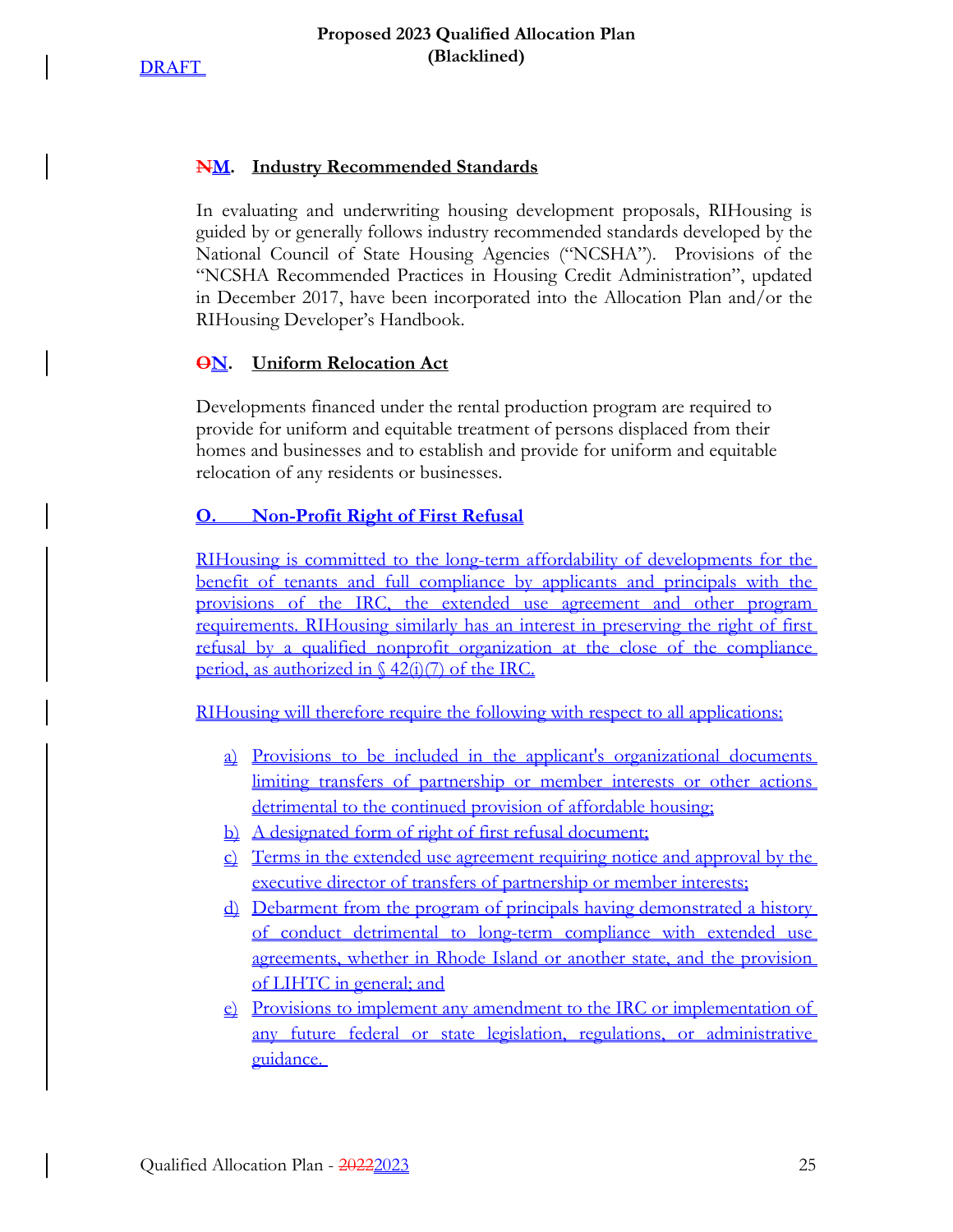### **Proposed 2023 Qualified Allocation Plan (Blacklined)**

The decision whether to institute, and the terms of, any such requirements shall be made by the executive director as reasonably determined to be necessary or appropriate to achieve the goals stated in this subsection and in the best interest of the plan. Any such requirements will be indicated on the application form, instructions, or other communication available to the public.

Any application submitted by an applicant containing a principal that was a principal in an owner that has, in RIHousing's determination, previously participated, on or after January 1, 2019, in a foreclosure in Rhode Island (or instrument in lieu of foreclosure) that was part of an arrangement a purpose of which was to terminate an extended low-income housing commitment (regardless whether the extended low-income housing commitment was terminated through such foreclosure or instrument) shall be rejected from further consideration for low-income housing tax credits and shall not be eligible for any reservation or allocation of credits.

# **II. APPLICATION PROCESS AND RANKING METHOD FOR 9% CREDITS**

# **A. Funding Rounds**

RIHousing may hold up to 3 competitive funding rounds each year for the 9% allocated credits. Funding rounds will be announced by RIHousing via Program Bulletin and/or issuance of a Request for Proposals ("RFPs"), and by advertisement in local print media. RIHousing may adjust the number or timing of funding rounds if required by the passage of federal legislation or adoption of IRS rules and regulations to accommodate variations in demand or for other compelling circumstances. Depending on the strength and number of proposals received in any funding round, RIHousing may, in its sole discretion, create an official waiting list for the LIHTC program year for proposals that demonstrate considerable merit but for which allocable credit is not immediately available. RIHousing will make the waiting list available for public inspection.

During the review period, staff will determine the need for the credit and the financial feasibility of the proposals; however, this determination is not a guarantee by RIHousing of the feasibility or viability of any proposal. In the event that RIHousing determines that the project is not feasible as proposed or that a change in circumstances has materially altered the proposal as submitted and approved, RIHousing reserves the right to rescind reservations of LIHTCs for projects. Any such rescissions shall be in writing and provided to the applicant.

The anticipated schedule for LIHTC reservations is as follows: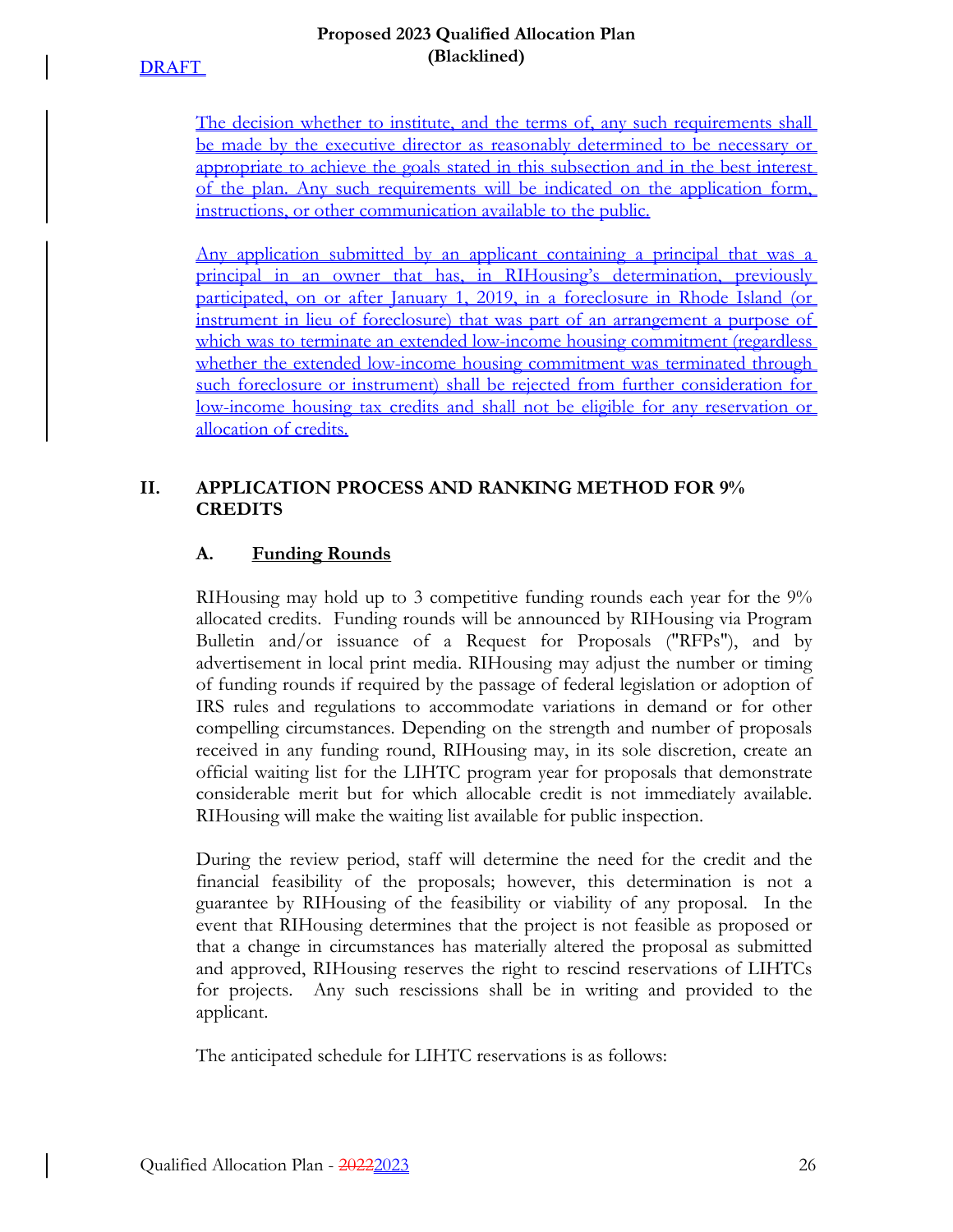# **First Funding Round**

| RFP issuance                                                            | On or about September 30,<br>2021 October 3, 2022    |
|-------------------------------------------------------------------------|------------------------------------------------------|
| Proposals submission deadline                                           | On or about the third Friday in<br>December 20212022 |
| Reservation decisions rendered by<br>RIHousing's Board of Commissioners | At the May 2022 April 2023 Board<br>Meeting          |

Additional funding rounds will be conducted, if necessary, to allocate remaining credits or returned credits. RIHousing reserves the right to limit competition in subsequent competitive funding rounds to proposals that were submitted in the first and/or second competitive funding rounds.

RIHousing retains the right to award LIHTCs outside of competitive funding rounds to projects which were previously awarded LIHTCs and which either: (a) have returned their previously awarded LIHTCs to RIHousing for use by other developments pursuant to an agreement with RIHousing or (b) qualify for and can demonstrate a need for additional LIHTCs to meet project feasibility requirements. The projects must meet one or more of the following criteria:

- The project incurred or faces substantial, unforeseen cost increases beyond its control;
- The project is subject to a substantial unanticipated reduction in equity yield on the sale of the LIHTCs, or a substantial unanticipated reduction in leveraged debt;
- Supplemental LIHTCs would improve the project's financial feasibility and maintain its consistency with RIHousing's underwriting standards and development policies for multi-family finance.

RIHousing reserves the right to award any additional credits received during any year to qualified projects that were previously placed on a waiting list in prior rounds. RIHousing may consider making a reservation of LIHTCs for qualified application(s) received outside the context of the first or subsequent funding rounds if LIHTCs are available from the previous year. In such event, a general priority will be given to projects which best demonstrate readiness to proceed, and/or projects which have previously received credit awards from RIHousing.

# **B. Project Selection Process**

**Applicants are advised to thoroughly review the Allocation Plan, the Developer's Handbook and the application requirements when preparing their application. While RIHousing does not have a formal pre-application process, applicants are strongly encouraged to review potential**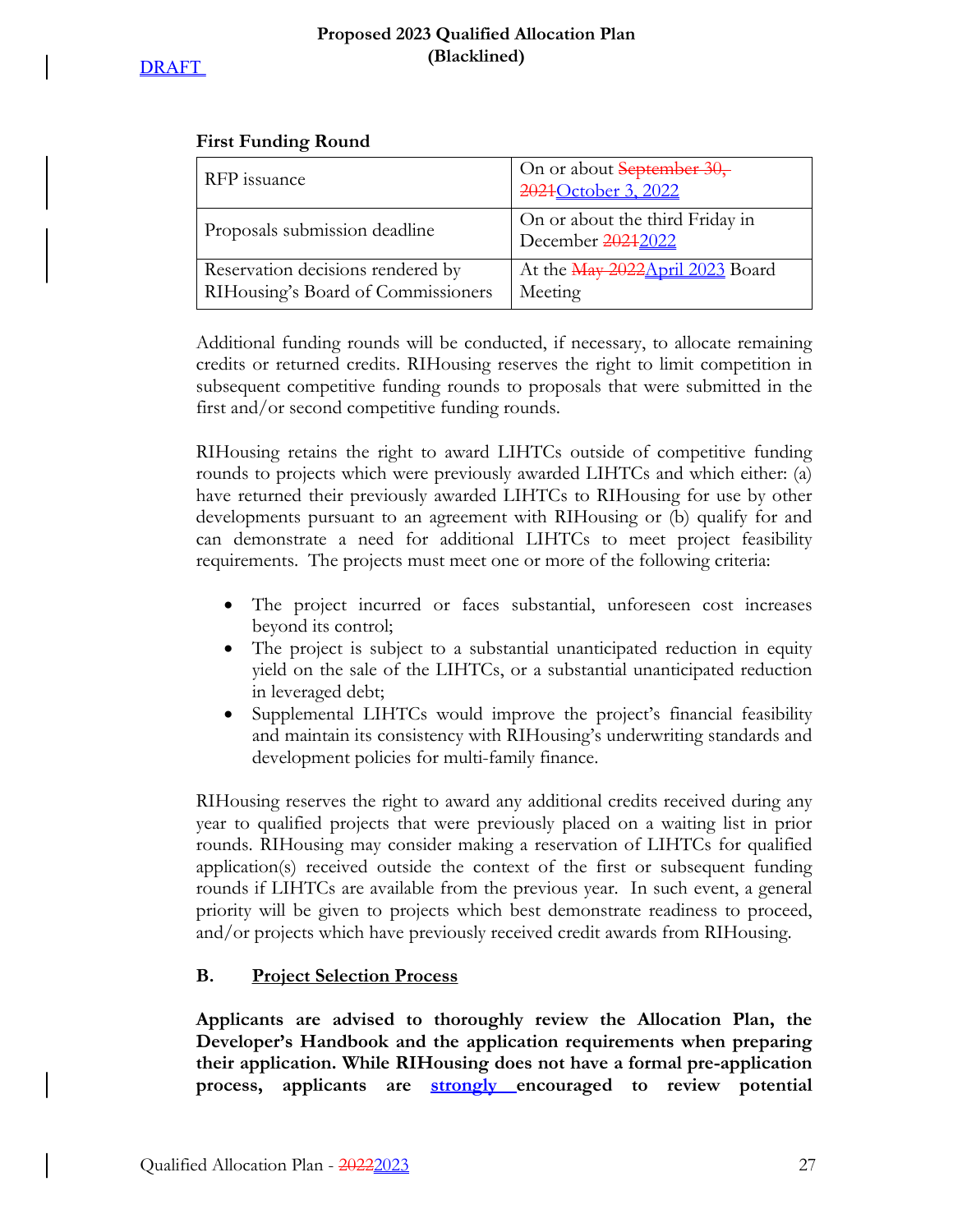## **applications with RIHousing staff prior to submission. It is solely the applicant's responsibility to select a preferred plan of action.**

RIHousing's selection process for allocating LIHTCs is designed to select proposals which address the priorities identified in the Rhode Island Consolidated Plan: 2020-2024, the federal criteria included in IRC Section 42 and the housing needs of the State. A funding committee (the "Funding Committee") including but not limited to senior staff, and one or more representatives of the Board of Commissioners will evaluate and score applications based on the review criteria stated below.

All tax credit reservations are made based upon the information contained in the application. Upon review of the application, RIHousing staff **may** will advise the applicant of discrepancies or incomplete items and will allow the applicant to clarify or supplement the original application. Such requests will be made in writing to the applicant who will have 10 business days to respond in writing only. **Only clarifications or missing information will be accepted, no substantive changes may be made by the applicant after the application is submitted. A substantive change may include, but is not limited to, modifying the LIHTC request, changing unit count, and adding or removing specific locations from the application.** Applicants will be provided an opportunity to make an oral presentation of their proposal to RIHousing staff. RIHousing staffwill provide some written questions to the developer prior to the presentationdate. Within 2 business days of presentation, RIHousing may, in its sole discretion, issue questions or a request for clarification related to the application. Applicant will have 48 hours to provide a written response. After that date, there will be no further dialogue with the applicant until all threshold determinationsand scoring has been completed as outlined below.

RIHousing staff will conduct a review to determine whether a proposal meets the Threshold Criteria (the "Threshold Criteria"). If staff determines that a proposal does not meet the Threshold Criteria, notice will be provided to the applicant prior to the Funding Committee meeting. Threshold determinations are not appealable.

Only those projects that meet the Threshold Criteria will be officially scored. Applications passing threshold will be reviewed and scored against the LIHTC priorities set forth in the Allocation Plan. After applications have been scored by RIHousing staff, but prior to presentation at the Funding Committee meeting, applicants shall be notified of their overall score. Applicants shall have the opportunity to meet with staff to discuss their project scoring and may also appeal the score prior to presentation at the Funding Committee meeting.

Aggregate assessment and score in no way guarantees an award of LIHTCs to a particular development. During proposal review and throughout the LIHTC allocation process, RIHousing will utilize its sound and reasonable judgment and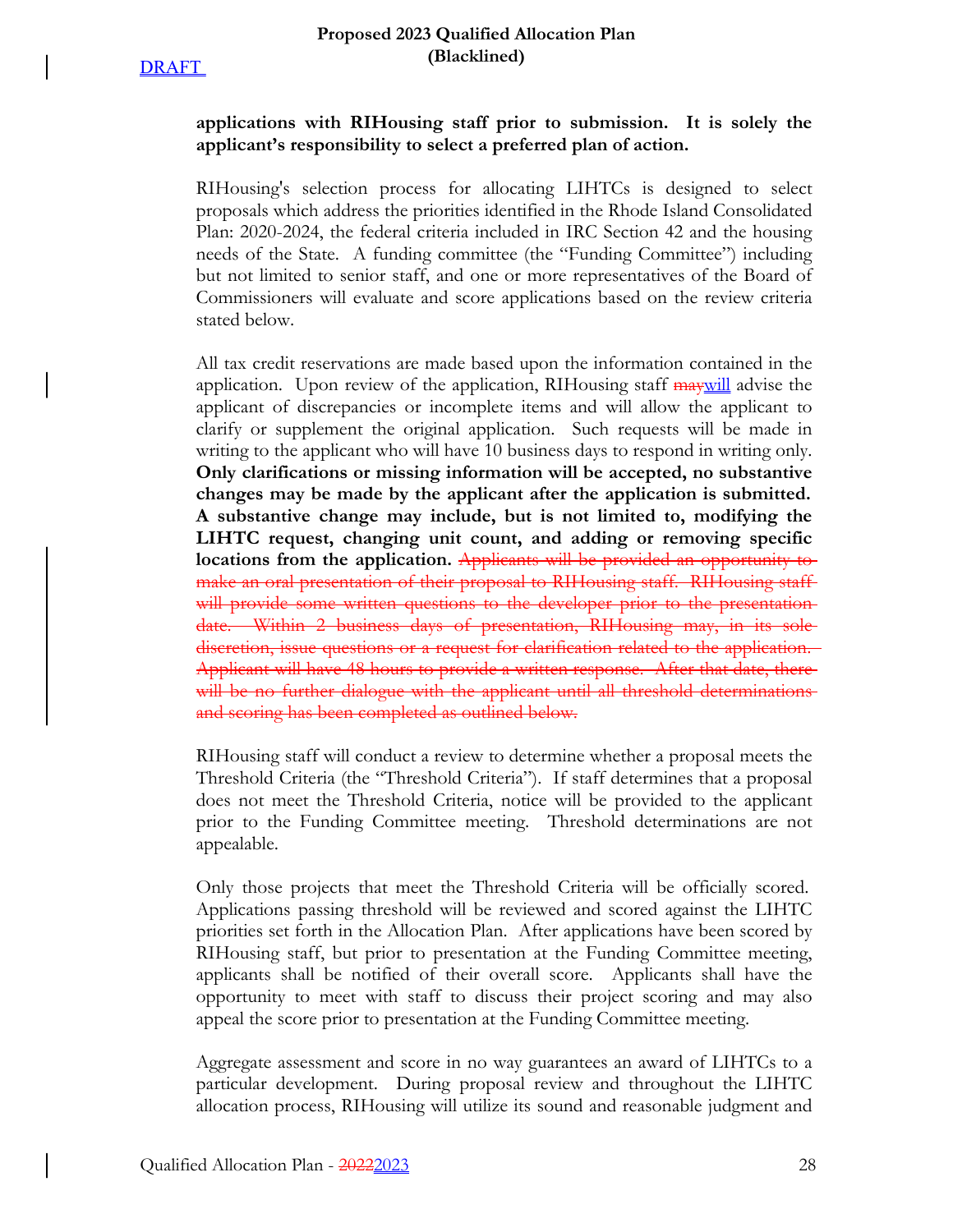### **Proposed 2023 Qualified Allocation Plan (Blacklined)**

will exercise its discretion consistent with sensible and fair business practices. RIHousing reserves the right not to reserve LIHTCs to any applicant or project, regardless of the proposal's aggregate assessment and score, if it determines, in its sole and absolute discretion, that 1) a reservation for any applicant or project does not further the purposes and goals set forth in this Allocation Plan; 2) available resources are not sufficient to fulfill a LIHTC request; 3) there exists an over-concentration of projects in a specific geographic location; or 4) there exists an over-concentration of specific production types (e.g. new production, assisted living, preservation or rehabilitation).

In addition, RIHousing reserves the right to adjust aggregate assessments and scores or to rescind a reservation of LIHTCs if there is a material change in the project including, but not limited to, a change in the general partner, the construction start date which adversely affects the achievement of stated goals and/or diminishes the proposal's ability to address documented housing needs or significant changes to the budget.

In the first round, RIHousing may not allocate all available credits. Credits not allocated under the first round may be allocated at a future date within the credit year to projects submitted under the initial RFP. RIHousing will request updated models and will review and re-score all proposals submitted, even those proposals that did not originally meet the Threshold Criteria.

RIHousing may elect to award a forward allocation of credits to a project provided it is determined that the project meets the objectives of the State's Allocation Plan and that such forward allocation is in the best interests of the project and RIHousing's mission and affordable housing objectives.

If RIHousing allocates LIHTCs from the LIHTC Program outside of the priorities and selection criteria set forth in this Allocation Plan, RIHousing will document and provide a written explanation of its decision to the general public.

# **III. LIHTC REVIEW CRITERIA**

In its mission to meet the statewide need for affordable homes, RIHousing believes it to be in the public's interest to avoid concentration of affordable housing in any one neighborhood, community or corner of the State. As a small state, Rhode Island receives a relatively small statewide allocation of LIHTC. Therefore, within the goals of achieving financially feasible developments, RIHousing will generally seek to fund mid-sized developments in urban, suburban and rural communities rather than larger scale developments.

The LIHTC is the primary funding source for the development of new affordable rental homes in Rhode Island. Therefore, developers applying under the rental production program must meet the following requirements: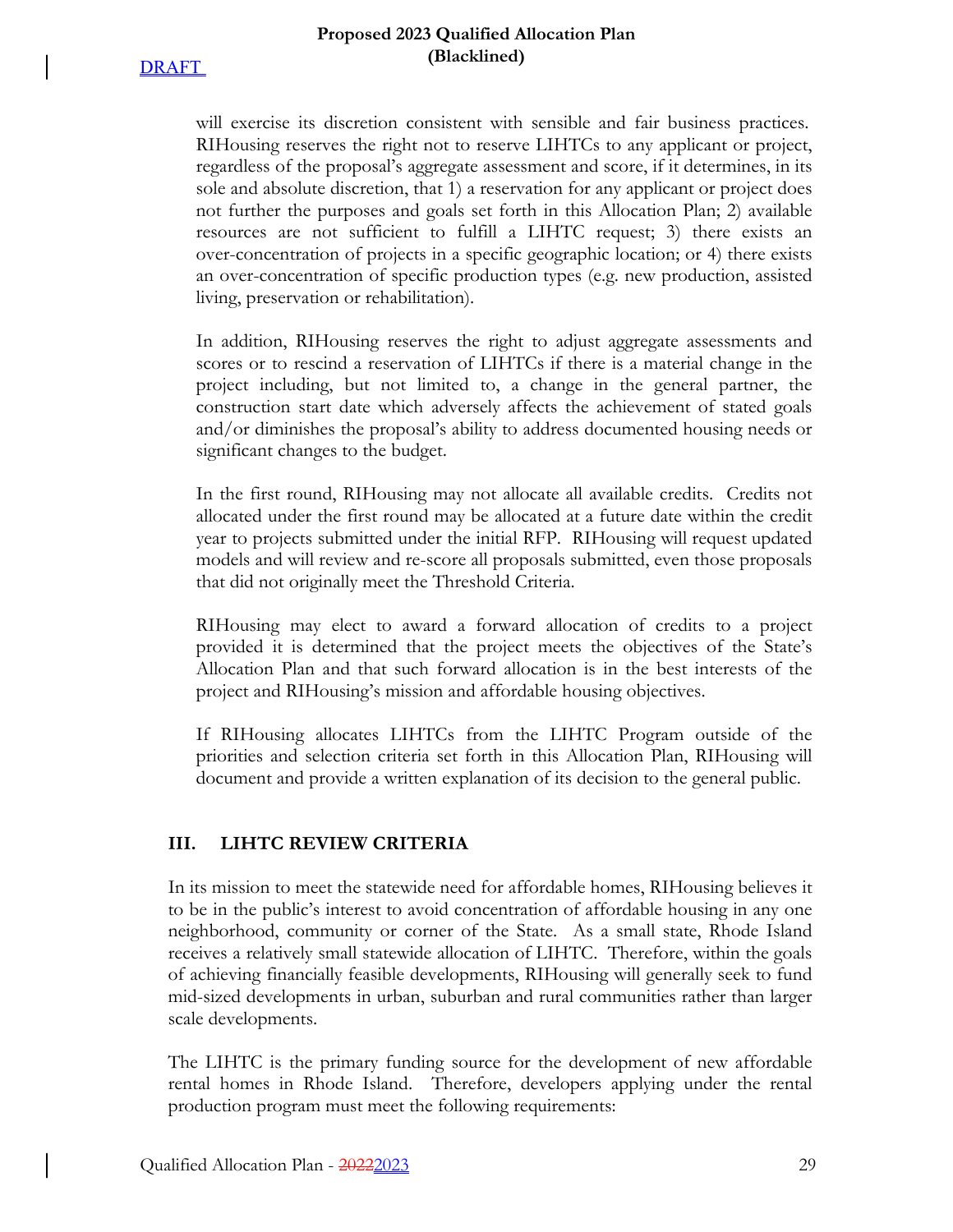- (i) For new production proposals, create a minimum of 30 new units.
- (ii) For proposals contemplating preservation, 30% of the overall units in an application or 20 units, **whichever is greater**, must be newly created affordable homes.
- (iii) As the LIHTC is a highly competitive and scarce resource, no single development may be awarded more than 40% of Rhode Island's annual small-state minimum allocation. **Any application that requests more than 40% of the annual allocation will be disqualified.**

In awarding development resources, including LIHTCs, RIHousing has identified the following priorities:

- 1. Increase the supply of affordable housing. While the existing stock of affordable housing faces threats from expiring subsidies and use restrictions, deferred maintenance and obsolescence, the extreme need for additional affordable housing makes new production RIHousing's primary housing priority.
- 2. RIHousing will approve no more than one preservation transaction per funding round for 9% allocated LIHTCs.
- 3. Dual and equal goals of (a) increasing the supply of affordable housing in communities that have traditionally had a lack of such housing; and (b) reinvesting in urban neighborhoods where housing may be substandard, blight is common, and the housing is part of an overall neighborhood revitalization strategy.
- 4. Recognizing that good homes are essential for healthy families, the ability of olderadults to remain safely in the community, and vibrant communities, the affordable homes must be well designed and attractiveAffordable homes must do more than just provide a physical structure. RIHousing identifies these goals with its CCD initiative and prioritizes developments that most effectively achieve these.
- 5. Because of the limited number of available subsidies, including the capital subsidy from the LIHTC, priority will be given to developments which can viably and effectively serve:
	- a. Very low-income households
	- b. Individuals and families who have experienced chronic homelessness
	- c. Individuals with special needs
	- d. Households with children.
- 6. Developments that best serve the needs of Rhode Island workers and businesses.
- 7. Developments that achieve these goals at the lowest cost.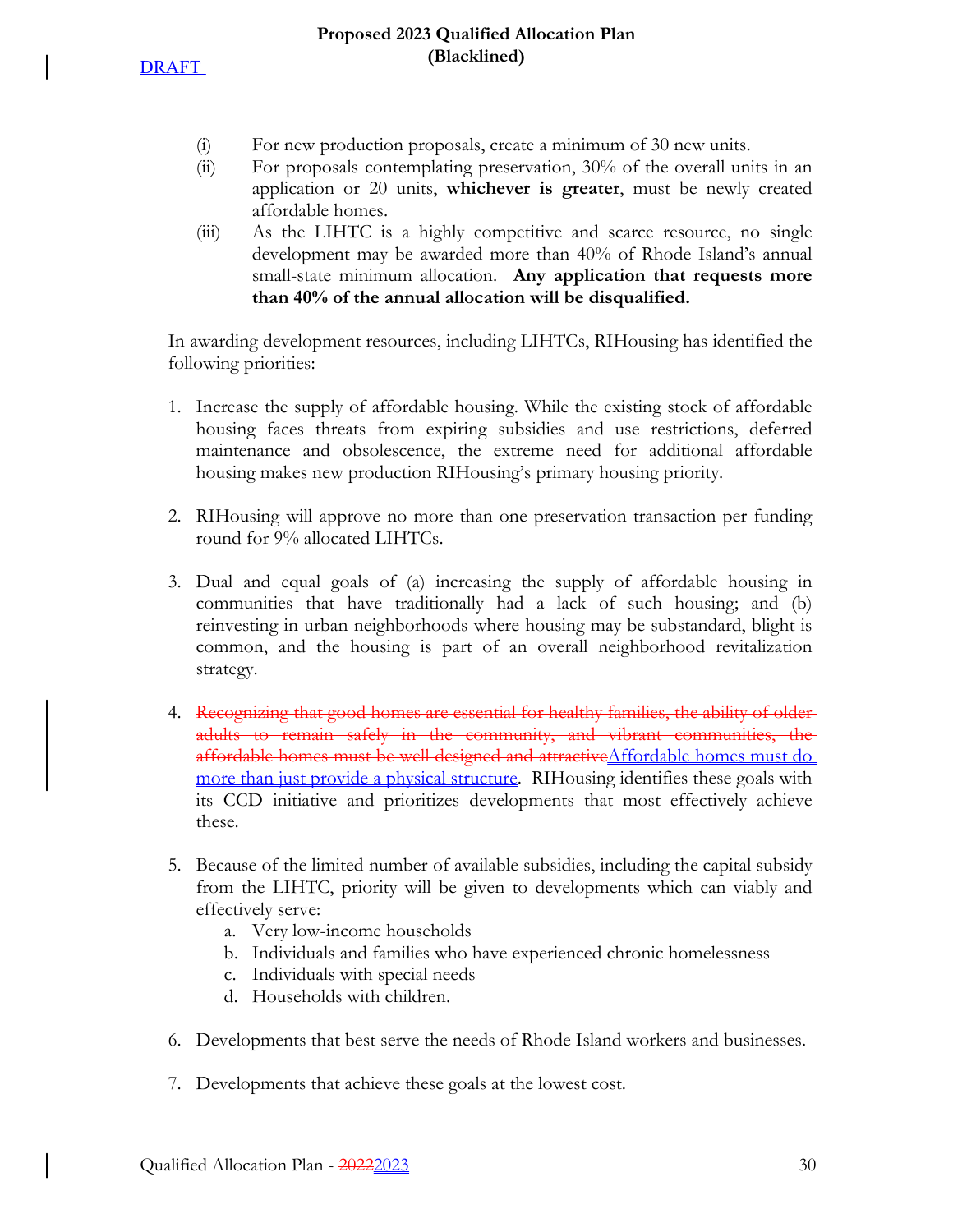In order to best achieve these goals, RIHousing has established 5 threshold criteria that must be met before a development can be considered for a reservation of LIHTC Threshold Criteria. The 5 Threshold Criteria are set forth here and described in more detail below. They are:

- 1. The developer and their development team must have experience in the successful development and operation of affordable housing of similar scope and complexity;
- 2. The development must demonstrate financially feasibility for at least 15 years and have a reasonable likelihood of feasibility for the entire term of financing;
- 3. The development must have a reasonable likelihood of achieving sustainable occupancy of 95% within 6 months of construction completion;
- 4. Construction must be reasonably likely to commence within 12 months of preliminary commitment and be complete within 30 months of firm commitment; and

# 5. The per unit TDC of the project does not exceed an absolute cap of \$390,000 per unit, not including capitalized reserves.

Only proposals that satisfy the Threshold Criteria review will be further considered under the Scoring Criteria.

# **A. Threshold Criteria**

- 1) Development Team Capacity: The developer must have experience in the successful development and operation of affordable housing of similar scope and complexity.
	- The Developer and their development team will be evaluated on its professional capacity to plan, build, market, and operate the proposed development.
	- The performance record of the developer, consultant, architect, management agent and contractor will be measured individually and collectively by the quality and quantity of previous development, design, construction and property management efforts, as well as affirmative action records.
	- Each team member is expected to demonstrate satisfactory prior experience on projects of similar scale and complexity; to have satisfactory professional references; and to devote sufficient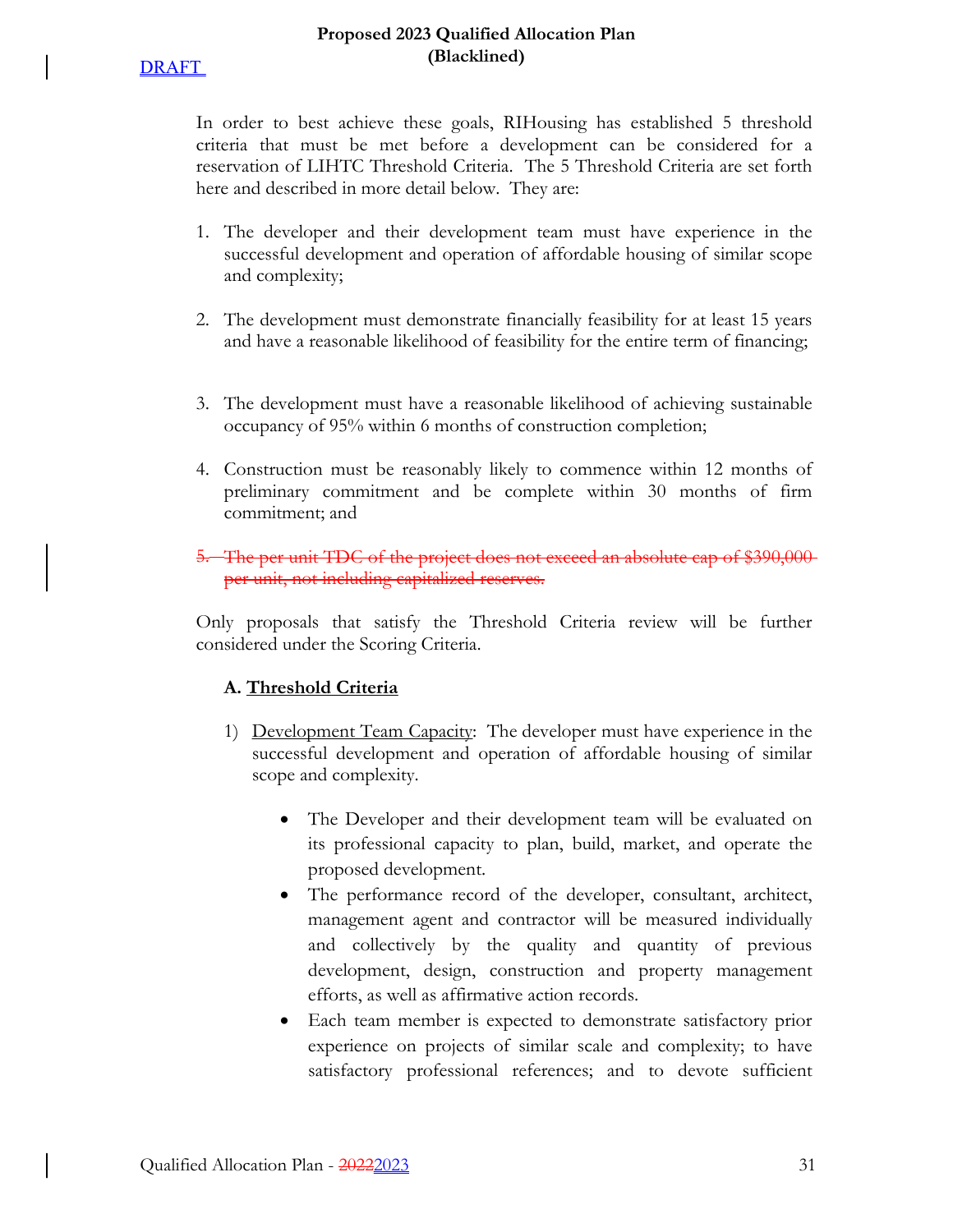### **Proposed 2023 Qualified Allocation Plan (Blacklined)**

experienced staffing and resources to complete the proposed development.

- If the developer does not have satisfactory prior experience, including but not limited to, the ownership and management of LIHTC projects, they must enter into a joint venture with an entity experienced with the development of LIHTC projects, or demonstrate to RIHousing's sole satisfaction how they will compensate for the lack of LIHTC experience.
- The developer (including the ultimate borrower entity) and contractor will also be evaluated for creditworthiness and financial capacity including a thorough review of the developer's audited financial statements for the previous 3 years. Creditworthiness takes into consideration the financial condition of an organization, management capabilities, character and capacity.

RIHousing reserves the right to deny LIHTCs to any proposal where: (i) any materially participating entity (owner or management agent) is not in good standing regarding compliance monitoring of other LIHTC projects; (ii) any partner, developer or other key development team member has been determined by RIHousing as not creditworthy; or (iii) any partner, developer or other key development team member is on the HUD or RIHousing debarment list.

RIHousing will review each developer's most recent audit to ensure financial capacity to develop the project and manage the development for the long term. In addition, developers will be evaluated based upon the prior performance of existing developments both in RIHousing's portfolio and those financed by others. This review will include: 1) condition and security of existing developments; 2) maintenance and operating of existing developments; 3) leasing and occupancy history; 4) general management practices; and 5) financial management. A credit report will be required for all principals of for-profit developers participating in the LIHTC program.

For service-enriched housing proposals, development team members will also be evaluated on the basis of demonstrated success in: (i) the development, design and construction of housing with supportive services; and (ii) the planning and delivery of services including adequacy of staffing and/or oversight of third-party contracts for services.

2) Financial Feasibility: The development must demonstrate financial feasibility for: (i) the overall development costs of the project and (ii) the long-term operation of the proposal.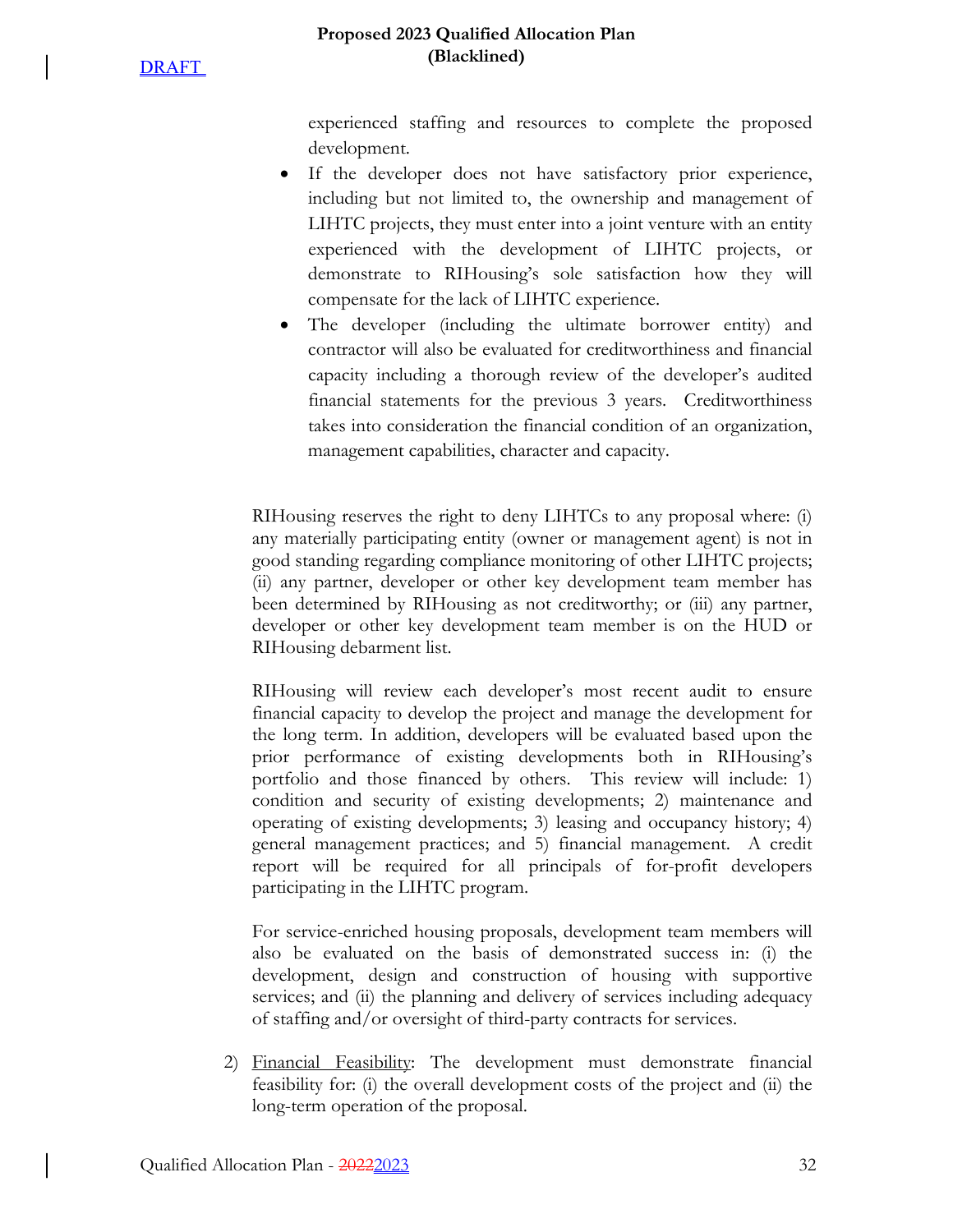**DRAFT** 

- As to development costs, applicant must demonstrate that the proposed budget is adequate and realistic for the proposed project.
- In regard to operations, the proposal must demonstrate financial feasibility for at least 15 years consistent with RIHousing's underwriting guidelines and have a reasonable likelihood of feasibility for the entire term of financing.
- RIHousing reserves the right to deny LIHTCs to proposals for which adequate funding sources have not been identified for all development costs or development costs do not appear to be consistent with the scope of the proposal. This includes a commitment of syndication. While commitments from these sources do not have to be secured before applying for LIHTCs, the applicant must be able to demonstrate to RIHousing's satisfaction that the sources identified will be available to the developer within 9 months of the reservation of credit.
- For mixed income developments, an agreement with the municipality on the real estate tax assessment associated with the market rate units should include, at a minimum, an analysis of how the units will be assessed, the methodology for valuing the market rate units, the cap rate, if applicable, and the time frame associated with the tax assessment agreement.
- Documentation must be provided demonstrating that the municipality has agreed to limit taxes on the affordable units to 8% of the gross scheduled rental income for the real estate tax calculation or lesser percentage determined by the municipality.
- 3) Marketability: The development must have a reasonable likelihood that it will achieve sustainable occupancy of 95% within 6 months of construction completion. For mixed income proposals that meet the 20% at  $50\%$  or  $40\%$  at  $60\%$  set asides, the applicant must submit a third-party market study that includes an absorption schedule, lease-up reserve and identifies the timeline for achieving 95% occupancy. Marketability of all projects will be evaluated relative to the proposed locality of the development, target market population, rent levels and affordability, project design and amenities. Developers will be required to demonstrate marketability through such documentation as:
	- Information on market comparables;
	- Information on the supply and quality of the existing housing stock and rent burdens;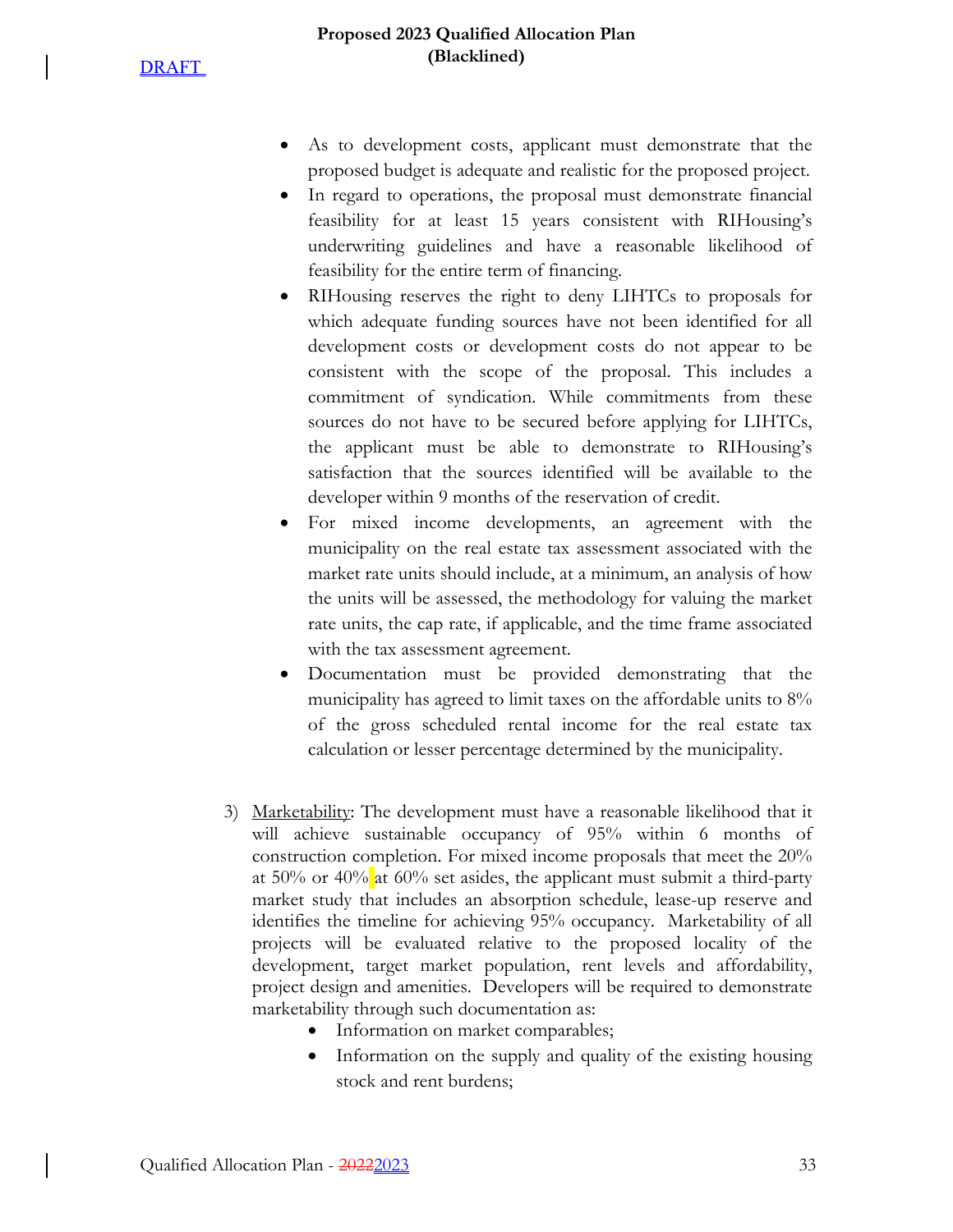#### **Proposed 2023 Qualified Allocation Plan (Blacklined)**

- Information on other planned development/revitalization activity in the area;
- Assessment of potential impact on the financial and operating viability of existing subsidized housing developments; local demographics (including income, age and any special needs characteristics); marketing and outreach strategies;
- Information demonstrating that the proposed location is appropriate for the target population in terms of environment, quality, proximity to services, and attractiveness of the site and its surroundings.
- Mixed use developments must provide the marketability information for both the residential and commercial components.

Developers are encouraged to set rents so that the proposed rents are affordable to residents in a given location and not simply set at the program's maximum rents. One aspect of a development's marketability is to have rents that are affordable and attractive to prospective tenants. Therefore, additional consideration will be given to projects that demonstrate that the proposed LIHTC rents are below those of comparable, unassisted units in the market.

4) Readiness to Proceed: Applicants must demonstrate that construction is reasonably likely to commence within 12 months of reservation of credits and be complete within 30 months of reservation. To receive and maintain a reservation of LIHTCs, all developers must demonstrate readiness to proceed throughout the pre-development process. An assessment of a proposal's initial readiness to proceed will be made based on the developer's ability to achieve the following within 9 months of an executed reservation letter for LIHTCs: (i) receive all written land use and zoning approvals and building permits; (ii) complete all regulatory, environmental, and historical reviews; (iii) maintenance of site control; (iv) secure all funding commitments; and (v) demonstrated financial feasibility.

Continued readiness to proceed will be determined by RIHousing, in its reasonable judgment, based on factors such as: (i) a developer's ability to meet the requirements to receive a Carryover Allocation Agreement ("CAA"); (ii) finalize and complete design development and contract drawings; (iii) secure an executed commitment letter with a LIHTC investor; (iv) demonstrate continued financial feasibility including, but not limited to, a signed schedule of values from a general contractor based on an approved set of plans and specifications; and (v) close on all financing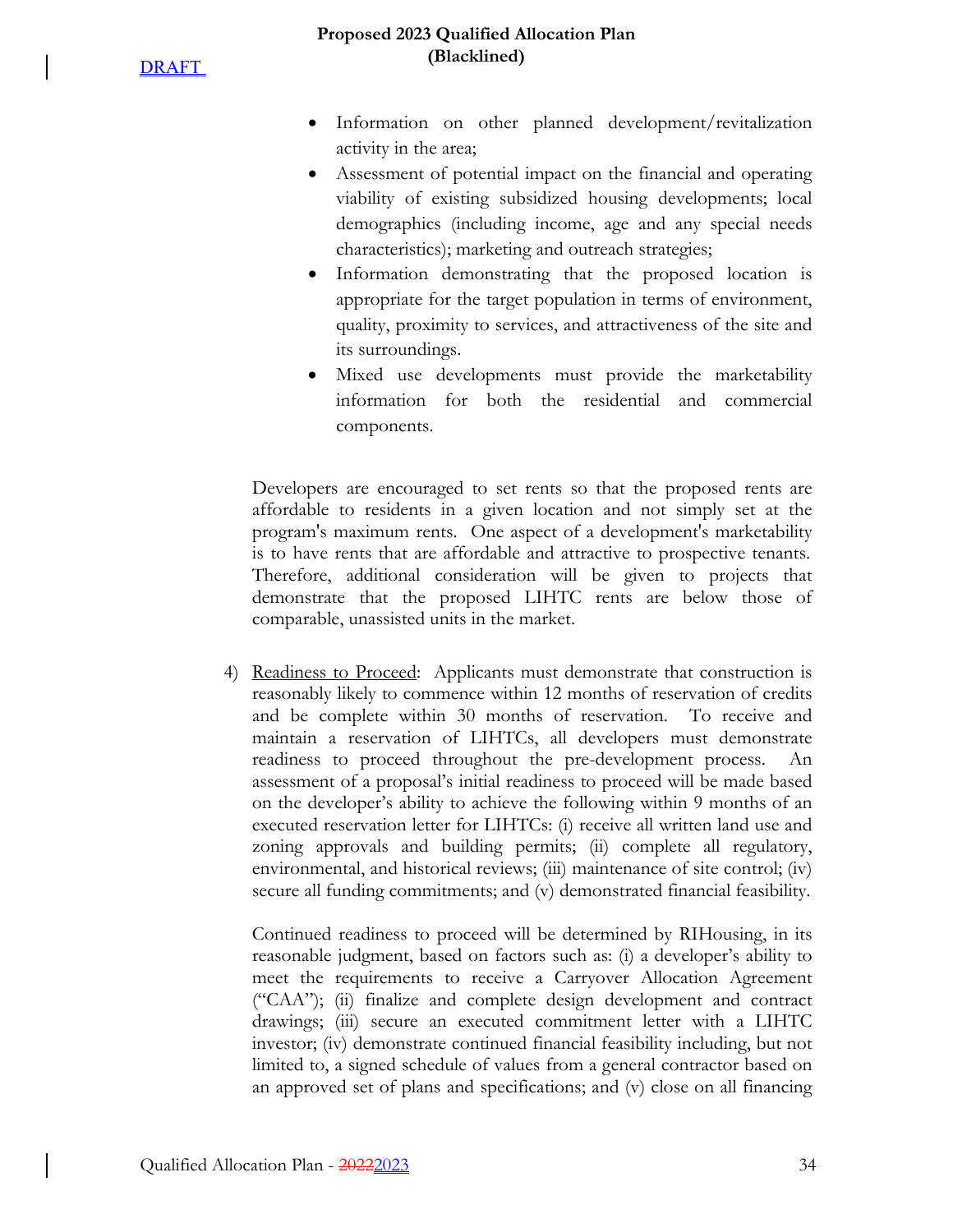#### **Proposed 2023 Qualified Allocation Plan (Blacklined)**

and commence construction within 12 months of reservation for LIHTCs.

RIHousing will use its best professional judgment in evaluating an application for readiness to proceed. Staff will consider the developer's past performance in meeting permitting, funding and closing deadlines in projects of similar scope and size, and present their recommendations to the Funding Committee for a final award decision.

5) Total Development Cost Cap: The per unit total development cost ("TDC") of any project, regardless of which building type it is proposing, cannot exceed \$390,000 per unit not including capitalized reserves. proposal exceeding the TDC cap, will be ineligible for an award LIHTCs.

### **B. Scoring**

### **Point Allocation Summary**

- 20 points TDC
- 20 points LIHTC Efficiency
- 5 points Leverages rental and operating subsidy such as: HUD's Rental Assistance Demonstration program, Section 811 program, Federal or State Rental Assistance program.
- 10 Points Leverages hard debt, Non-RI Housing or non-State Competitive Housing Resources such as FHLB funding or Federal and State Historic credits
- 6 points Serves very low-income, homeless and/or special needs persons
- 3 points Rhode Island Construction Firms
- 8 points Fully permitted development

2 points Opportunity Zone

3126 points Alignment with CCD goals

10 points Located in a community with less than 10% affordable homes

- 5 points Addresses vacant, foreclosed and blighted properties
- 3 points Energy Star & Tier II
- 3 points Passive Housing
- 3 points Renewable Energy
- 2 points Utility Benchmarking
- 5 points Preservation of Greenfields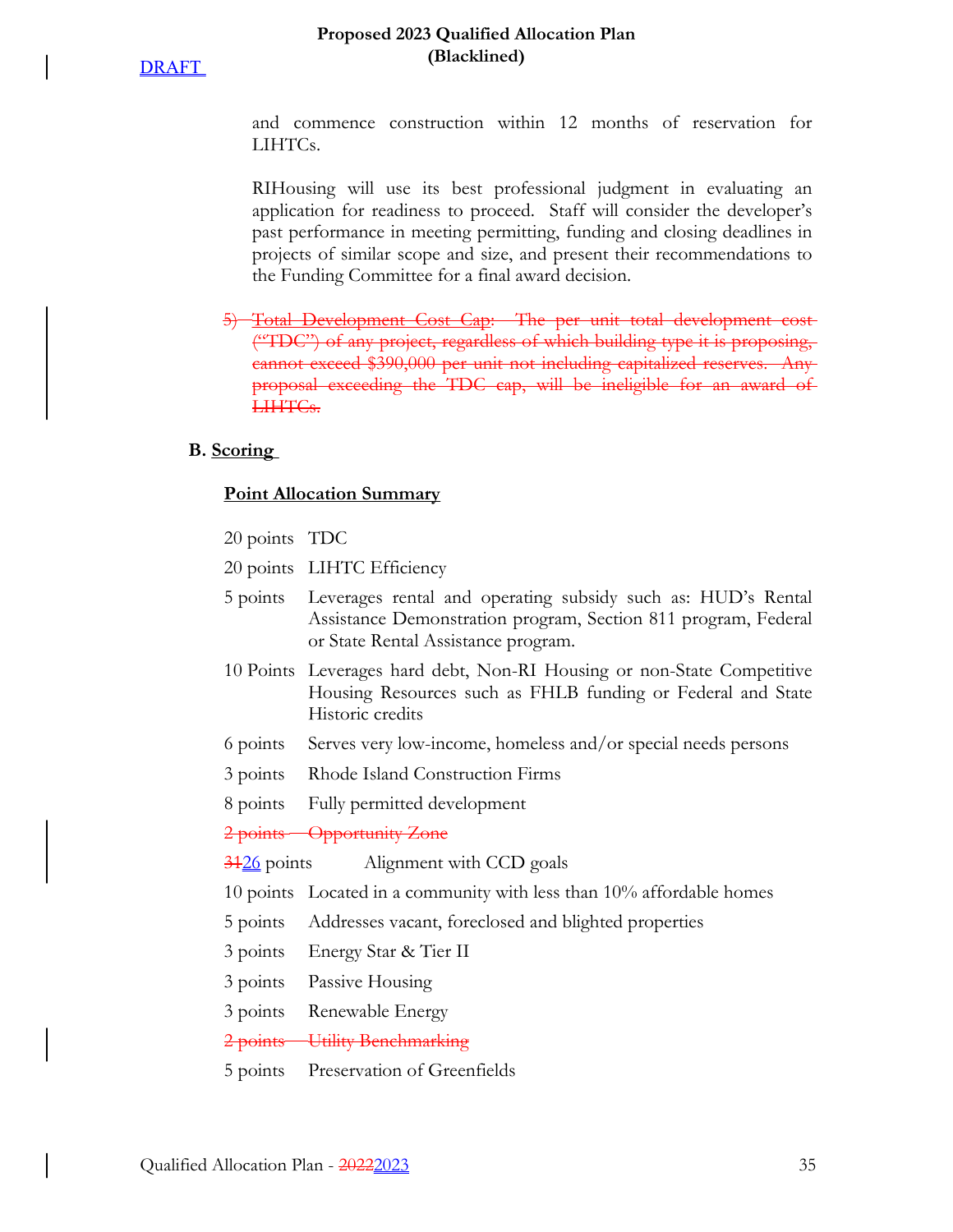# **DRAFT**

 $\overline{\phantom{a}}$ 

 $\Bigg\}$ 

 $\big\vert$ 

# **Total 136127 points**

(15) Negative points if applicable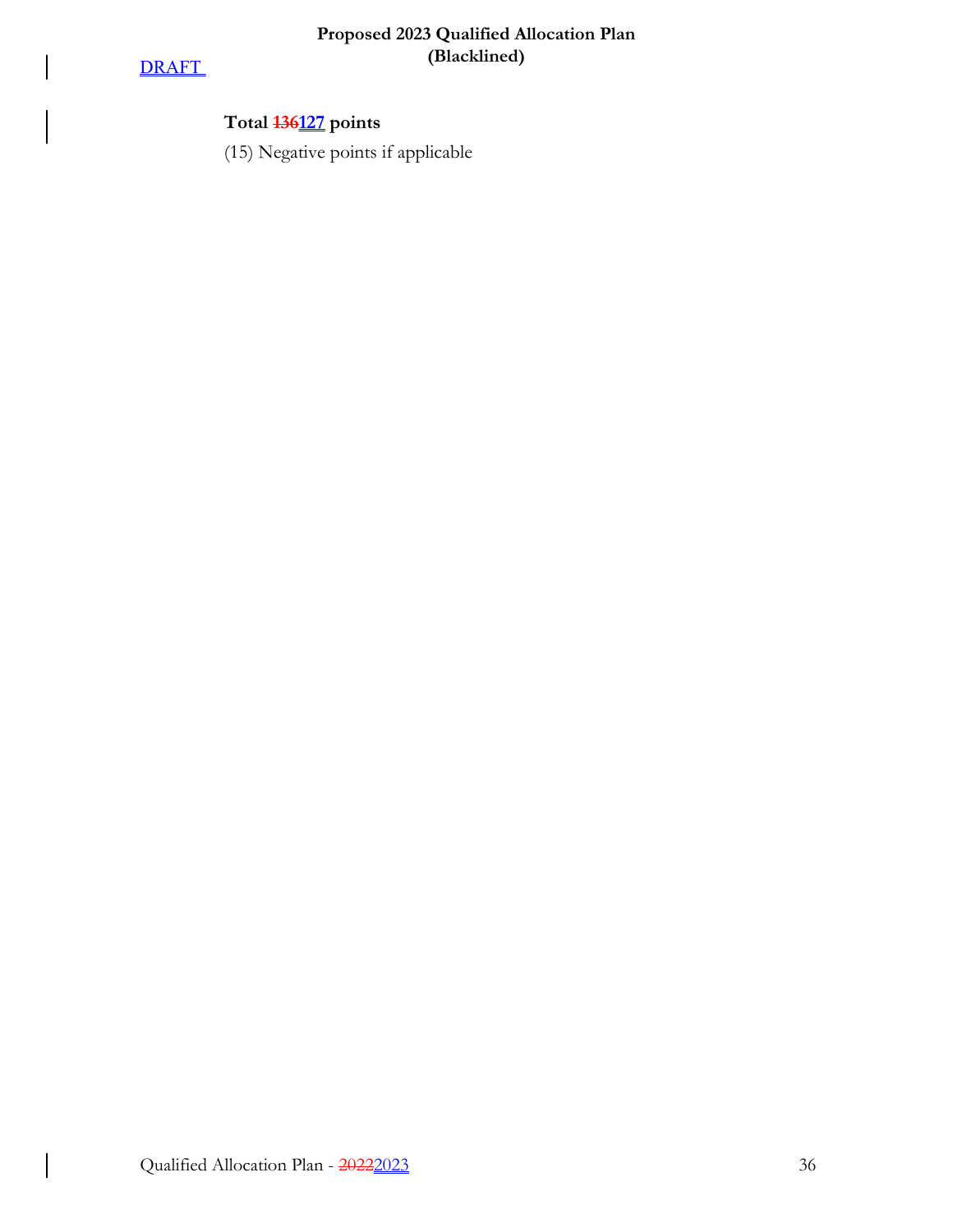# **FINANCING POINTS (Up to 55 points)**

**A.** Up to 20 points - TDC per residential unit based on construction type as defined below. If submitting a proposal with 2 types of construction, provide a breakout of TDC by type.

Projects will fall within six categories of building type and RIHousing has determined a maximum TDC (the "Overall TDC") within each building type. **The maximum per unit Overall TDC can be found in the Program Bulletin included in the 20222023 Developer's Handbook.** The building types and Overall TDC are as follows:

| <b>Building Type</b>                              | Maximum per        |
|---------------------------------------------------|--------------------|
|                                                   | unit Overall TDC   |
|                                                   |                    |
| Urban (includes scattered site and urban in-fill) | Refer to Section 9 |
|                                                   | of the 20222023    |
|                                                   | Developer's        |
|                                                   | Handbook           |
|                                                   |                    |
| Historic Mill Conversion                          |                    |
|                                                   |                    |
| Suburban/Rural Cluster Subdivision<br>(buildings  |                    |
| contain less than 8 units per building)           |                    |
|                                                   |                    |
| Garden style apartment up to 3 stories            |                    |
| (no elevator)                                     |                    |
|                                                   |                    |
| Up to 4 Story building with elevator              |                    |
|                                                   |                    |
| 4 or 5 Story Stick built on Podium Parking        |                    |

While the Overall TDC costs above are limits based on comparisons of previous RIHousing funded projects and RS Means, the scoring will be calculated on a weighted average (the "Weighted Average TDC"), based on bedroom size to ensure parity between projects that cater to different populations. Project applications will be evaluated for cost reasonableness using an index, which is the Weighted Average TDC per unit and the TDC per bedroom. For mixed-use projects, the Weighted Average TDC for only the residential portion of the project, including common areas, will be used for this calculation. Capitalized reserves will be excluded from the TDC calculation. The Weighted Average TDC will be calculated as follows:

 $([2 * TDC/unit] + [TDC/# of bedrooms])$  divided by 3.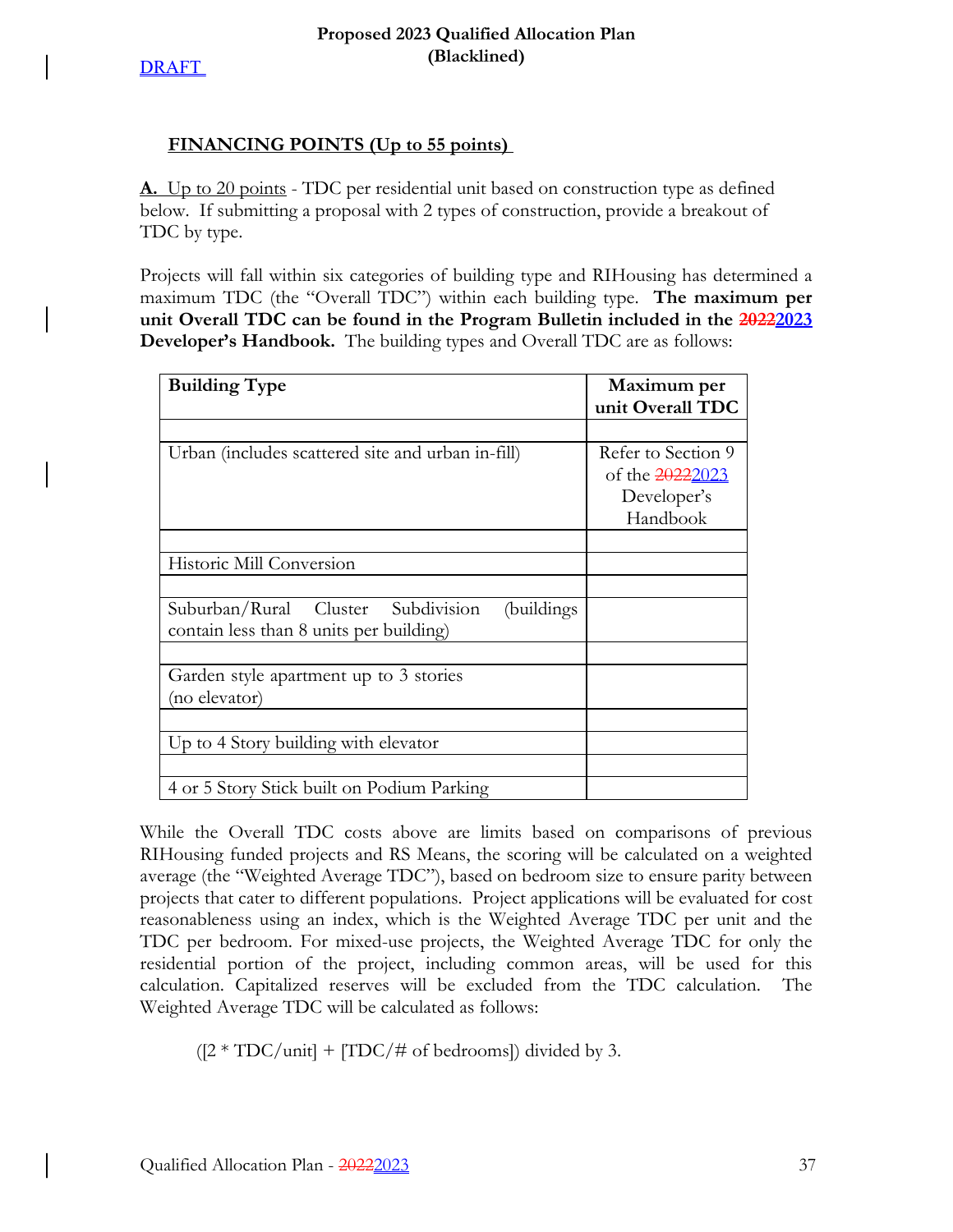#### **Proposed 2023 Qualified Allocation Plan (Blacklined)**

The Weighted Average TDC will be the basis for scoring the TDC per unit. TDC points will be based on \$5,000 increments. The calculations will be built into the proforma.

Proposals that include both new construction and preservation will require a Weighted Average TDC for both new construction and preservation. The 2 amounts will then be averaged for a final Weighted Average TDC.

Note: Efficiency apartments will count as a one-half bedroom in the Weighted Average TDC calculation.

### **Extraordinary Conditions:**

Projects with extraordinary conditions that increase costs beyond the TDC caps should provide detailed back-up outlining the reasons for the higher costs. Acceptable extraordinary conditions are limited to the following:

- 1. Excessive environmental remediation defined in a remedial action work plan required by the either the Environmental Protection Agency, the RI Department of Environmental Management, or the Coastal Resources Management Council.
- 2. The demolition of non-contributing structures to facilitate the leveraging of historic LIHTCs.
- 3. The calculation of prevailing wages.
- 4. The installation of on-site water service and water treatment systems in rural locations.

If the applicant is seeking relief under one of these extraordinary conditions, they must provide itemized breakdowns of these costs prepared and attested to by a general contractor. These costs will be evaluated by RIHousing to ensure consistency with the industry and will then be deducted from the unweighted TDC before applying the Weighted Average as described above.

**In order to ensure that applicants are submitting realistic pricing for their proposals, if allocated LIHTC, the first 10% of cost overruns above the preliminary budget, will be absorbed by a like reduction in paid developer fee before any additional LIHTC or soft funds will be allocated to the project.**

B. Up to 20 points - LIHTCs per residential unit. Applications with more than \$30,000 per credit per unit will receive 0 points. The points will increase by 1 for every \$1,000 below the maximum.

Weighted Avg units:  $(2 * # of *bedrooms*] + [1 * # of *units*]) divided by 3$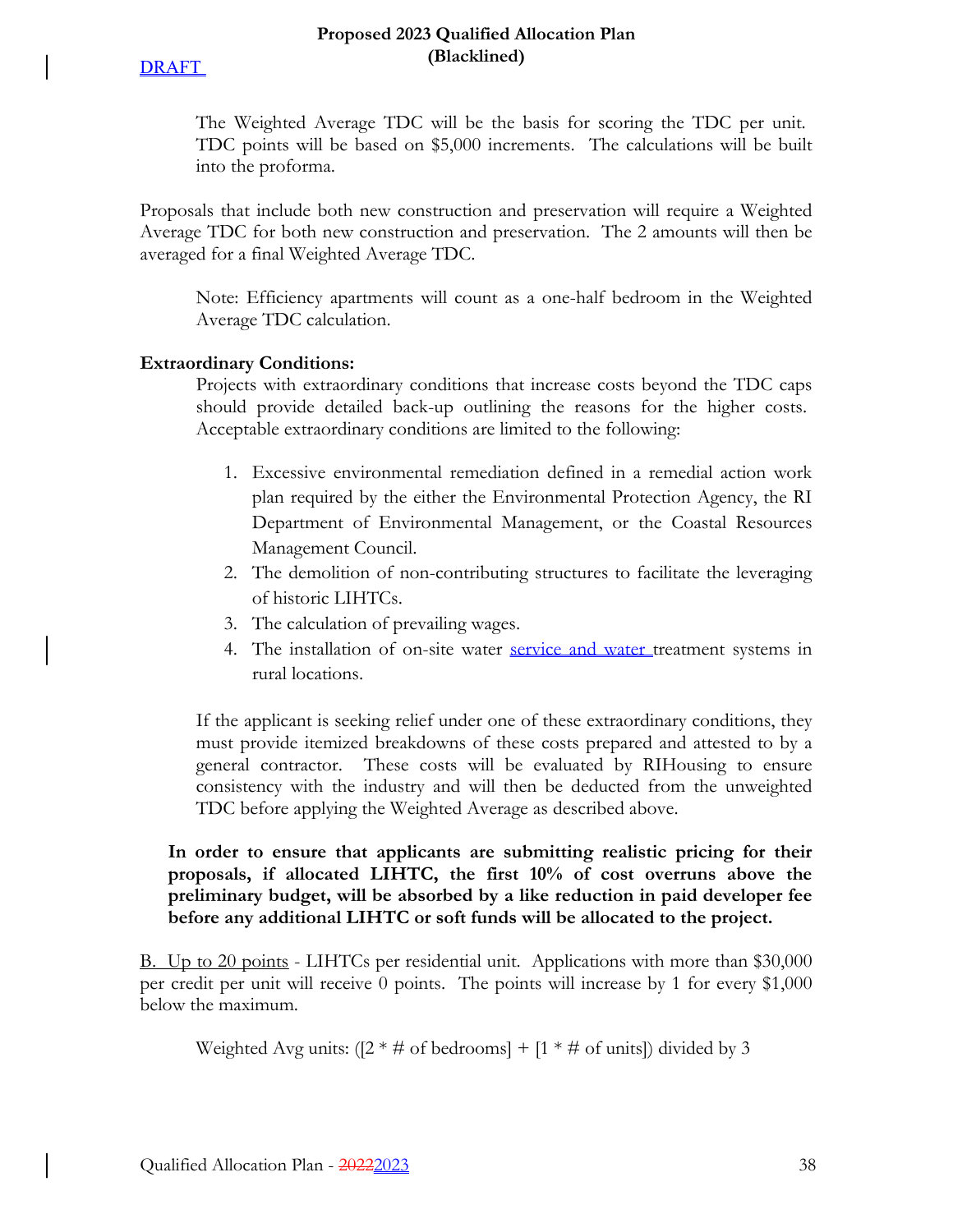### **Proposed 2023 Qualified Allocation Plan (Blacklined)**

The product, the Weighted Average Credit per Unit, will be the basis for scoring the LIHTC per unit. LIHTC per unit points will be based on \$1,000 increments. The calculations will be built into the proforma.

Note: Efficiency apartments will count as one-half bedroom in the Weighted Average calculation.

C. Up to 5 points for leveraging committed state and federal funds from rental and operating subsidy programs such as HUD's Rental Assistance Demonstration Program, HUD Section 811 Program,a Project Based Section 8 rental contract, HPF-ELI operating subsidy or other similar federal and state program.

| 20% or more units in the development | 5 points   |
|--------------------------------------|------------|
| 10-19% of units in the development   | 3 points   |
| up to 9% of units in the development | $0$ points |

 $D.$  Up to 10 points – Leveraging of (i) hard debt, or (ii) non-RIHousing or non-State competitive housing resources (e.g., USDA funding, Municipal, Federal and/or State Historic Credits, Rebuild Tax Credits, FHLB, private grants, etc.). Less than \$45,000,000 per unit will receive 0 points. The points will increase for every \$1,000 above the minimum.

| $\geq$ \$30,000 | $\vert$ 10 points |
|-----------------|-------------------|
| $\leq$ \$20,000 | $0$ points        |

# **GENERAL POINTS (up to 19 points)**

**A.** Up to 6 points for effectively serving people: (i) who have income at or below 30% of median income, (ii) are homeless and coming from the Coordinated Entry List or (iii) have special needs.

For developments in which the owner **will** be partnering with a service provider to provide supportive services:

- $\bullet$  6 points  $-21\%$  or greater of the total number of units in the development
- $\bullet$  4 points 11- 20% of the total number of units in the development
- 2 points up to 10% of the total number of units in the development

A service plan and memorandum of understanding with a service provider is required for homes that are intended for persons with special needs.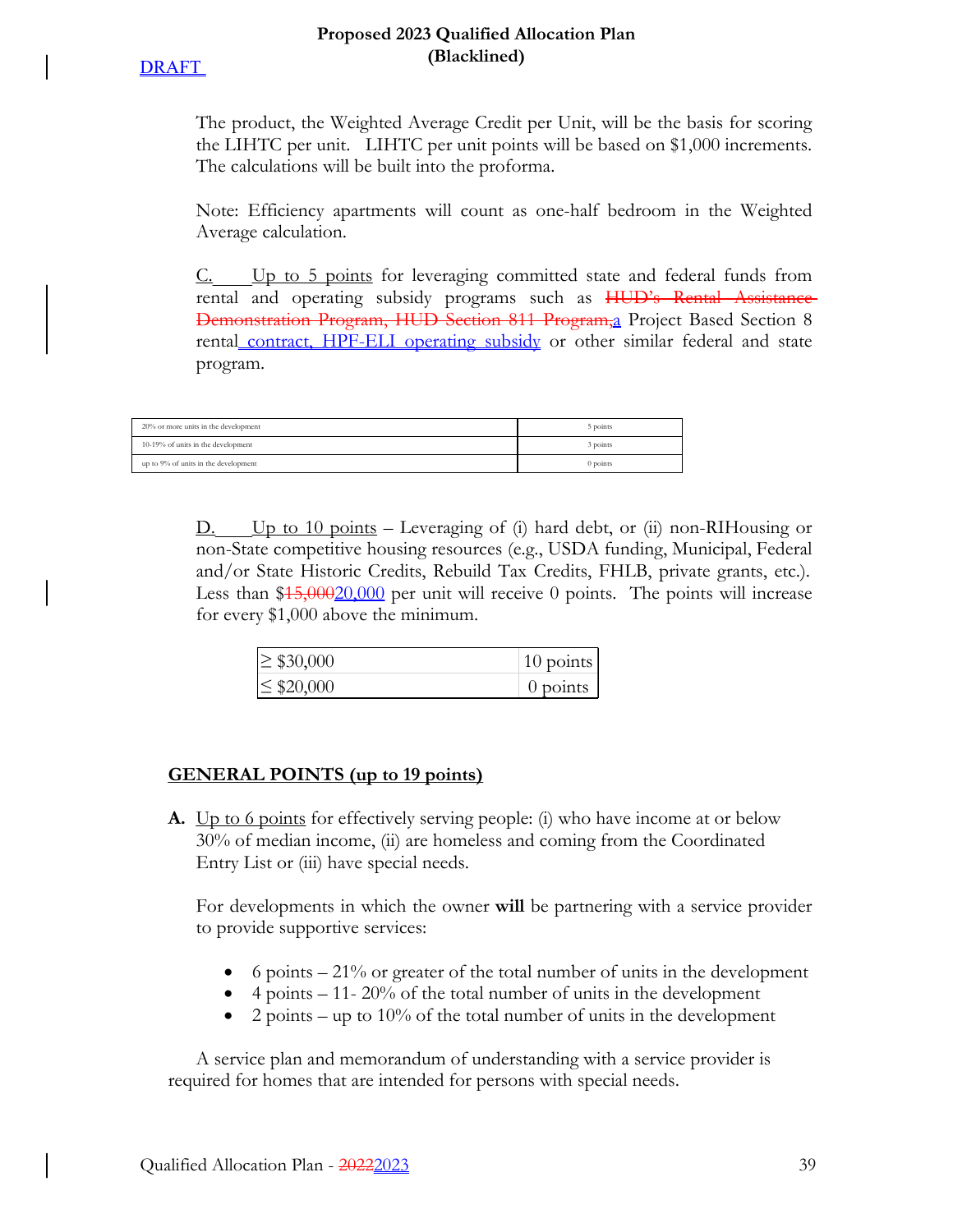**DRAFT** 

For developments in which no supportive services will be provided:

- 3 points 21% or greater of the total number of units in the development
- 2 points  $-11-20\%$  of the total number of units in the development
- $\bullet$  1 point up to 10% of the total number of units in the development

B. Up to 3 points for utilizing Rhode Island based firms.

- 3 points for an applicant that certifies in the application that up to 50% of the sub-contractor contracts will be awarded to Rhode Island based construction firms.
- C. Up to 8 points for a development that at the time of application has all applicable regulatory agency permits including: municipal permitting bodies (local planning, zoning and building permit approvals) and state regulatory agencies (Department of Environmental Management and Coastal Resources Management Council).
	- 8 points for a fully permitted development that has building permits secured AND specifications are at least  $7520%$  complete AND architect confirms in writing that the plans and specifications can be 100% complete within 30 days AND the application includes a signed schedule of values from the general contractor, determined by RIHousing to be consistent with current pricing, that is the basis for the funding application.
	- Up to 6 points for master, preliminary and final plan approval for a development or for a development with "by right" approval. Points will be prorated based on approvals in place at time of application.

Proposals that do not have zoning approval at the local level typically cannot meet the Readiness to Proceed Threshold Requirement. Applicants that cannot demonstrate zoning approval or the ability to build "by right" are discouraged from applying unless they can demonstrate they can secure approvals with within 6 months of preliminary approval of a LIHTC award.

D. Up to 2 points for being in an Opportunity Zone ("OZ")

1 point for being in an OZ

2 points for being in an OZ and applicant is leveraging OZ credits

# **COMPREHENSIVE COMMUNITY DEVELOPMENT (Up to 3126 points)**

| TRANSIT AND CONNECTIVITY | Points |
|--------------------------|--------|
|--------------------------|--------|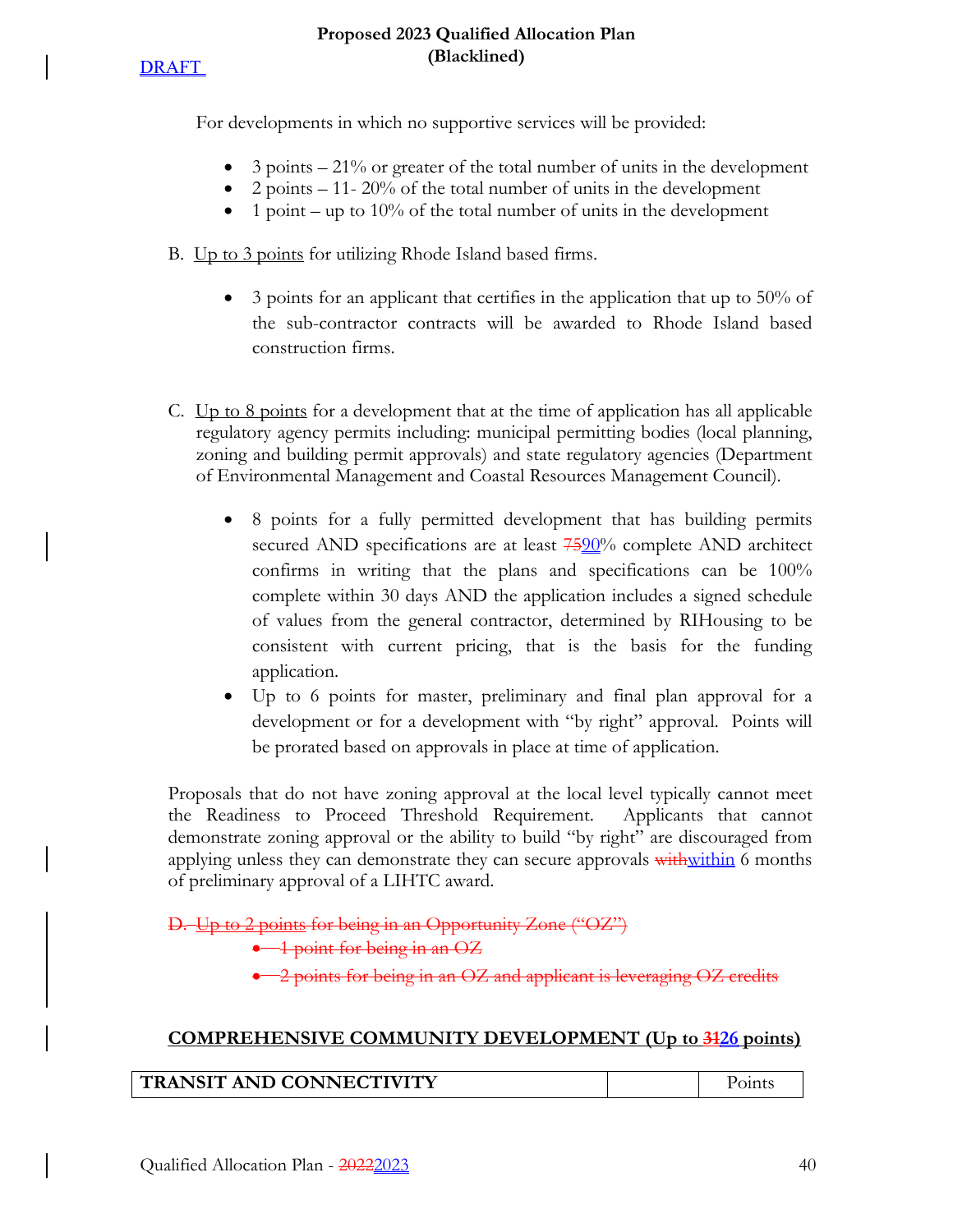$\bigg\}$ 

 $\bigg\}$ 

# **Proposed 2023 Qualified Allocation Plan (Blacklined)**

| Development receives a Walk Score measurement of 40-60                                 |                 | Up to $2$   |
|----------------------------------------------------------------------------------------|-----------------|-------------|
| $(1 point)$ or $60+$ or higher $(2 point)$                                             |                 |             |
|                                                                                        |                 |             |
| Development provides interior bike storage for at least 1<br>bike per residential unit |                 | 1 point     |
| Development ties into existing bike routes                                             |                 | 1 point     |
|                                                                                        |                 |             |
|                                                                                        |                 |             |
| RI adapted transit scoring system                                                      |                 | Up to $2$   |
| Development is within $\frac{1}{2}$ mile of a bus stop                                 | 1 point         |             |
| Development is within $\frac{1}{4}$ mile of a bus stop<br>$\bullet$                    | 2 points        |             |
| Alternative transit options - other no or low-cost<br>$\bullet$                        | .5 points       |             |
| transportation services available to all residents which                               |                 |             |
| can be documented with a letter or agreement with                                      |                 |             |
| the provider                                                                           |                 |             |
|                                                                                        |                 |             |
| <b>AREAS OF OPPORTUNITY</b>                                                            |                 |             |
|                                                                                        |                 |             |
| Development is located in a hi-performing school district,                             |                 | $Up$ to $2$ |
| meaning the school district located within the community                               |                 | points      |
| that tenants would enroll in meets or exceeds greater than-                            |                 |             |
| 50% achievement expectations on state RICAS exam tests-                                |                 |             |
| (ELA and Math) in the most recent documented year of                                   |                 |             |
| exam results The statewide average HS graduation is 84%.                               |                 |             |
|                                                                                        |                 |             |
| See the 2022 KidsCount for reference                                                   |                 |             |
| (https://www3.ride.ri.gov/ADP)RIKCFactbook2022                                         |                 |             |
| (rikidscount.org)                                                                      |                 |             |
| Communities with HS graduation rate equal to or<br>≗                                   | $\overline{2}$  |             |
| <u>greater than 92%</u>                                                                |                 |             |
|                                                                                        |                 |             |
| Communities with HS rates between 84% and                                              |                 |             |
| 91.99%.                                                                                |                 |             |
|                                                                                        |                 |             |
| Communities with HS rates less than 84%                                                | $\underline{0}$ |             |
| Development has a mixed-use component that includes                                    |                 |             |
|                                                                                        |                 | Up to $2$   |
| rental space for a commercial business(s) (which can be in a                           |                 | points      |
| separate ownership structure such as a condominium).                                   |                 |             |
| Commercial income must be reflected in the budget;                                     |                 |             |
| additional point for spaces that create jobs for local                                 |                 |             |
| community members and/or service the local community.                                  |                 |             |
| Includes commercial component (can be in basis if                                      | $\mathbf{1}$    |             |
| consistent with the Code)                                                              |                 |             |
| Creates jobs for local community members and/or                                        | 1               |             |
| service the local community                                                            |                 |             |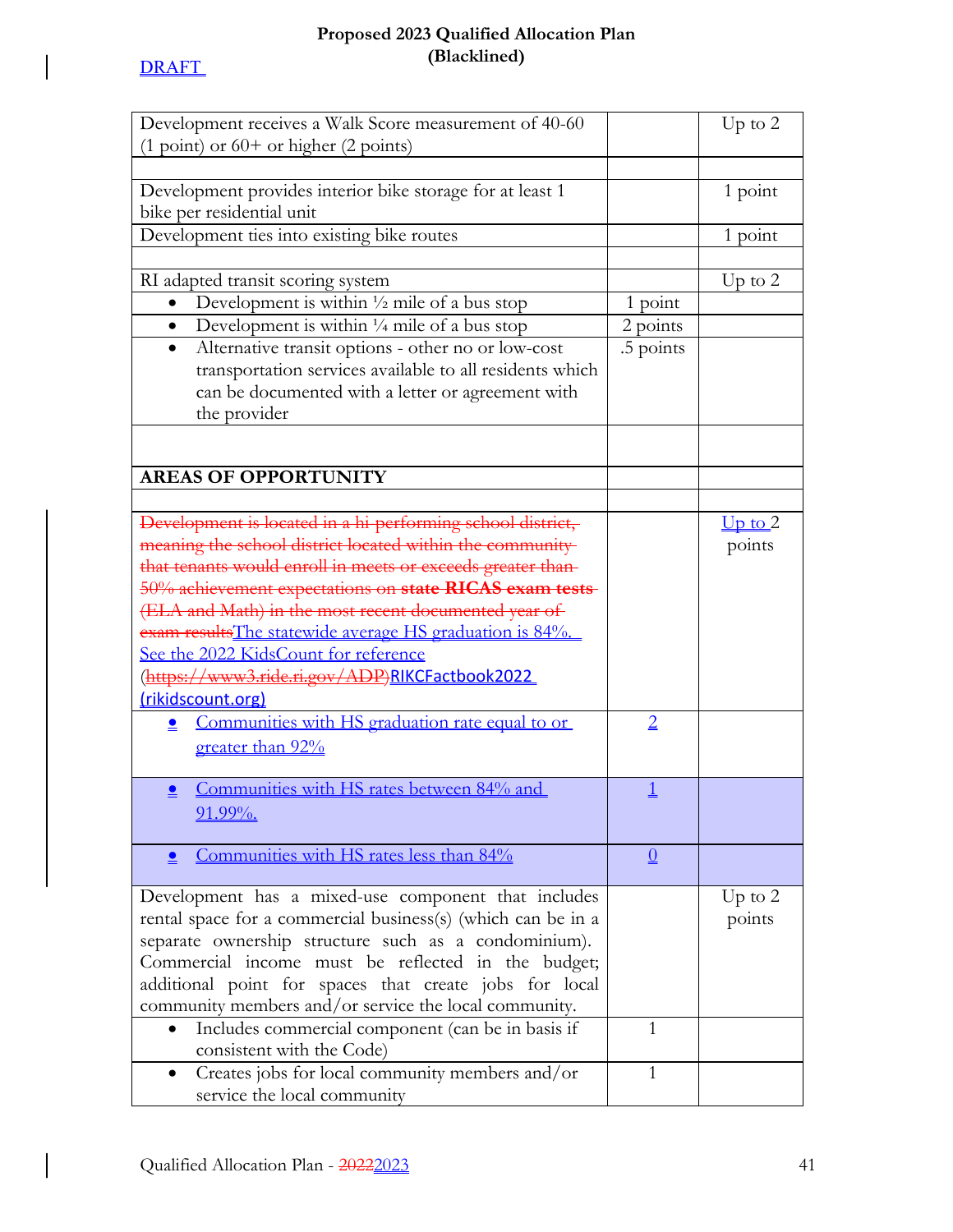$\begin{array}{c} \hline \end{array}$ 

 $\Big\}$ 

 $\overline{\phantom{a}}$ 

# **Proposed 2023 Qualified Allocation Plan (Blacklined)**

| Development will have a range of income levels and at least     |                | Up to $4\frac{3}{2}$ |
|-----------------------------------------------------------------|----------------|----------------------|
| $2015$ % of the units are considered unrestricted (under        |                | points               |
| LIHTC) units.                                                   |                |                      |
| $2015%$ of the units are market rate                            | 21             |                      |
| Up to $4020\%$ of the units are market rate                     | $\frac{32}{5}$ |                      |
| More than $40.30\%$ of the units are market rate                | $4^{3}_{-}$    |                      |
|                                                                 |                |                      |
| Development is designed using Crime Prevention Through          |                |                      |
| Environmental Design (CPTED). Please see                        |                |                      |
|                                                                 |                |                      |
| www.planning.org/pas/quicknotes/open/pdf/Qn42.pdf               |                | 1                    |
| for the key principles of CPTED. Please note which              |                |                      |
| principles have been incorporated                               |                |                      |
|                                                                 |                |                      |
| Development is located within a Policy Map GIS area             |                | $\overline{2}$       |
|                                                                 |                |                      |
| <b>ENGAGEMENT AND SERVICES</b>                                  |                |                      |
|                                                                 |                |                      |
| Developer is a community-based nonprofit that has a             |                |                      |
| demonstrable track record of community engagement, is           |                | 3                    |
| incorporated in the state of RI, has IRS 501(c)3 status and     |                |                      |
| has operated housing in the neighborhood or similar             |                |                      |
|                                                                 |                |                      |
| neighborhoods in the state. The qualifying non-profit           |                |                      |
| developer may be part of a joint venture if they own at least   |                |                      |
| 50% of the general partner interest of the borrower entity.     |                |                      |
|                                                                 |                |                      |
| Developer has participated in a public engagement process       |                | 1                    |
| that includes community meetings and community input            |                |                      |
| beyond those held for the locally mandated approval process     |                |                      |
| (must be documented), and the process was conducted             |                |                      |
| within 12 months of the date of application for LIHTC.          |                |                      |
|                                                                 |                |                      |
| Proposal is in a QCT and/or there is a Concerted                |                |                      |
| Community Revitalization Plan that meets the criteria           |                | 1                    |
| outlined in the Federal Criteria section of the Allocation Plan |                |                      |
|                                                                 |                |                      |
|                                                                 |                |                      |
| Development provides high speed internet atcertifies            |                | Up to $\frac{53}{2}$ |
| compliance with the minimum required federal speed-             |                | points               |
| (currently 25/3) to residents of LIHTC units at no-             |                |                      |
| eostAffordable Connectivity Program included in the 2021        |                |                      |
| Federal Infrastructure Bill.                                    |                |                      |
| Wireless broadband access within each LIHTC deed-               | $\frac{3}{2}$  | $\overline{2}$       |
| restricted residential unitQualified Tenants (income            |                |                      |
| at or below 200% of the federal poverty                         |                |                      |
|                                                                 |                |                      |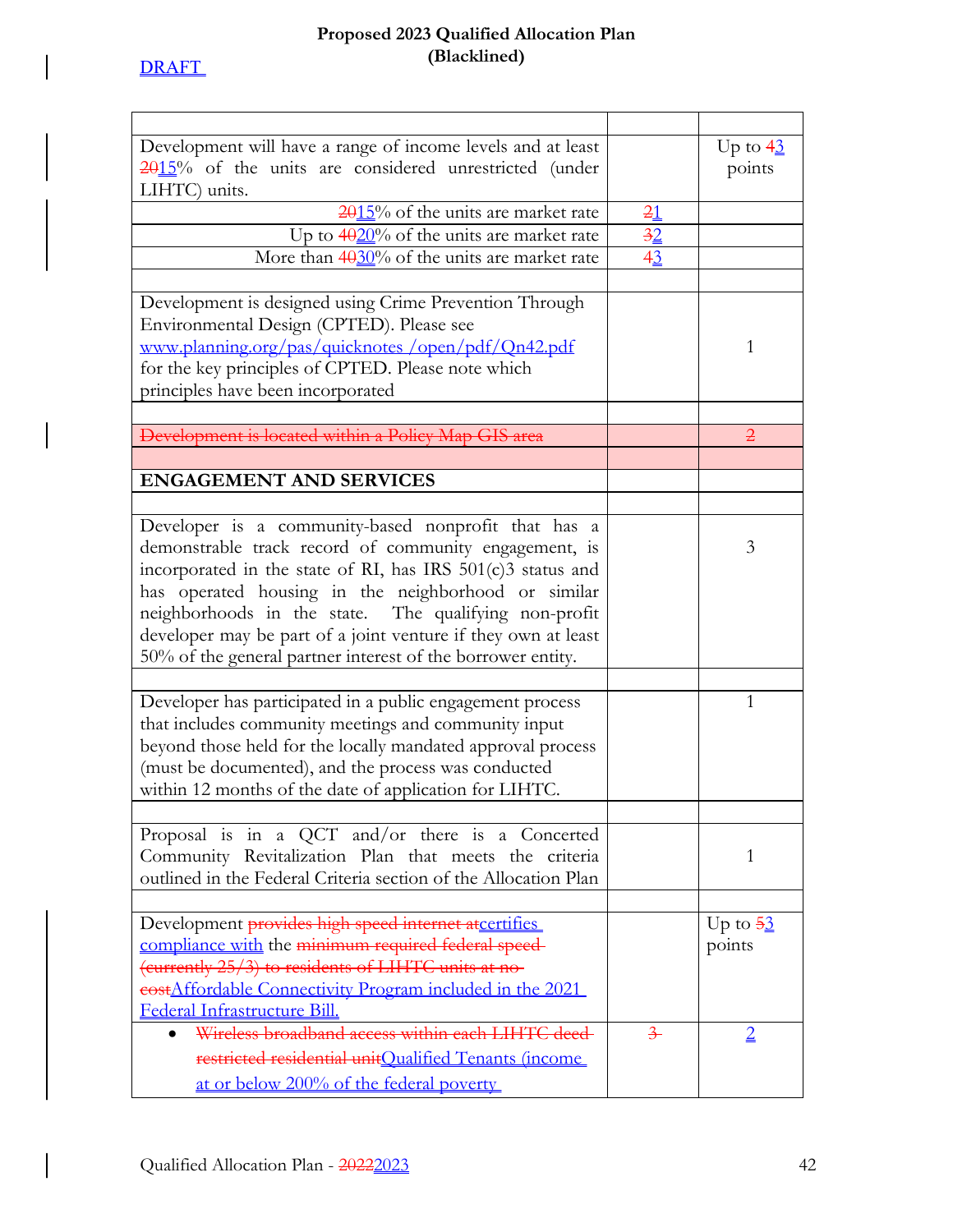# **DRAFT**

 $\overline{\phantom{a}}$ 

 $\bigg|$ 

| <u>level("FPL"))</u> must pay \$9.99/month (or required<br>minimum per program) and the property owner<br>coordinates \$30/month subsidy for 100 megabit per<br>second, or higher speed, service from the service<br>provider.<br>Hard Wired broadband access within each LIHTC<br>$\bullet$<br>deed restricted residential unit Alternatively, for<br>income eligible residents with incomes above 200%                                                                                                                                                                                                                                                                            | $\overline{5}$ | $\frac{3}{2}$       |
|-------------------------------------------------------------------------------------------------------------------------------------------------------------------------------------------------------------------------------------------------------------------------------------------------------------------------------------------------------------------------------------------------------------------------------------------------------------------------------------------------------------------------------------------------------------------------------------------------------------------------------------------------------------------------------------|----------------|---------------------|
| of the FPL but less than 60% of AMI, Development<br>provides 100 megabit per second, or higher speed,<br>service at a cost to the resident of no more than<br>\$9.99/month.                                                                                                                                                                                                                                                                                                                                                                                                                                                                                                         |                |                     |
| The For the alternative metric above (residents over 200% of<br>FPL) the cost for broadband provision must be reflected in<br>the proforma operating budget, and cost itemized for review.<br>The application must include a written proposal for the<br>provision of the infrastructure that supports the proposed<br>broadband service.<br>At a minimum, the applicant must commit to providing the<br>service for 15 years from the last placed in service date.                                                                                                                                                                                                                 |                |                     |
| Development incorporates the space and/or provides<br>supportive services to residents based on the list of<br>prioritized services outlined in the Prioritized Supportive<br>Services Table below.<br>Qualifying Standards:<br>MOU between applicant and provider included in<br>application, outlines costs and includes a narrative<br>describing services to be provided.<br>Minimum of 24 hours per year of services to be<br>provided, outcomes and attendance to be tracked.<br>Services must be free to all income and/or age<br>qualified residents.<br>Transportation, where applicable, provided at no cost<br>Residents must be made aware of all services<br>available |                | Up to $4$<br>Points |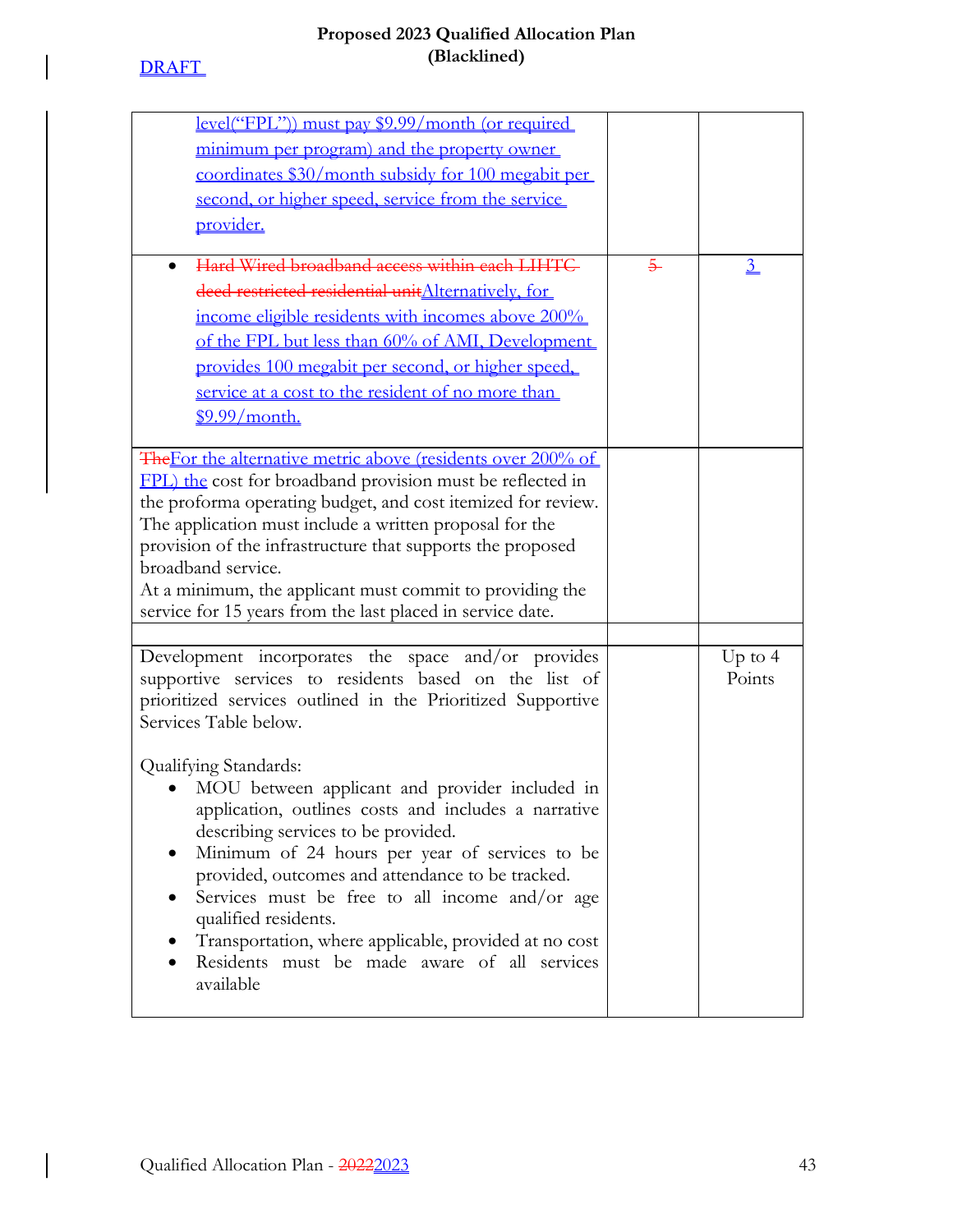| <b>Prioritized Supportive Serivices Table</b>                                          |                                |                               |
|----------------------------------------------------------------------------------------|--------------------------------|-------------------------------|
|                                                                                        |                                |                               |
| 2 Points                                                                               | 1 Point                        | $0.5$ Points                  |
| Childcare                                                                              | Tutoring / College Planning    | Art / Music / Writing Classes |
| Adult daycare                                                                          | <b>Employment Services</b>     | Nutrition Classes             |
| Job Training                                                                           | <b>Resume Building Classes</b> | Sports / Exercise classes     |
| GED / Continuing Education                                                             | Medicaid Waiver Assistance     | Movie nights                  |
| Behavioral Health Counseling                                                           | YMCA collaboration             | <b>Resident Meeetings</b>     |
| Case Management for                                                                    |                                |                               |
| Permanent Supportive Housing                                                           |                                |                               |
| This list is not meant to be exhaustive. If you intend to provide additional services, |                                |                               |
| please outline in your narrative and estimate the eligible points                      |                                |                               |

# **COMMUNITY (up to 15 points)**

A. 10 points – A proposed development which is located within a community with less than 10% affordable housing as defined by state law; **OR**

 5 points - A proposed development in an exempt community with less than 10% affordable housing as defined by state law. Refer to the Developer's Handbook for the current list of eligible communities; **OR**

5 points – A development in an exempt community which provides 0%-60% AMI units in a census tract with an average AMI that exceeds 100% of AMI for that municipality.

- B.  $Up$  to 5 points A development that includes rehabilitation of vacant, foreclosed and/or blighted properties OR infill development on vacant neighborhood lots. An infill lot is defined as a lot in an established and developed neighborhood and development serves to integrate the streetscape and fabric of the neighborhood. A unit must be non-habitable, be designated blighted by the municipality within which it is located, or have failed an HQS inspection to be considered blighted.
	- 5 points: 100% of the total number of units in the development
	- 4 points: 80-99% of the total number of units in the development
	- 3 points: 60-79% of the total number of units in the development
	- 2 points: 40-59% of the total number of units in the development
	- 1 point: 25 -39% of the total number of units in the development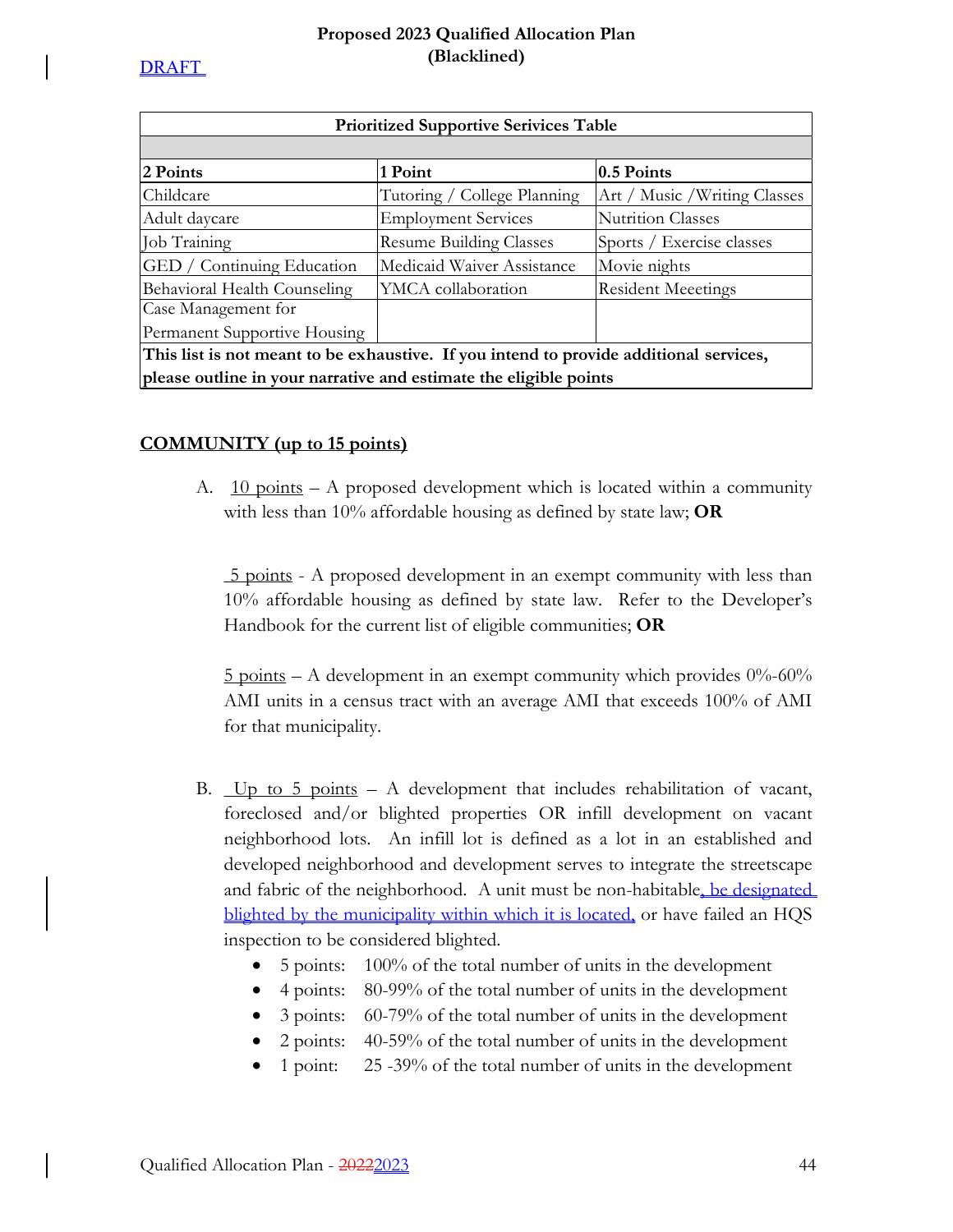### EFFICIENCY (Up to  $\frac{1614}{161}$  points)

Rhode Island Residential New Construction ("RNC") Tier I standards under National Grid's ("NGRID's) program guidelines are the baseline requirement of RIHousing's current design and construction guidelines. These standards are slightly more stringent than the current R.I. State Energy Conservation Code Standards. Additional points may be awarded for exceeding the Tier 1 standards as set forth below:

A. Up to 3 points may be awarded to new construction developments that achieve NGRID's RNC Tier II **AND** Energy Star 3.1 revision 8 standards (or most current standards at time of application) to obtain a higher level of documented energy efficiency. The additional standards should be specifically itemized for review otherwise no points will be awarded. $\frac{C}{2}$ 

Projects undertaking substantial rehabilitation rather than new construction will be awarded up to 3 points if they demonstrate an ability to achieve NGRID's RNC Tier II standards. The additional standards should be specifically itemized for review otherwise no points will be awarded: OR

For Historic Mill rehabilitation projects, 1 point will be award to projects that achieve Level 1 under the NGRID Rhode Island Adaptive Reuse Program and 2 points if they achieve Level 2 under this same program.

- B. Up to 3 additional points may be awarded to projects that achieve RNC Tier III **AND** meet the State's most current Net Zero or Passive House standards.
	- https://www.phius.org/home-page PHIUS
	- https://www.energy.gov/eere/buildings/zero-energy-ready-homes ZERO Energy Ready Home
	- http://www.energy.ri.gov/policies-programs/lead-by-example/rhode-isla nd-stretch-codes.php Rhode Island Stretch Code
	- https://www.nationalgridus.com/media/pdfs/resi-ways-to-save/ee6174\_ ri\_newconsprogram.pdf
- C. Up to 3 points may be awarded to those developments that incorporate Photo Voltaic solar panels ("PV") or other renewables including net metering (as defined in R.I.G.L. Chapter 39-26-5). Developments will receive points as follows:
	- 1 point if the proposed PV array system or other renewable energy system(s) is/are large enough to cover no less than 50% of the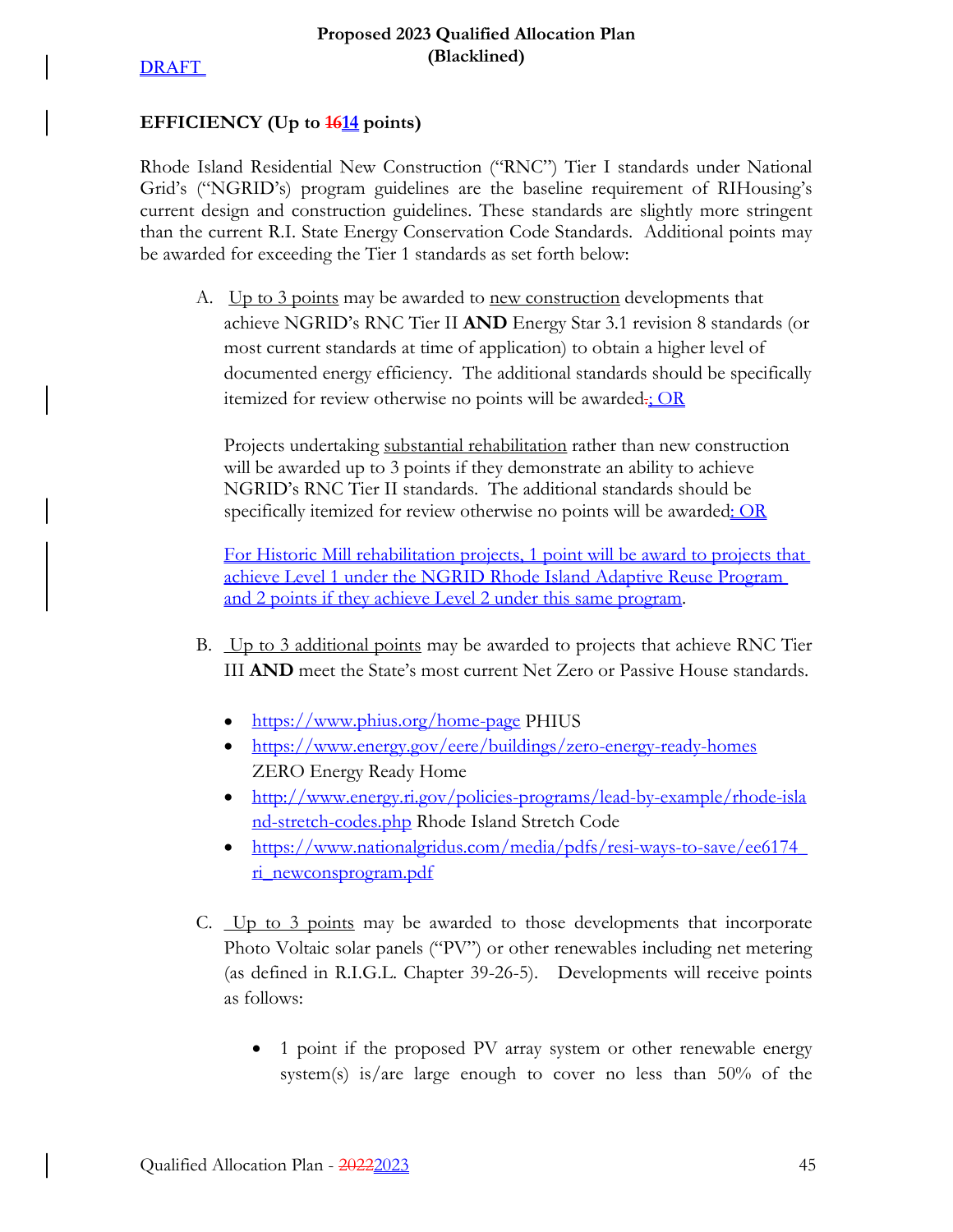## **Proposed 2023 Qualified Allocation Plan (Blacklined)**

project's annual common area and site electric load as calculated by a qualified engineer

- 2 points if the proposed PV array system or other renewable energy system(s) is/are large enough to cover no less than 100% of the project's annual common area and site electric load as calculated by a qualified engineer.
- 3 points if a Development incorporates a PV array or other renewable energy systems that are sufficiently sized to create a net-zero development based on the overall plans and specifications for the property.
- D. 2 points for certifying that upon completion the development will sign upwith a Utility Benchmarking Service ("UBS") for all utilities including tenantpaid utilities. The cost for the UBS should be reflected in the borrower's operating expenses. Tenant leases must be modified to allow owner's access to tenant utility information. The UBS must be made available to RIHousing.
- D. E. 5 points for a development that does not involve destruction of fields, forests, agricultural lands or environmentally sensitive land, and/or includes a cluster development in which more than 50% of the land is conserved.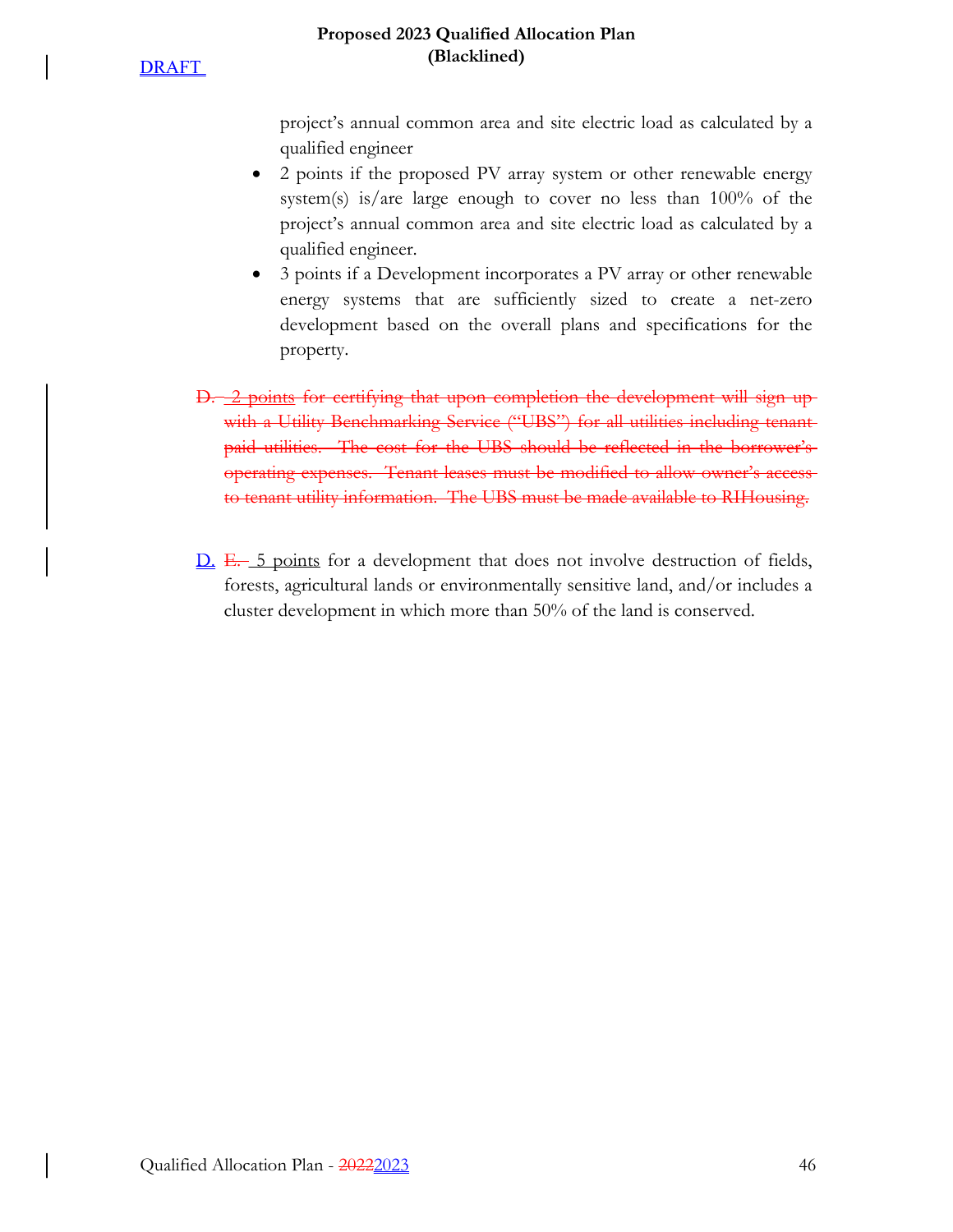

# **NEGATIVE POINTS (assessed by RIHousing based on borrower's inability to perform under a previous allocation of LIHTCs).**

- Negative 5 points for having a higher TDC per unit at the closing of the developer's previous LIHTC transaction that would have resulted in lower points at the time the proposal was initially scored; provided however, that if the developer has secured additional non-RIHousing and non-State gap funding to offset the cost, no penalty will be assessed.
- Negative 5 points for higher LIHTCs per unit at the closing of the developer's previous LIHTC transaction that would have resulted in lower points at the time the proposal was initially scored.
- Negative 5 points for developer not closing their previous LIHTC transaction within 12 months of preliminary approval. Exceptions may be made for circumstances that, in RIHousing's sole determination, were outside the developer's control.

At a minimum an applicant subject to a negative point assessment, must submit an application that meets threshold and results in a score that is equal to or higher than the lowest scoring application in the funding round.

# **C. Scoring Assessment Criteria**

Borrowers should note the assessment scoring criteria, requirements and guidance that are applicable to the selection of proposals.

1. Financial Analysis:

- a) TDC: Development and construction costs will be reviewed for adequacy and reasonableness in accordance with the guidelines established in the RIHousing Developers Handbook. Staff will consider the documentation submitted in support of the proposed costs, sources and uses; the development team's past performance in achieving the costs set forth in prior applications for funding and prior projects; and RIHousing's own expertise and experience with housing developments.
- b) Management Plan/Operating Budget: Operating budgets will be reviewed to determine adequacy and reasonableness of each expense line item, including but not limited to management fees, maintenance and administrative costs, replacement reserves, taxes, insurance, and costs of any planned tenant services. Proposed operating budgets will be compared to the applicant's own portfolio as well as similar type developments in the RIHousing portfolio. Proposed management agents and management plans will be reviewed to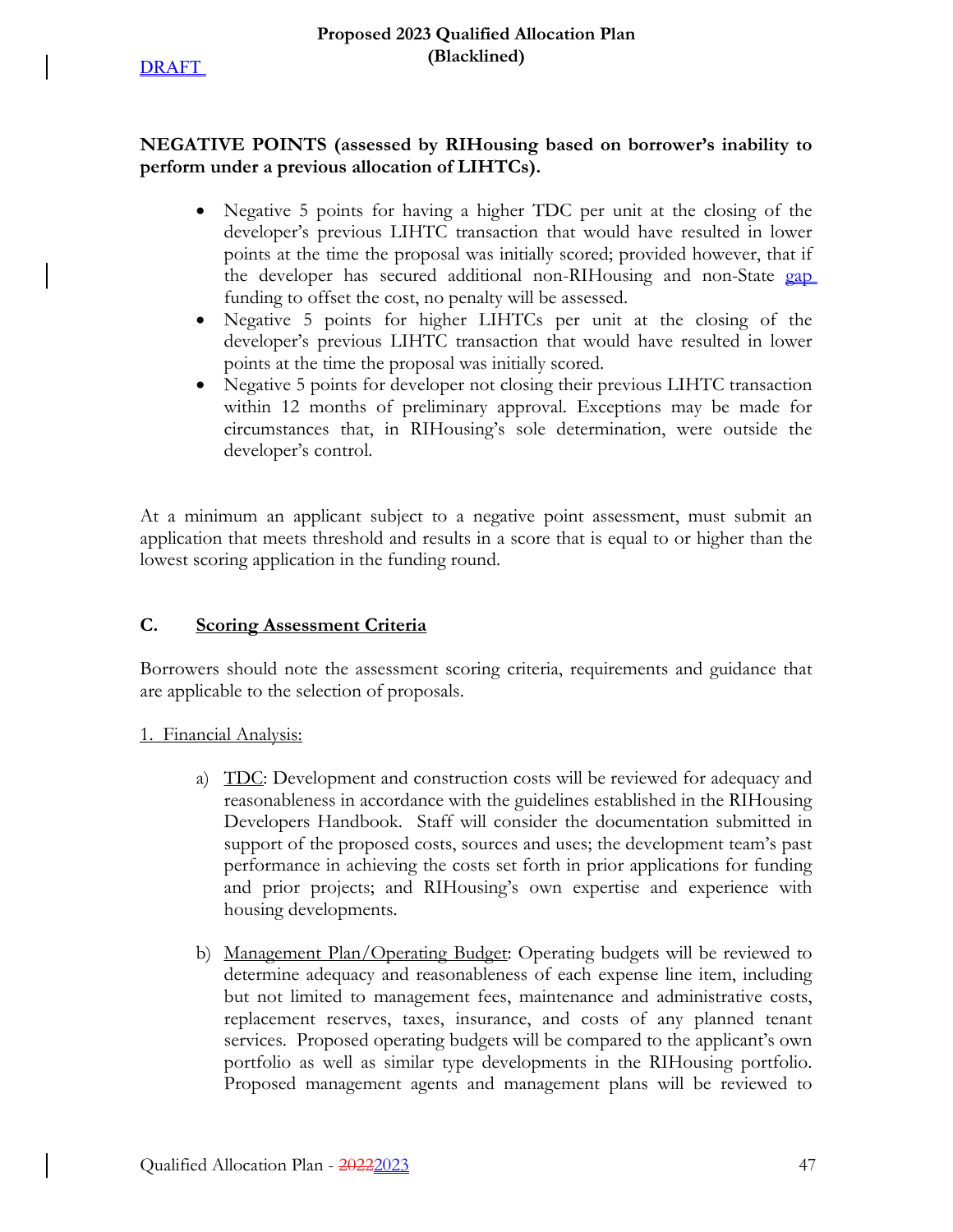### **Proposed 2023 Qualified Allocation Plan (Blacklined)**

determine the acceptability of planned procedures for managing the development's operations.

Existing portfolio performance is a key component of RIHousing's review. RIHousing staff will review the overall risk rating associated with each previously funded project in our portfolio to assess the strength of the owner and management agent, and their ability to address operating challenges over the life of the loan.

For service-enriched housing proposals, management plans will also be reviewed for demonstrated appropriateness and sufficiency of planned services for the target population, the inclusion of a cohesive, well-conceived and financially feasible service program, and the organizational capacity of the service provider(s) to deliver the proposed services.

e) Leveraging: Projects will be scored based upon cost effectiveness and ability to leverage other uniquely or broadly available funding sources and thereby reduce the need for LIHTCs and or other limited public resources. Bonus points are available for projects that produce 3 bedroom or larger units.

### 2. Serving the Needs of Very Low-income Individuals and Families:

Rhode Island has adopted Open Doors Rhode Island which is a strategic plan to prevent and end homelessness. The plan can be accessed at: http://ohcd.ri.gov/freq-requested/documents/openingdoorsri.pdf. The goals of the plan are to end chronic homelessness in 5 years, end veteran's homelessness in 5 years and to end homelessness for families and youth in 10 years.

Up to 6 points will be given to proposals that effectively serve people with income at or below 30% of AMI, are homeless or have special needs.

In accordance with changes to the HUD Section 811 Program under the Frank Melville Supportive Housing Investment Act of 2010, RIHousing was approved to participate in the Section 811 Project Rental Assistance ("PRA") program. This program encourages the integration of Section 811 units into larger developments. RIHousing encourages proposals which include integration of Section 811 service enriched apartments. A maximum of 25% of units in a development will be eligible for PRA through the PRA Program.

### 3. Rhode Island Based Firms:

To provide employment opportunities for the Rhode Island workforce, points will be given to borrowers that certify their general contractors will utilize Rhode Island based subcontractors.

### a. Permitting: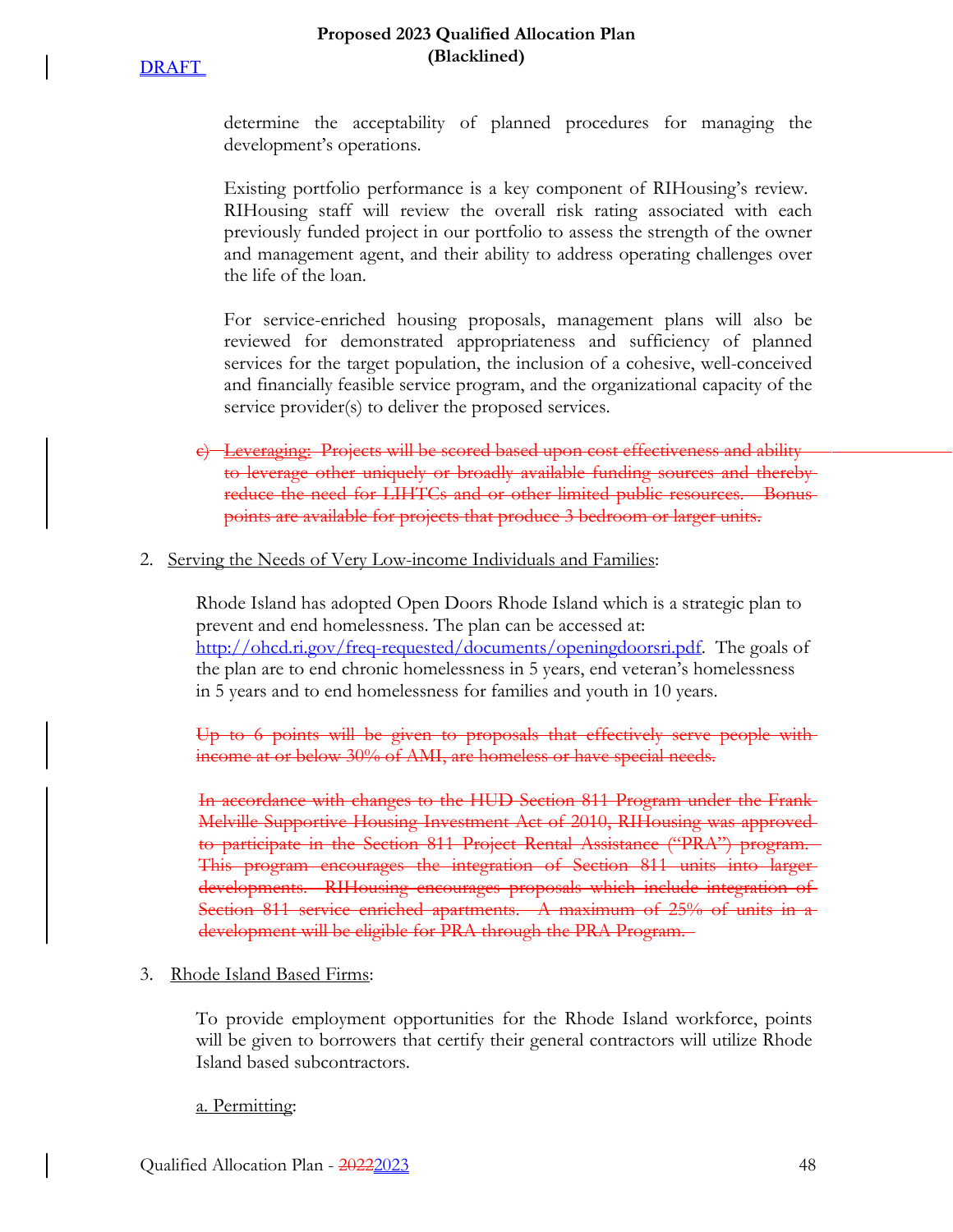There are substantial costs associated with permitting a development. However, significant delays in proceeding to construction can result from various local and state permitting processes. Recognizing the cost/benefit of fully permitting a development prior to the award of financing, RIHousing will provide a range of points for those developments that have received various permitting approvals.

Recognizing the benefit of having (nearly) completed plans and building permits in regard to readiness to proceed, RIHousing will provide up to 8 points for those developments that (1) have been issued building permits, (2) have plans that are at least 75% complete and (3) the application includes a signed schedule of values from the general contractor, determined by RIHousing to be consistent with current pricing, that is the basis for the funding application.

### **b. S**ite Design:

The proposed site, including any existing improvements, must support the intended population in terms of desirability of location; environmental quality; adequacy of utilities and transportation; proximity and connections to jobs, civic, social, commercial, recreational, and services; and appropriateness of the proposed development to the specific site.

In addition, site conditions will be evaluated in terms of suitability for construction or rehabilitation. For new construction, ledge, wetlands, existence of subsurface contamination, grade, soil suitability, and base flood elevation ("Base Flood Elevation") are typical considerations. For rehabilitation, existing structural conditions, ease or difficulty of adaptations, abatement of hazardous materials, appropriateness of existing buildings, layout and site plan for the proposed resident population will be considered.

As a general rule, developments will only be eligible for financing if the residential buildings are not constructed on land which is in a Base Flood Elevation (100-year flood) as determined by RIHousing in accordance with the most current flood insurance rate maps issued by the Federal Emergency Management Agency ("FEMA"); and comply with other applicable requirements of law, as they may be amended from time to time. RIHousing may consider granting a waiver to the Base Flood Elevation Requirement, if the Developer seeking to construct or rehabilitate a building in a Base Flood Elevation, can demonstrate to RIHousing's satisfaction that upon the occurrence of an event of the magnitude of the 100 year flood: (i) there will not be an unreasonable risk of bodily injury or harm to the residents; (ii) the ground floor units, building egress, site egress and parking areas are constructed above 100-year flood elevation; (iii) the structural integrity, systems and interior finishes of the building will not be materially and adversely affected; (iv) the building will remain functional; (v) the construction or renovation of the buildings will not result in increased flooding elsewhere and (vi)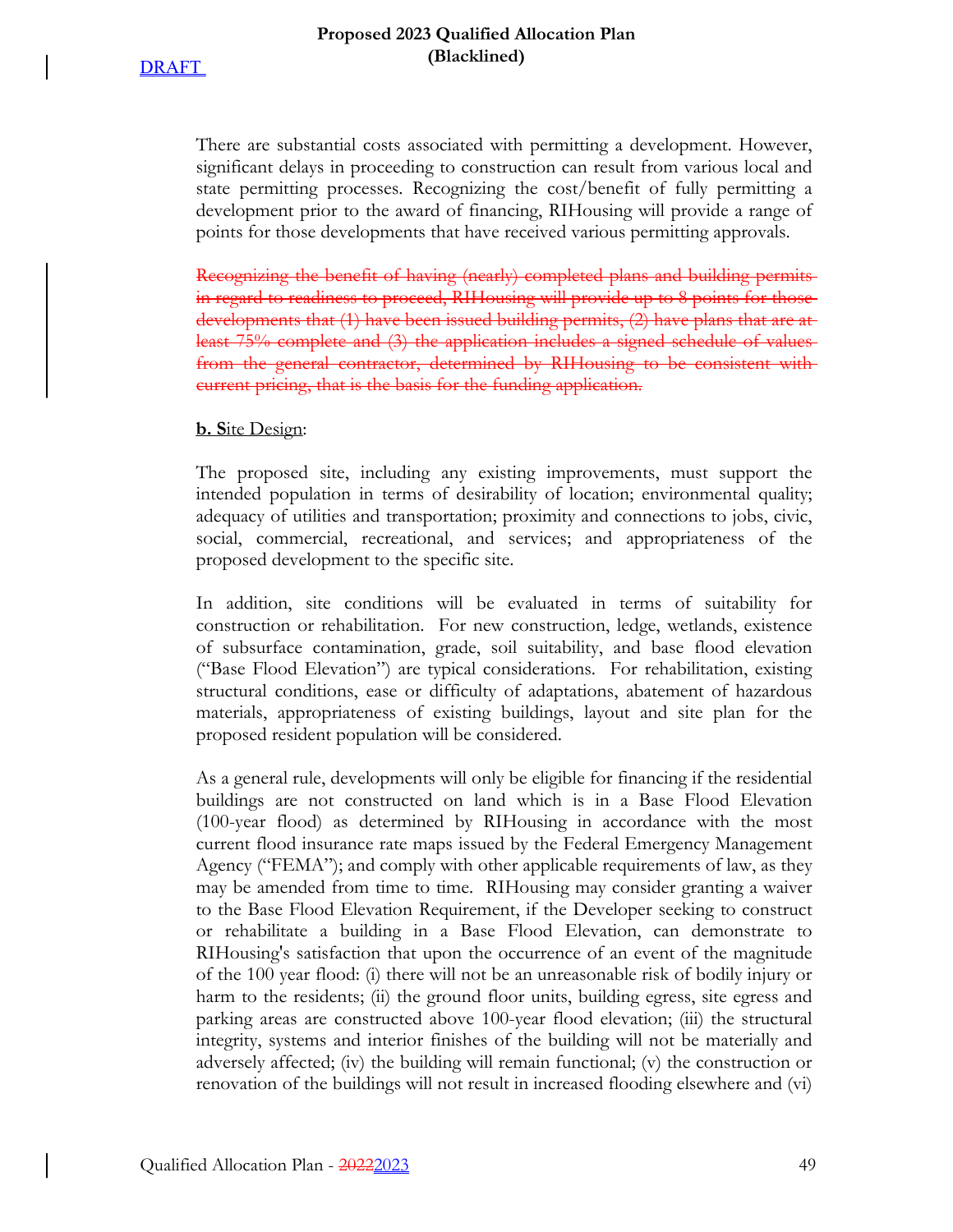### **Proposed 2023 Qualified Allocation Plan (Blacklined)**

the property is covered by flood insurance in strict conformance with RIHousing's insurance requirements.

In addition, all developments located in a 100-year flood plain will be required to provide a flood plain engineering report and, if necessary, an evacuation plan prepared by a qualified civil engineer or land surveyor. Developments which receive federal funding will also be required to meet HUD's 8-Step floodplain standards. The decision of RIHousing shall be binding and conclusive.

# 4. Comprehensive Community Development:

Up to 25 points will be given to developments that effectively address the following:

# a. **Transportation and Connectivity**:

Specifically identifying transportation and connectivity in the Plan prioritizes proximity and access to jobs, education, and civic, social, commercial, and recreational facilities. Walkable, mixed -use neighborhoods create physical foundations for a community. Ensuring that the development is close and accessible to transit, makes it transit-oriented.

Rhode Island is focused on improving connectivity and access to resources as it lays out its Transit Forward RI 2040 goals. These goals focus on expanding services, improving access and capacity and improving accessibility by increasing frequency and duration of service and broadening the service areas. Incorporating specific transit metrics into the Plan, acknowledges the role transit plays in community development, the connection between and among neighborhoods, particularly in lower density suburban areas.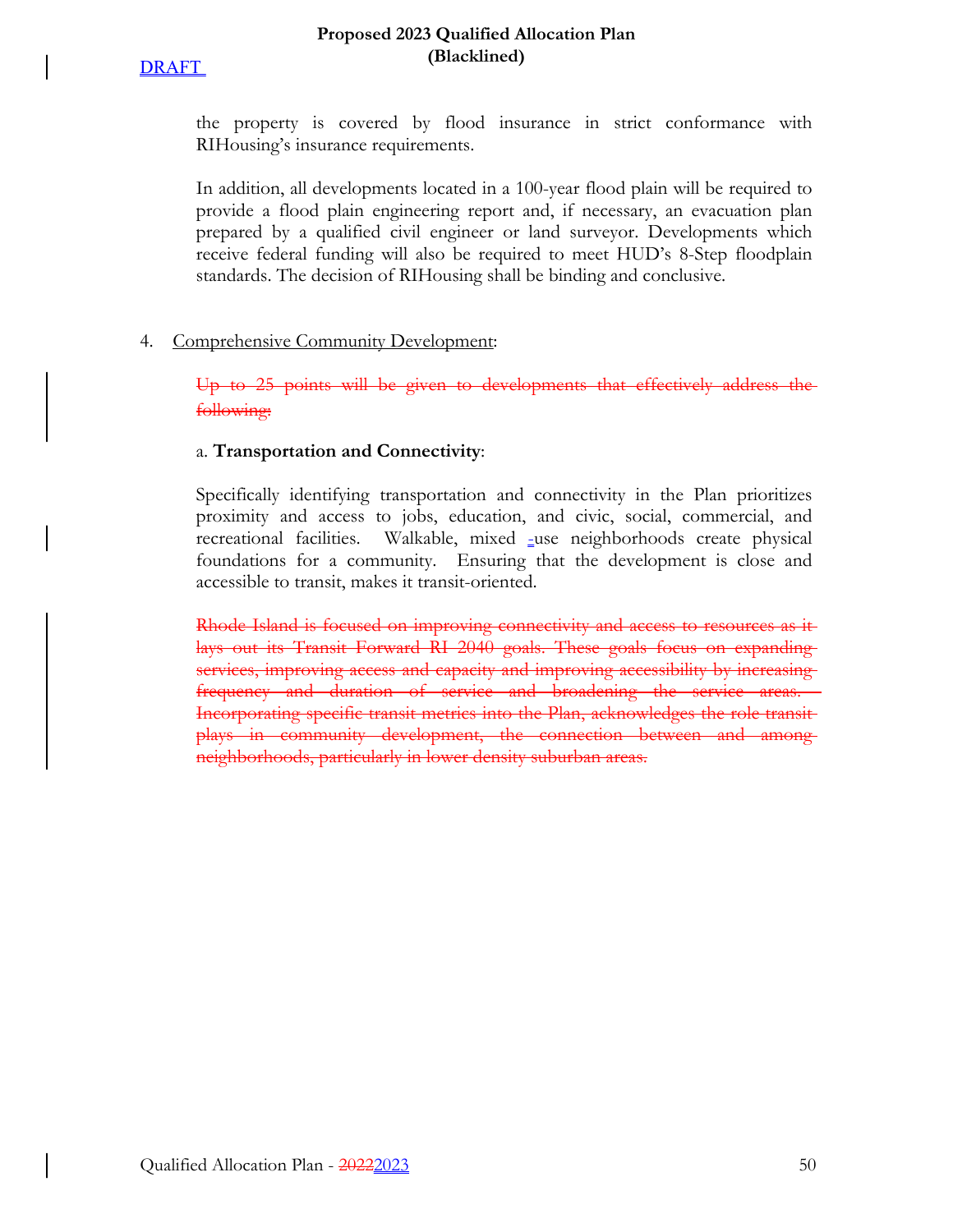### **b. Areas of Opportunity**:

By emphasizing areas of opportunity, the Plan recognizes the goal of maximizing opportunities and services for residents. HUD considers area of opportunity as high opportunity neighborhoods that have a "positive effect on the economic mobility of residents". The common indicators of an area of opportunity include low-poverty, educational and economic opportunity, and health care:

- Access to education neighborhoods with access to hi-performing schools
- Economic Growth/Jobs Access to jobs and/or low unemployment rates within a community
- Income Levels high income levels and/or low poverty rates
- Access to Health Care Hospitals, doctors and or health services are in close proximity to housing.

### **c. Engagement and Services:**

This section recognizes the importance of ensuring that the community within which a proposed development will be located, and the potential beneficiaries of that development are aware of the proposal throughout the predevelopment process, and where appropriate can provide active feedback. Equally critical is the assurance that residents have the services they need to succeed and thrive. The Plan seeks to incentivize the provision of access to broadband and services such as childcare, job training and health counseling that prioritize educational, health and economic benefits for residents.

### 5. Geographic Diversity:

To further the goal of affordable housing across the state and in furtherance of HUD's recognition of Areas of Opportunity, points for geographic diversity will be awarded under one of 3 possible categories:

- 1. In an effort to provide affordable homes in every community in Rhode Island and to assist communities that have been unable to reach a 10% affordable housing goal, 10 points will be given to developments creating new affordable units located in areas with less than 10% existing affordable housing.
- 2. Exempt communities with less than 10% affordable housing will be given 5 points.
- 3. The development of housing in census tracts in exempt communities with an average AMI that exceeds 100% of AMI will be given 5 points.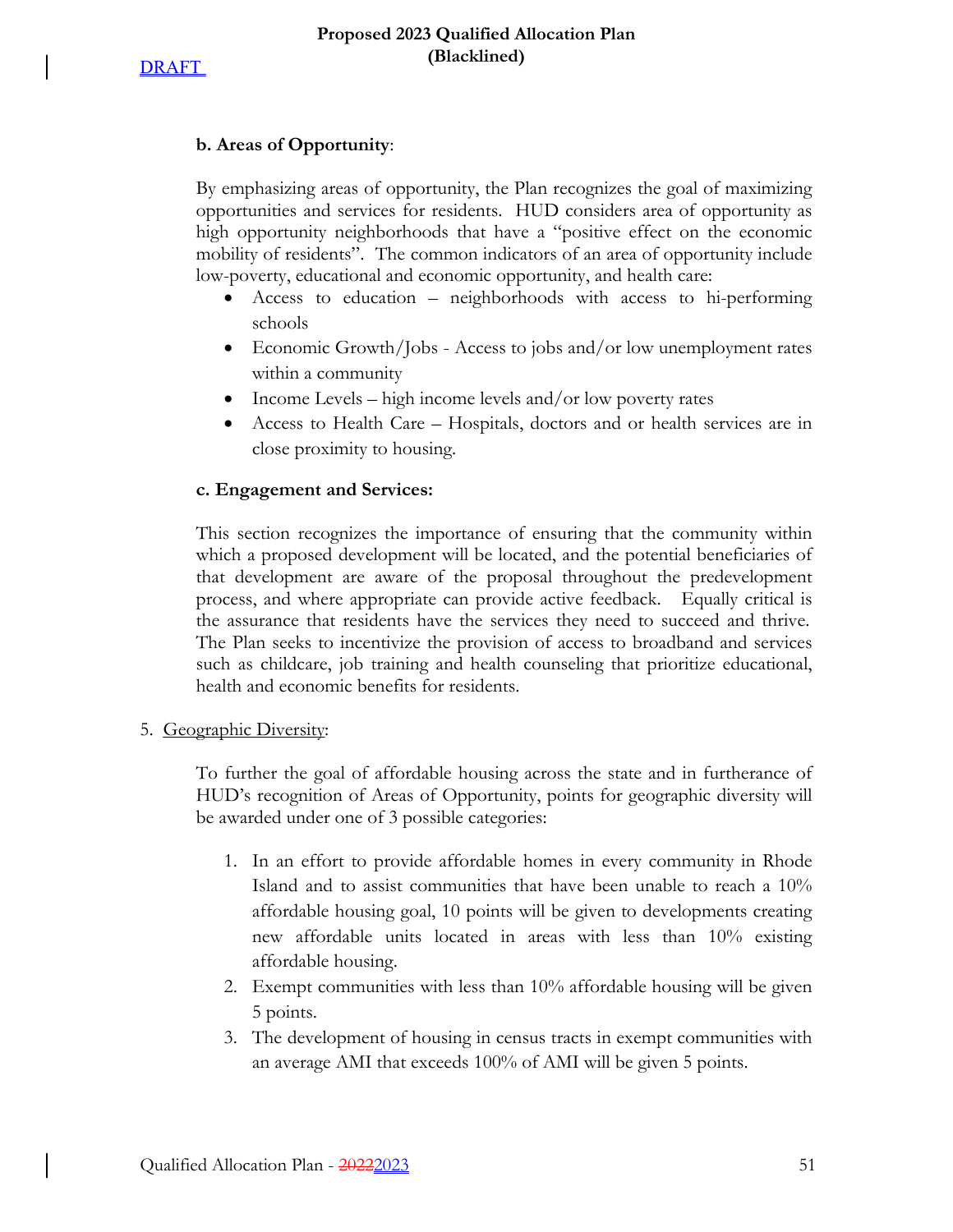# **DRAFT**

Applicants must demonstrate the need and demand for the housing proposed in the application.

6. Vacant, Foreclosed and Blighted Properties and Infill Lots:

Vacant, blighted and abandoned properties have a negative impact on our neighborhoods and communities. A blighted property exhibits objectively determinable signs of deterioration sufficient to constitute a threat to human health, safety and public welfare as documented by a qualified code inspector or individual trained to conduct housing quality standards ("HQS") inspections.

- A unit must be non-habitable or have failed an HQS inspection to be considered blighted. These properties diminish property values in their neighborhoods and negatively affect prior investment.
- An infill lot is defined as a lot in an established and developed neighborhood regardless of whether it had been plotted or not.

Points will be given for applications that address vacant, foreclosed and/or blighted properties or infill development on vacant or blighted neighborhoodlots. Applicants must demonstrate how the proposed housing contributes to an overall plan to revitalize and/or stabilize the neighborhood or that builds upon previous investments.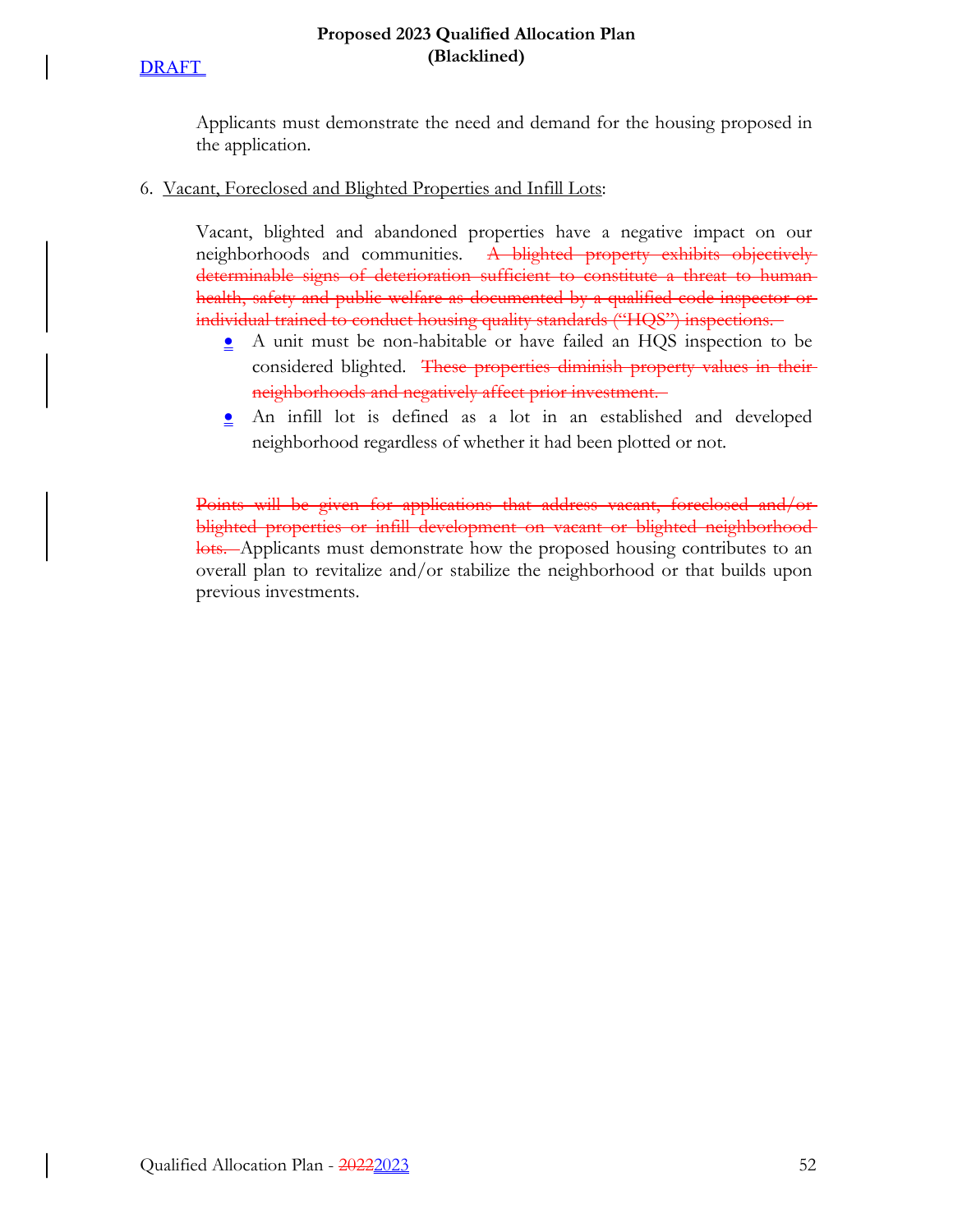### 7. Efficiency:

RIHousing strives to ensure that developments are as energy efficient as possible and to the extent financially feasible, incorporate many of the industry's current green building practices. Up to 3 points Points will be awarded to new construction developments that achieve NGRID's RNC Tier II and Energy Star 3.1 revision 8 standards to obtain a higher level of documented energy efficiency. The additional standards should be itemized for review.

Projects undertaking substantial rehabilitation rather than new construction will be eligible for partial points if they can achieve Tier II of standards under NGrid's program guidelines.

Additional points may be awarded to projects that achieve RNC Tier III **AND** meet the State's most current Net Zero or Passive House standards.

RIHousing has been working with NGRID and the Office of Energy Resources to develop strategies for improving energy efficiency in existing and new affordable housing, and to incentivize the use of renewable resources. The recent change in legislation to allow Virtual Net Metering in affordable housing is an additional opportunity to leverage these resources. See Chapter 26.4 of Title 39 of the General Laws of Rhode Island ("RIGL"), entitled "Net Metering" and more specifically "Community Remote Net Metering" as defined at RIGL Sec. 39-26.4-2(1).

Points will be awarded for developments that include PV or other renewable energy sources with enough capacity to offset a determined amount of annual operating costs.

Utility benchmarking ("UB") is becoming an industry best practice to monitor the performance of properties and build a database of information to inform future funding decisions. Points will be awarded for certifying that upon completion, the Development will sign up with a UB service for all utilities including tenantpaid utilities. Borrowers who have received points under this category on previous projects will be reviewed to determine if they are complying with the UB requirements of previous awards.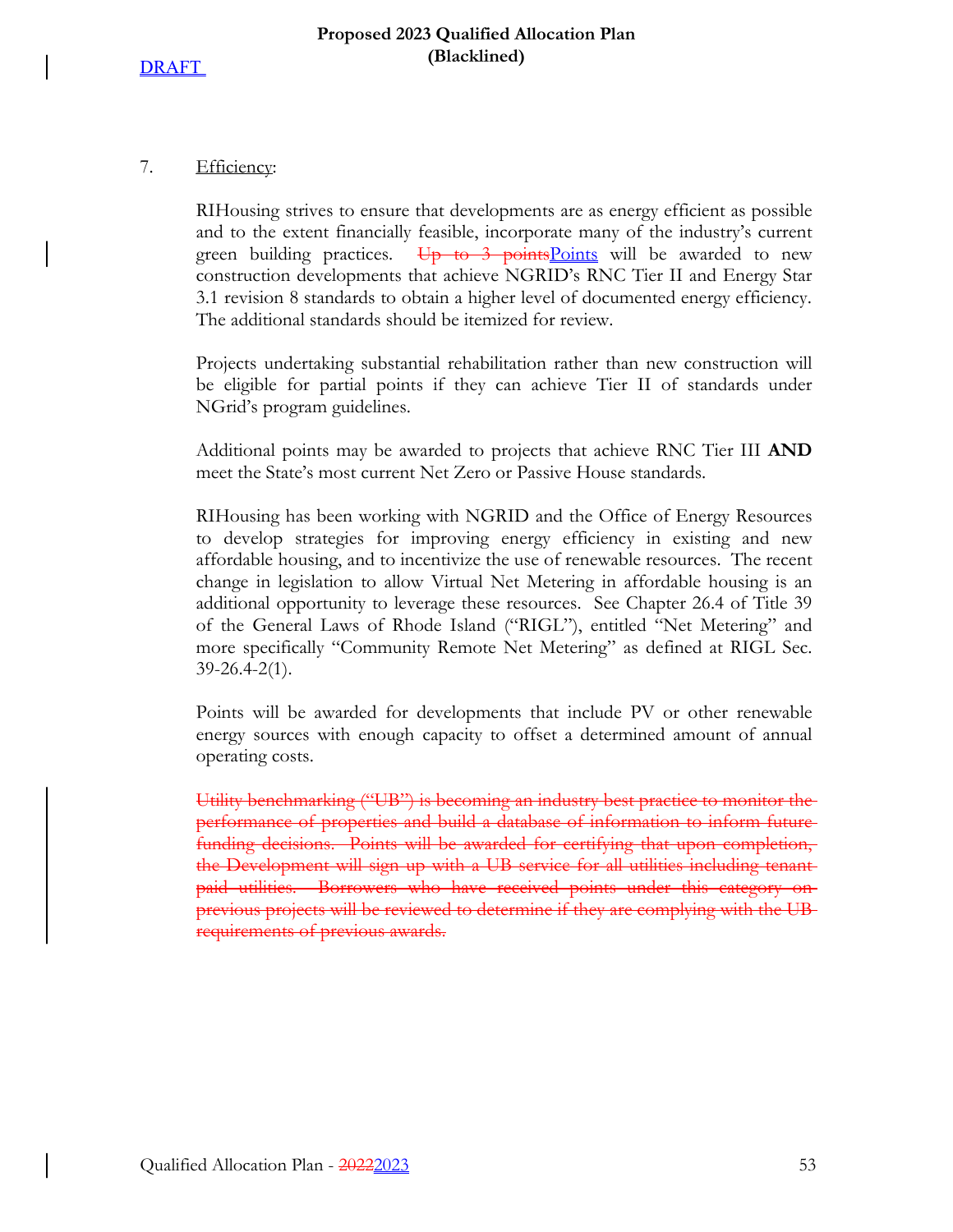# 8. Preservation of Greenfields:

In recognition of the need to preserve Rhode Island's diverse natural resources, RIHousing has placed high priority on protection of our working farmlands and forested areas. Points will be provided for a proposal that does not involve destruction of fields, forests, agricultural and other environmentally sensitive land and/or includes a cluster development in which more than 50% of the land is conserved.

# **D. Non-Profit Set-Aside, 9% Credits**

Pursuant to IRC Section 42(h)(5)(B), RIHousing will set-aside a minimum of ten percent (10%) of the total LIHTC allocation, as required by IRC Section  $42(h)(5)(B)$ , for non-profit organizations that materially participate in the development and management of the project throughout the compliance period. The allocation of this set-aside to qualified non-profits will be determined by RIHousing in its sole discretion. These credits will be administered in the same manner as LIHTCs allocated to for-profit developers. While providing for a minimum set-aside, this provision will not impose a ceiling on the total percentage of credits which may be allocated to non-profit entities.

In order to qualify for credits from the non-profit set-aside, organizations must certify that they are a qualified non-profit organization and any substitute owner during the compliance period must continue to qualify under that set-aside. The term "qualified non-profit organization" means any organization that is described in Section 501(c)(3) or (4), is exempt from tax under Section 501(a), and includes as one of its exempt purposes the fostering of low-income housing.

RIHousing recognizes the important contributions and added value that non-profit developers can bring to development activities. Non-profit developers include community development corporations and housing service providers which often have important connections to the community where the housing is located and frequently provide extensive additional services to residents within the development and to other residents of the neighborhood and larger community. RIHousing has a strong and successful history of working with non-profits groups to build healthy and vibrant communities in Rhode Island and will continue to recognize that success in its allocation process.

# **E. Assisted Living Program**

LIHTCs from the state per capita allocation and those provided through tax-exempt bond financing are available to borrowers proposing assisted living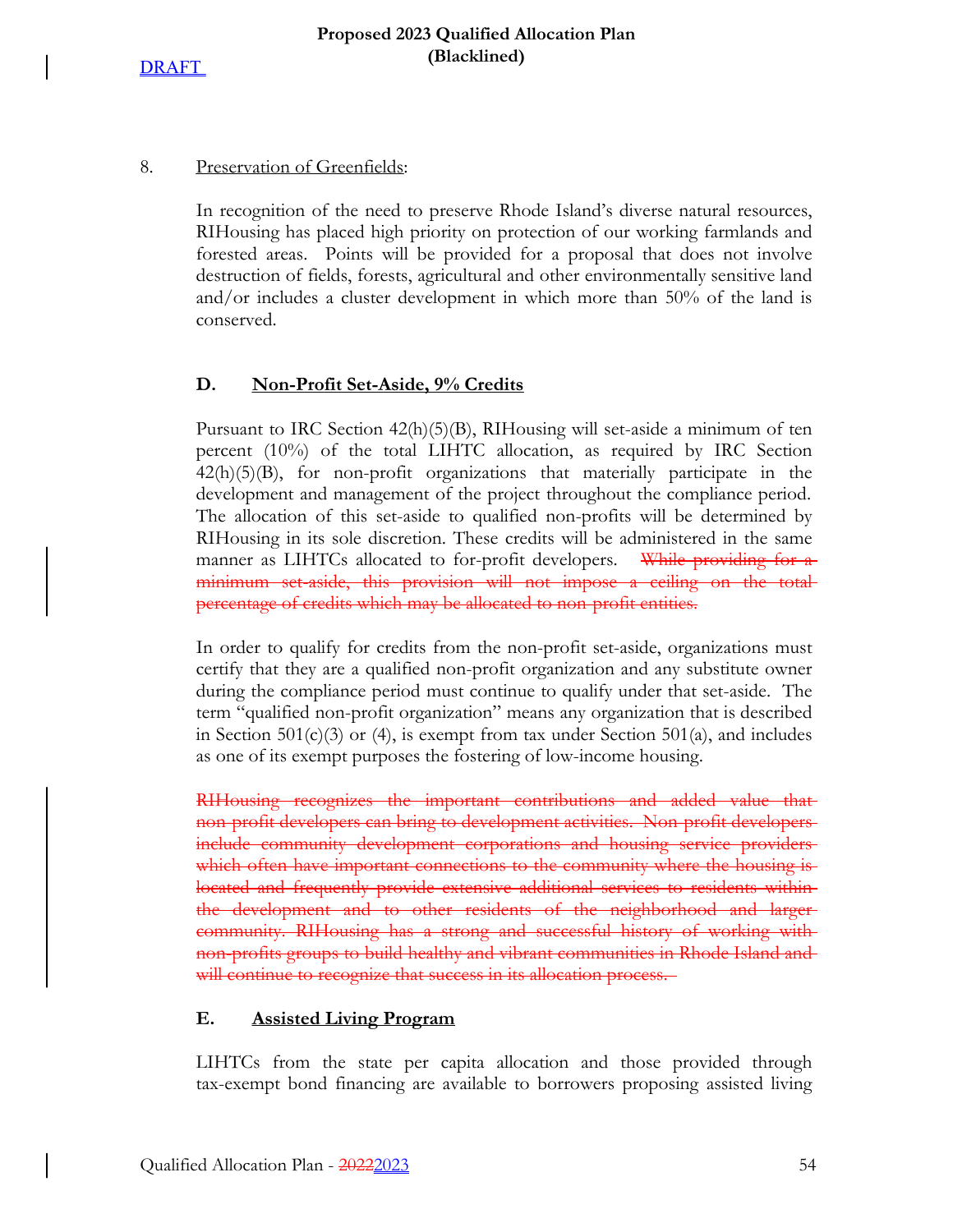#### **Proposed 2023 Qualified Allocation Plan (Blacklined)**

developments, provided that the proposal identifies long term funding for essential services.

# **F. Supportive Housing**

LIHTCs from the state per capita allocation and those provided through tax-exempt bond financing are also available to borrowers proposing permanent housing developments with supportive service options for residents. Critical to the evaluation of these proposals will be the availability and commitment of sustainable funding for the proposed services and operating or rental assistance to assure long-term feasibility.

LIHTC regulations prohibit sub-leasing of units to agencies. Owners should not enter into a master lease agreement with service providers. Tenants must execute a lease for a unit. A contract between the owner and service provider should be executed to ensure the provision of services for a tenant.

# **IV. TAX EXEMPT FINANCING WITH 4% CREDIT**

Applications for tax exempt financing are currently received on a rolling basis. While proposals utilizing tax-exempt bond financing with 4% credits may not be required to participate in a competitive funding process, all development proposals must meet the requirements of the Allocation Plan and Developer's Handbook. These requirements include, but are not limited to, satisfactory underwriting review by RIHousing; restrictions on general requirements, builder's overhead and profit, legal fees, and management fees; basic design and construction standards; and the payment of underwriting, compliance monitoring, and LIHTC allocation fees.

Priority for tax exempt financing and 4% credits will be given to projects that preserveexisting affordable housing developments and that use RIHousing as the permanent lender.

# **V. UNDERWRITING GUIDELINES**

RIHousing has replaced its construction costs per square foot guidelines with TDC limits based on type of construction which will be adjusted annually. RIHousing guidelines for underwriting, general contractor fees, reserve requirements, developer's fees, and soft costs can be found in the RIHousing Developer's Handbook at https://www.rihousing.com/developers-handbook/. The costs associated with these guidelines must be incorporated into the TDC for all proposals requesting LIHTC from RIHousing. The guidelines may be amended from time to time through Program Bulletin.

# **VI. FEE STRUCTURE FOR LIHTC PROPOSALS**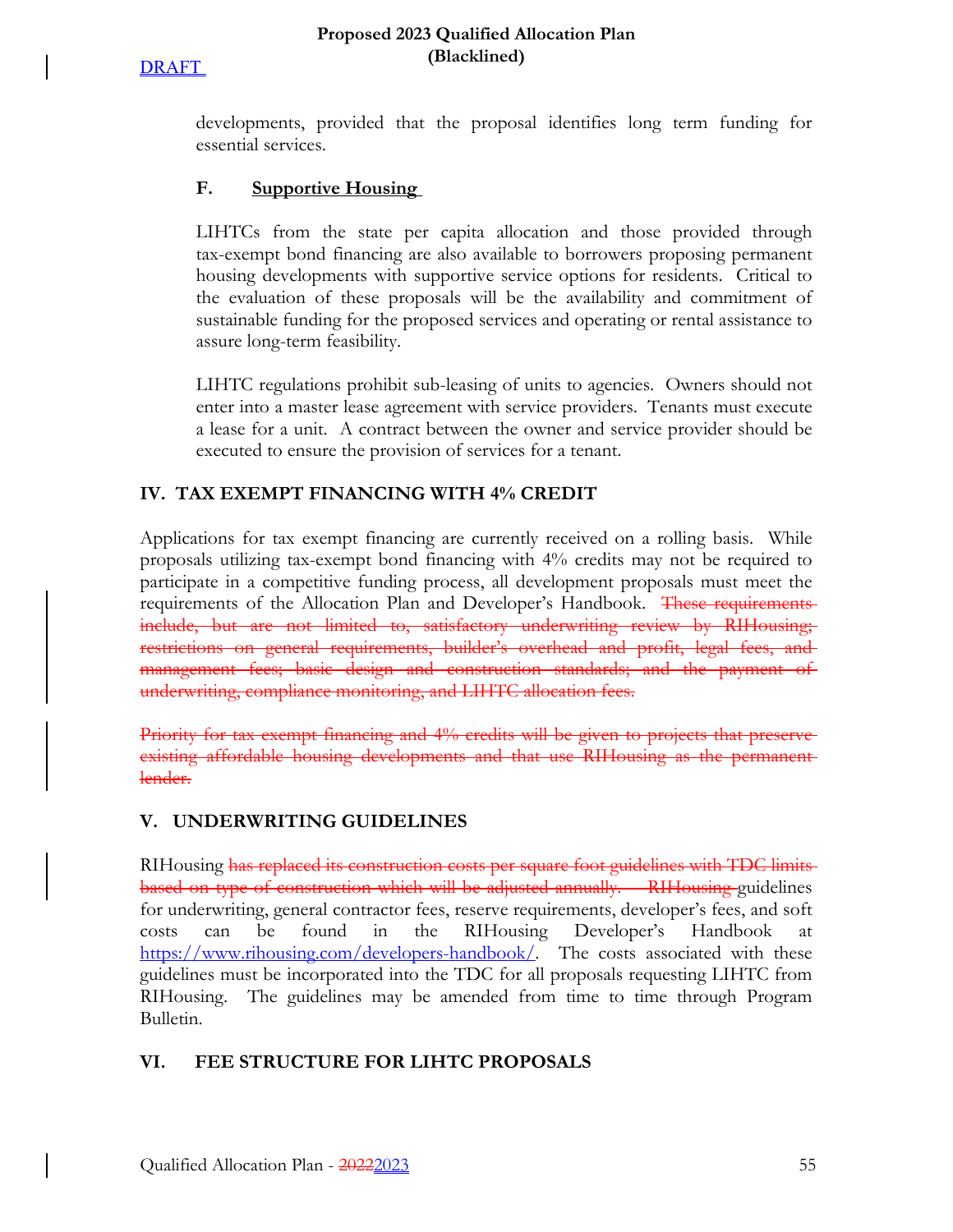All LIHTC proposals, including those seeking credits from the State's allocated pool or in conjunction with tax-exempt bond financing, shall be assessed the following fees:

# **A. Application Fees:**

LIHTC proposals will be assessed a  $$1,0001,500$  non-refundable application fee, payable upon application submission.

# **B. Underwriting Fee:**

RIHousing will charge an underwriting fee for the review of all 4% and 9% credit proposals

| $Up$ To \$1,000,000      | \$20,000 |
|--------------------------|----------|
| $Up$ To \$3,000,000      | \$25,000 |
| Greater than \$3,000,000 | \$35,000 |

If RIHousing provides the first mortgage financing, these underwriting fees will be applied toward RIHousing's origination fees. However, the underwriting fee will be charged if RIHousing is not the permanent senior lender. A **minimum** combined origination/underwriting fee of \$20,000 will be paid if the loan amount is less than \$1,000,000.

# **C. Allocation Fees:**

Approved LIHTC proposals will be assessed the following LIHTC allocation fee, payable at closing:

For 9% LIHTC Developments: 0.5 % of the 10-year allocation amount For 4% LIHTC Developments: 1.0 % of the 10-year allocation amount

# **VII. COMPLIANCE MONITORING**

The IRS requires that the allocating agency monitor compliance with IRC Section 42 and all applicable regulations on a project-by-project basis. This requirement became effective January 1, 1992 and applies to all buildings for which LIHTC is, or has been, allowable at any time. RIHousing may perform compliance monitoring or may contractwith an agent to perform this function. The monitoring procedure includes provisions for record keeping and record retention, annual certification and review, on-site records or remote review, building inspection and notification to owners and the IRS of non-compliance. Please refer to RIHousing's compliance monitoring manual which was updated in 2021 (the "Compliance Manual") for detailed monitoring requirements. https://www.rihousing.com/wp-content/uploads/RIHousing-LIHTC-Manual-Revised-March-2021-highlighted.pdf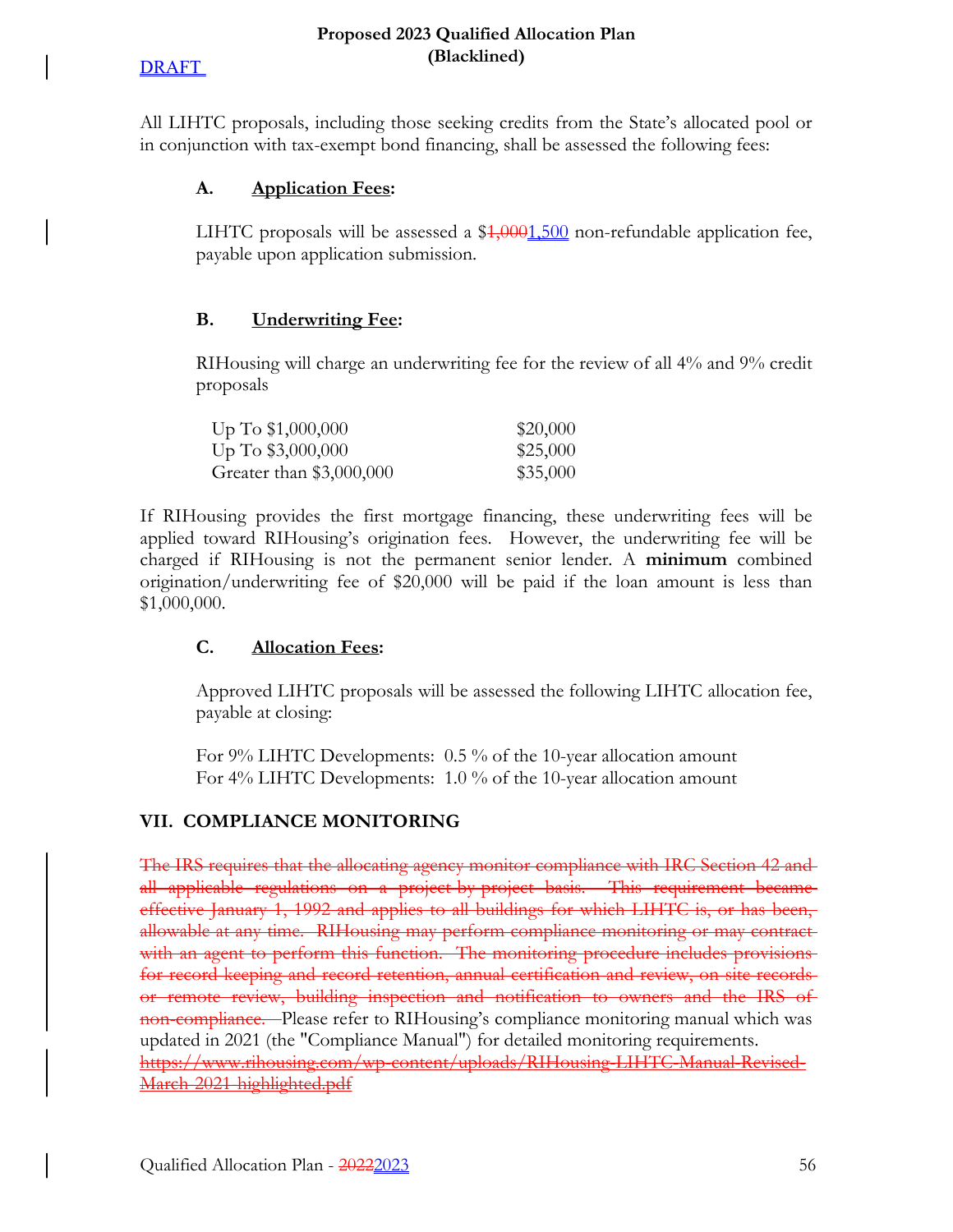## **Proposed 2023 Qualified Allocation Plan (Blacklined)**

https://www.rihousing.com/wp-content/uploads/RIHousing-LIHTC-Manual-Revised-March-2021-highlighted.pdf

The compliance monitoring procedure is adopted pursuant to IRC Section 42. RIHousing or its agent reserves the right to amend this procedure as may be necessary or appropriate to conform to applicable changes in IRC Section 42 or regulations. In addition, RIHousing or its agent may adopt further monitoring forms and procedures as part of its Compliance Manual or as otherwise deemed appropriate.

Upon project completion, owners are required to obtain an independent third-party audit of 100% of the initial qualifying tenant files. This audit cannot be performed by the investor. Documentation of such audit must be submitted to RIHousing along with the Initial Qualifying Tenant ("IQT") report, the 8609(s) and the Cost Certification. The IQT must list the initial qualifying households and must coincide with the initial Tenant Income Certifications on file. Owners and agents are also required to attend a welcome meeting with RIHousing Asset Management and Loan Servicing staff.

**BORROWERS AND OWNERS ARE ADVISED THAT COMPLIANCE WITH THE REQUIREMENTS OF IRC SECTION 42 OF IS THE RESPONSIBILITY OF THE OWNER OF THE DEVELOPMENT. MONITORING OF THE DEVELOPMENT BY RIHOUSING OR ITS AGENT DOES NOT IN ANY MANNER AFFECT, MODIFY, OR SUBSTITUTE FOR THIS RESPONSIBILITY. MONITORING BY RIHOUSING OR ITS AGENT DOES NOT CONSTITUTE A DETERMINATION OF ANY KIND REGARDING THE DEVELOPMENT'S ELIGIBILITY FOR LIHTC UNDER IRC SECTION 42.**

# **A. Recordkeeping and Record Retention**

Recordkeeping: For each year in the compliance period, which is equal to 15 taxable years beginning in the first year the credit is taken, the owner shall maintain records for each building in the project showing the:

- 1) Total number of residential rental units in the building (including the number of bedrooms and the size in square feet of each residential rental unit).
- 2) Percentage of residential rental units in the building that are low-income units.
- 3) Rent charged on each residential rental unit in the building, supporting documentation, and the applicable utility allowance.
- 4) Number of occupants in each low-income unit.
- 5) Annual income certification of each eligible tenant.
- 6) Documentation to support each eligible tenant's income certification.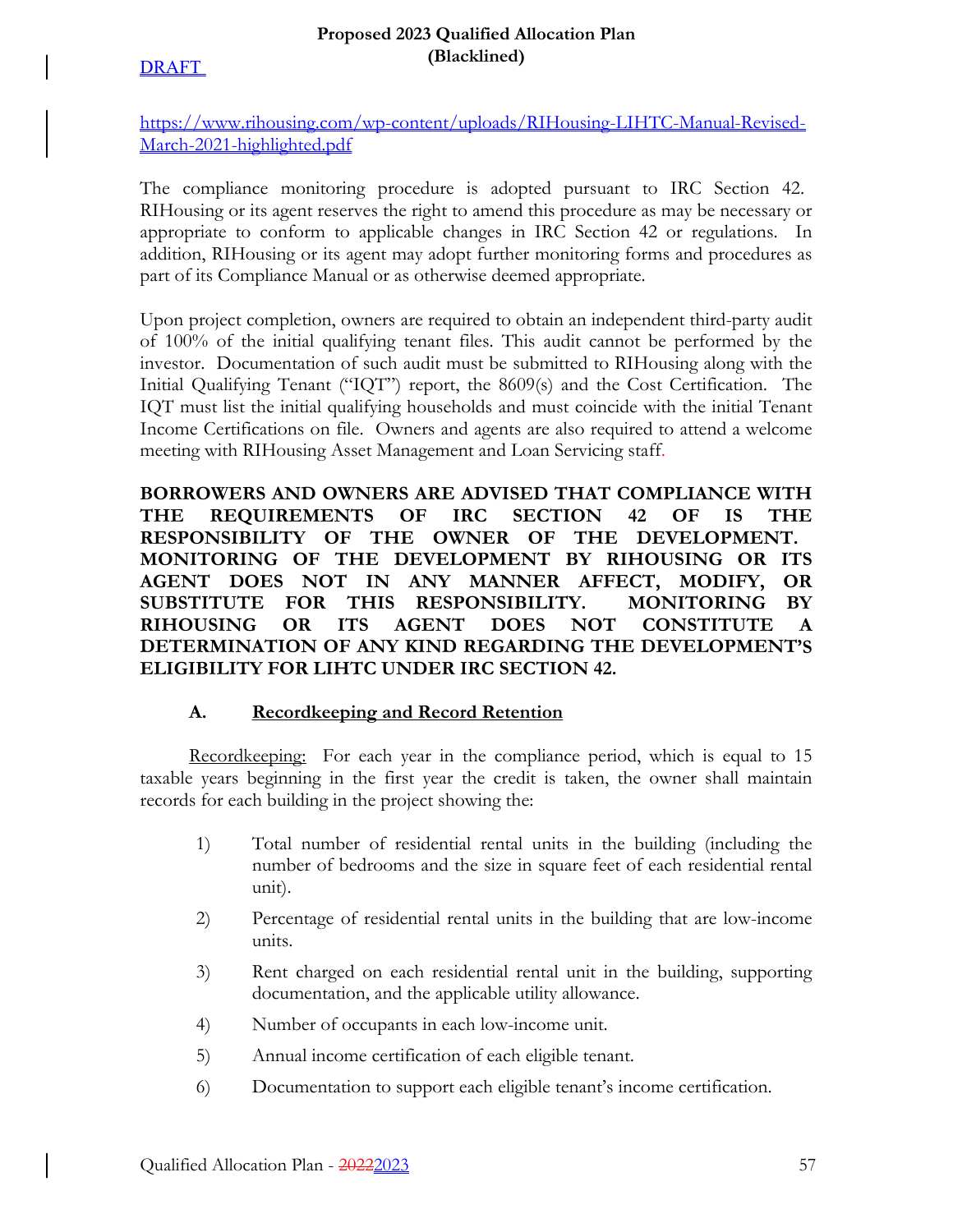**DRAFT** 

- 7) Student status of all household members.
- 8) Waiting Lists and marketing/advertising information.
- 9) Unit vacancies in each building and information that shows when, and to whom, the next available units were rented.
- 10) Eligible basis and qualified basis of the building at the end of the first year of the credit period.
- 11) Character and use of the non-residential portion of any building included in the building's eligible basis that are resident facilities available on a comparable basis to all residents and for which no separate fee is charged for use of the facilities (or facilities otherwise reasonably required by the development).

Record Retention: The owner shall retain records relative to the first year of the credit period for at least 6 years beyond the due date (with extensions) for filing the tax return for the last year of the compliance period of the building. The owner shall retain the records described above for all subsequent years in the compliance period for at least 6 years after the due date (with extensions) for filing the federal income tax return for that year.

Additionally, for each year that any Agreements remain in effect after the compliance period, the owner shall retain records adequate to demonstrate compliance with the terms and conditions of the Agreement, including, but not necessarily limited to, income of tenants and rents charged at the development. The owner shall retain the records pertaining to a particular year for at least 6 years following the close of that year.

# **B. Certifications and Reporting**

Annual Certification: The owner of every project that has received LIHTCs must submit to RIHousing by January 31<sup>st</sup> of each year during the compliance period and the extended use period an owner's Annual Certification of Continuing Program Compliance and evidence of Certification of LIHTC Training. As required under Treasury Revenue Regulation 1.42-5, the owner shall certify to RIHousing under the penalty of perjury, whether for the preceding 12-month period:

- 1) The project was continually in compliance with the terms and conditions of its Agreements with RIHousing.
- 2) The project met either (i) the 20-50 test under IRC Section  $42(g)(1)(A)$ , (ii) the 40-60 test under IRC Section  $42(g)(1)(B)$  or (iii) the average income test, whichever minimum set-aside test was applicable to the project. The 20-50 test means that a minimum of 20% of the project's units were set-aside for tenants at 50% of the AMI at LIHTC restricted rent levels.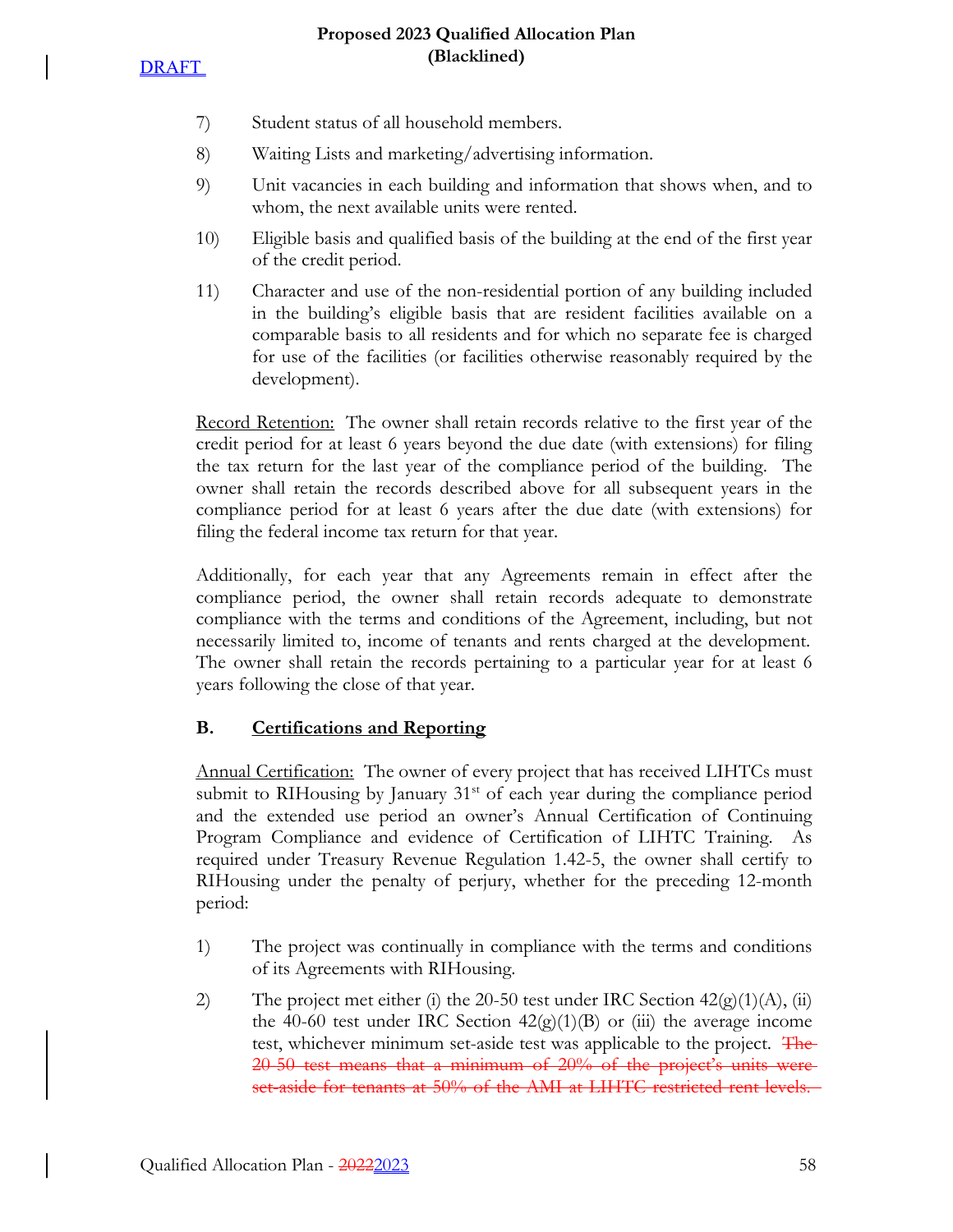The 40-60 test means that a minimum of 40% of the project's units were set-aside for tenants at 60% of the AMI at LIHTC restricted rent levels. The Average Income test means that Owners that elect income averaging must have an average income targeting that does not exceed 58% AMI

- 3) There was any change in the applicable fraction as defined by IRC Section  $42(c)(1)(B)$  of any building in the project, and if there was a change, a description of that change.
- 4) The owner has received an annual income certification from each low-income tenant, and documentation to support that certification.
- 5) Each low-income unit in the project was rent restricted under IRC Section  $42(g)(2)$ .
- 6) All units in the project were for use by the general public (as defined in Treasury Regulation 1.42-9), including the requirement that no finding of discrimination under the Fair Housing Act, 42 U.S.C. 3601, et seq., occurred in the project.
- 7) Each building in the project was suitable for occupancy, taking into account local health, safety and building codes.
- 8) There was no change in the eligible basis (as defined in IRC Section 42(d)) of any building in the project, or there was a change, and information regarding the nature of that change.
- 9) All tenant facilities included in the eligible basis under IRC Section 42(d) of any building in the project were provided on a comparable basis without charge to all tenants in the building.
- 10) If a low-income unit in a building becomes vacant during the year, reasonable attempts were made to rent that unit or the next available unit of comparable or smaller size to tenants having a qualifying income before any unit in the building was or will be rented to tenants not having a qualifying income.
- 11) If the income of the tenant of a low-income unit in a building increases above the limit allowed in IRC Section  $42(g)(2)(D)(ii)$ , the next available unit of comparable or smaller size in the building was or will be rented to tenants having a qualifying income.
- 12) An extended low-income housing commitment as described in IRC Section 42(h)(6) was in effect (for buildings subject to Section 7108(c) of the Omnibus Budget Reconciliation Act of 1989).
- 13) All low-income units in the project were used on a non-transient basis except for permanent supportive housing for the homeless provided under IRC Section  $42(i)(3)(B(iii))$  or single room occupancy units rented on a month-to-month basis under IRC Section  $42(i)(3)(B)(iv)$ .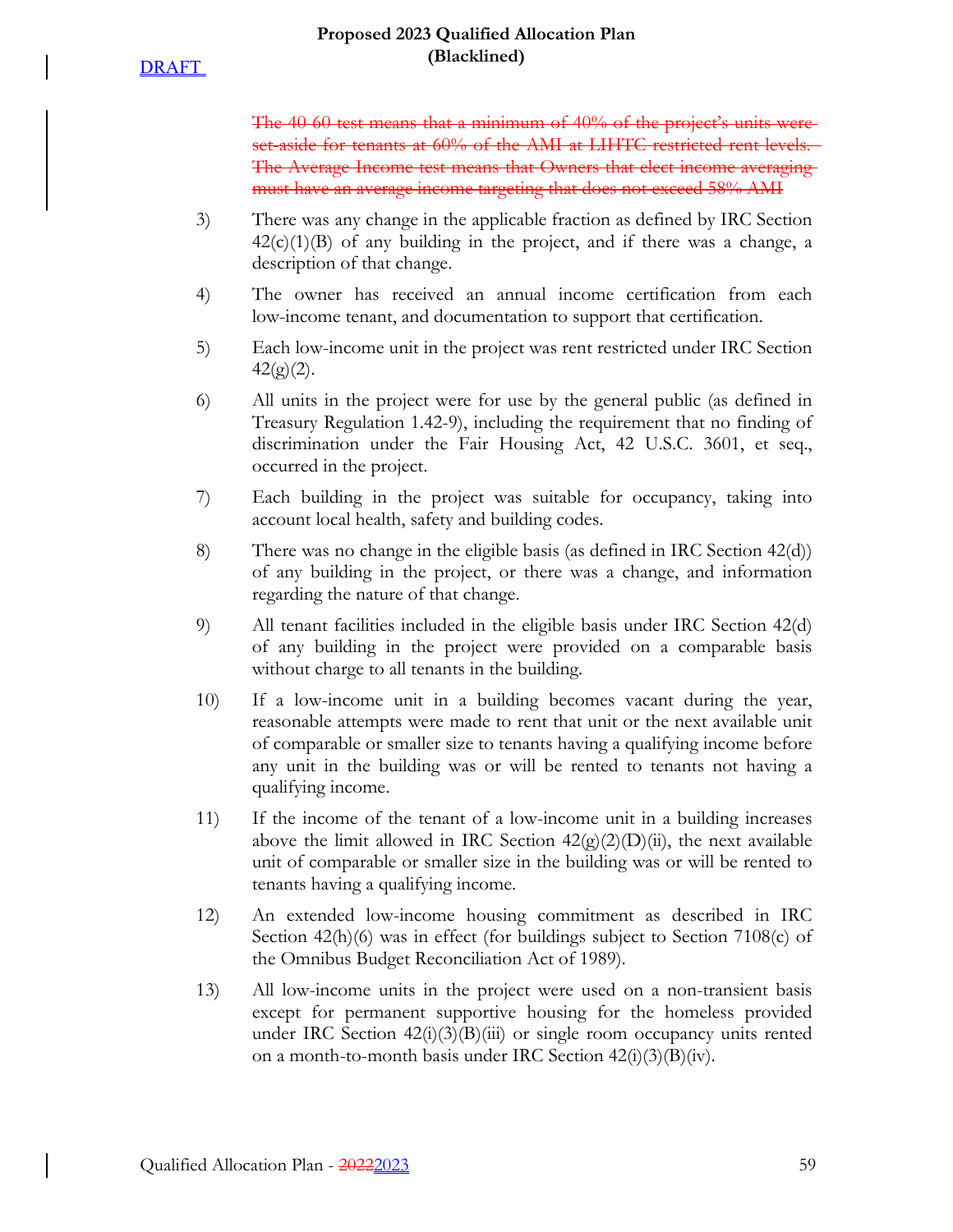**DRAFT** 

14) The project was continually in compliance with the Violence Against Women Reauthorization Act of 2013, as amended, and all applicable implementing regulations.

Additional Reporting as Required: The owners of all LIHTC projects will also be required to submit to RIHousing information on tenant income, occupancy, and rent for each low-income unit, in the form and manner designated by RIHousing. RIHousing reserves the right to require owners of all low-income projects to submit additional information as it deems necessary.

The HERA included a provision directing state HFAs to collect and submit to HUD demographic and economic information on tenants living in LIHTC properties, including LIHTC projects in the extended use period. RIHousing requires owners/agents to upload and report tenant data monthly utilizing the RIHousing's online reporting system which allows property managers to enter tenant information directly into a web-based compliance reporting system. The information is immediately uploaded to RIHousing's online reporting system and is then transmitted directly to HUD.

# **C. Records Review**

In accordance with Section 26 CFR 1.42-5(c)(2)(ii), all projects will be monitored for compliance by the end of the second calendar year following the year the last building in the project is placed in service. Subsequently, IRS regulations require that at least once every 3 years, state agencies conduct on-site inspections of all buildings in the project. These inspections will include a sample size in accordance with IRS guidance of the project's low-income units and review the certifications and supporting documentation along with the rent records for all the tenants living in the units. Properties directly financed by RIHousing and/or monitored under other federal or state programs administered by RIHousing (such as HOME or Section 8) will be reviewed annually. Additionally, LIHTC projects whose operations do not meet RIHousing's financial and operating management standards may be subject to more frequent examinations.

RIHousing reserves the right to perform a records review of any low-income housing project at least through the end of the compliance period and for any additional term, as defined in the RIHousing extended use compliance monitoring policy.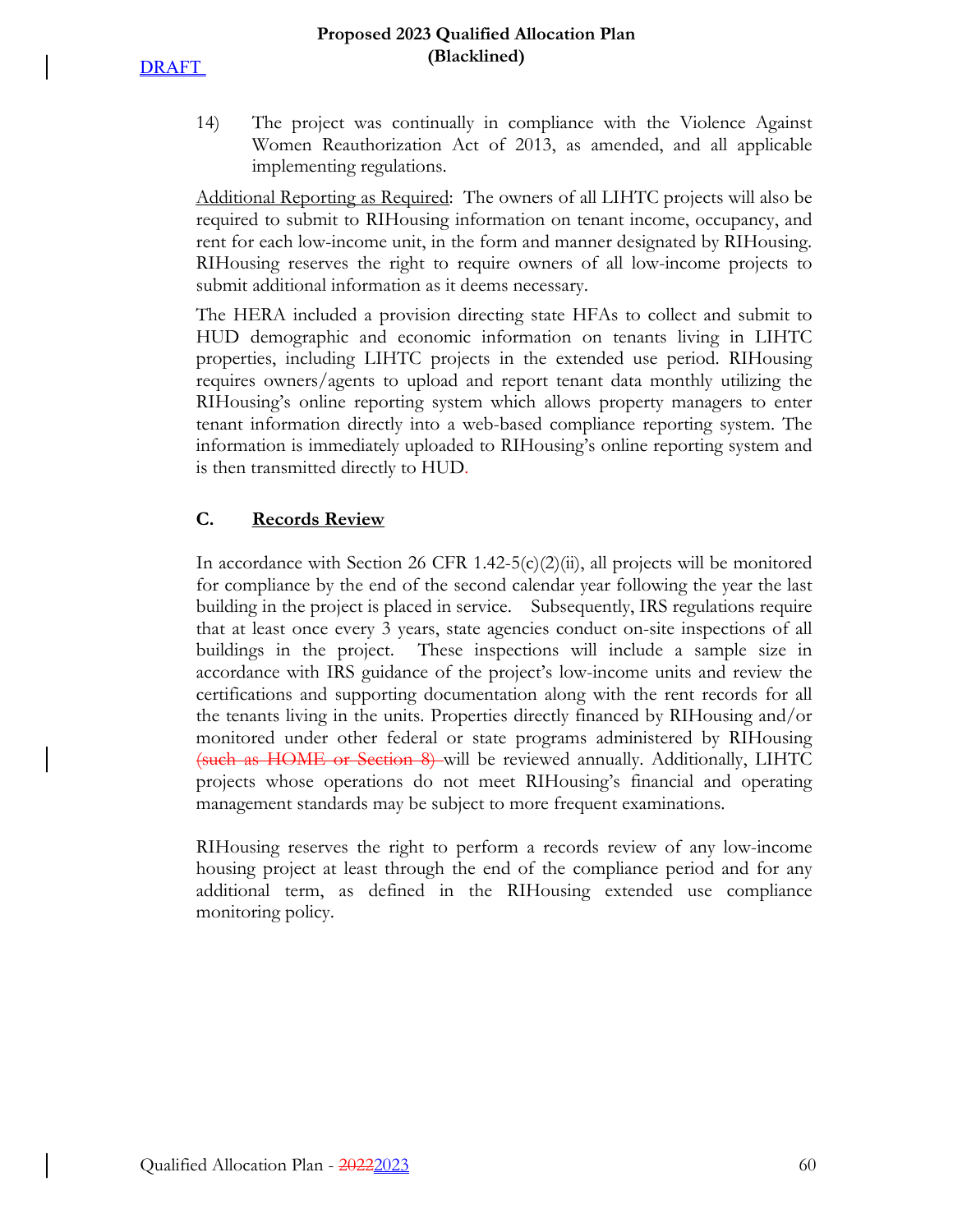# **D. Inspection**

RIHousing may conduct annual physical property and unit inspections, as well as tenant file reviews, on all of the LIHTC developments monitored by RIHousing. RIHousing will randomly select the low-income units to be inspected in each development. The number of units to be inspected will be a sample size in accordance with IRS guidance.

Inspections of buildings, grounds and LIHTC units will be conducted using HUDs Uniform Physical Conditions Standards ("UPCS") protocol.

RIHousing retains the right to perform an on-site inspection of any low-income housing project at least through the end of the compliance period and for an additional term, as defined in the RIHousing extended use compliance monitoring policy.

# **E. Notification of Non-Compliance**

RIHousing defers to the Guide for Completing Form 8823 Low-Income Housing Credit Agencies Report of Noncompliance or Building Disposition (the "Guide") to evaluate non-compliance findings. The scope of the Guide is limited to guidelines for preparing Form 8823 for submission to the IRS. Taxpayers are responsible for evaluating the tax consequences of noncompliance with IRC Section 42. The Guide is available on the IRS website at: https://www.irs.gov/pub/irs-utl/lihc-form8823guide.pdf

RIHousing will look to the Guide in evaluating compliance with IRC Section 42 and in determining whether a notice of noncompliance should be issued. As outlined in IRC Section  $42(m)(1)(B)(iii)$ , RIHousing or its agent has the responsibility to notify the IRS of non-compliance with the LIHTC provisions by completing Form 8823 "Low-Income Housing Credit Agency Report of Non-Compliance." In the event that RIHousing or its agent learns of an event of non-compliance, it will send a letter to the project's owner describing the condition and, where appropriate, recommending actions to correct the problem. The agency shall retain records of non-compliance or failure to certify in accordance with Treasury regulations.

The development shall have 30 days from the date of the notice to correct and supply proof that the noncompliance has been corrected (e.g., copies of income certifications/lease/rent rebate, etc.).

If RIHousing determines that the clarification from the owner on the noncompliance issue establishes that the owner was always in compliance, then no Form 8823 is issued, and the owner is notified within 5 business days.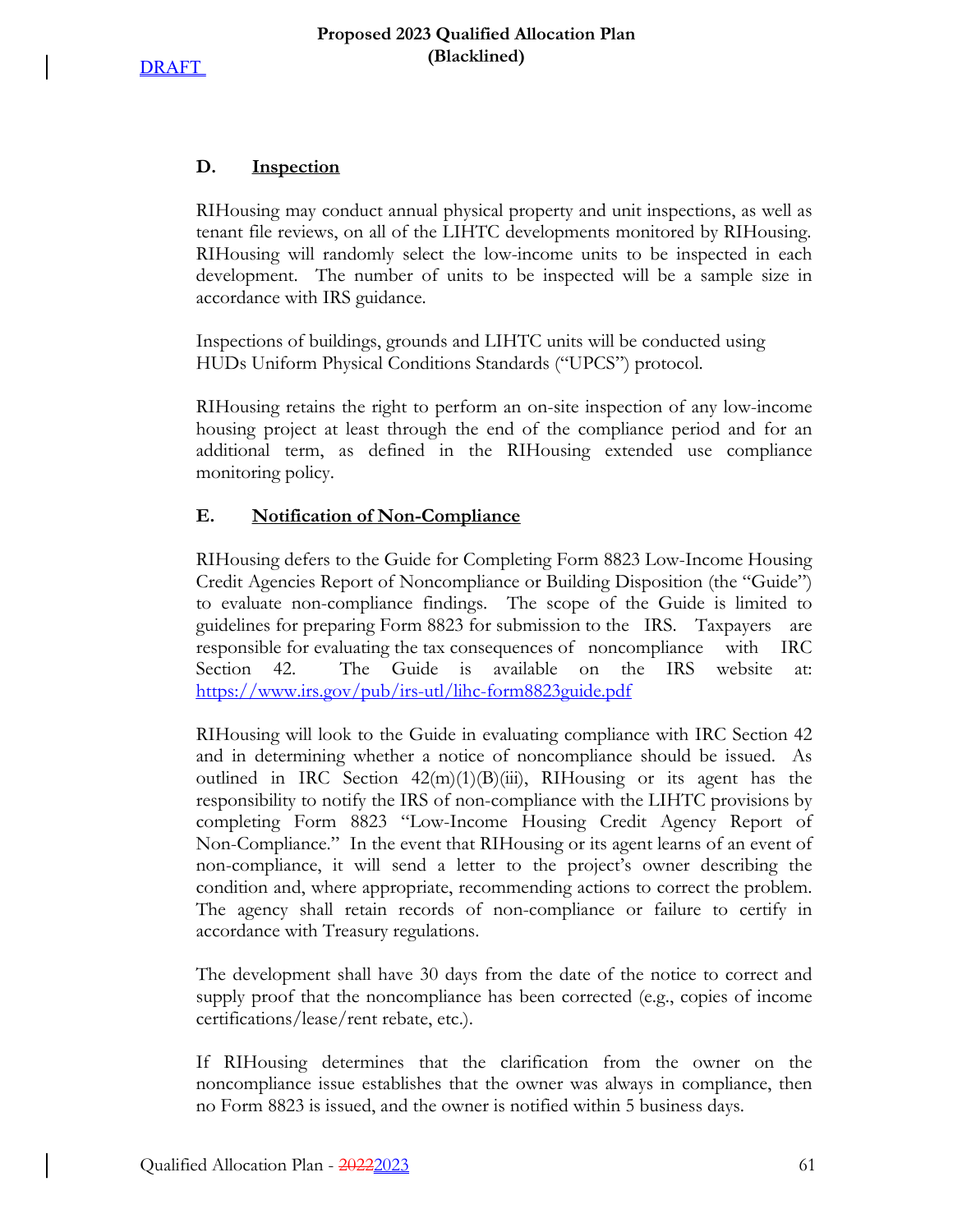If RIHousing determines that there was noncompliance and the issue is now remedied, then Form 8823 will be filed with the IRS and the owner will be notified no later than 45 days after the end of the time allowed to the owner to take remedial action.

The correction period may be extended in the sole discretion of RIHousing for up to an additional 60 days upon the written appeal of the owner (received on or before the expiration of the 30-day period) requesting such an extension, if the agency determines that the owner is making a good faith effort to provide the missing information and/or bring the project into compliance with the provisionsof IRC Section 42.

RIHousing may thereafter extend the correction period for up to6 months, but only if RIHousing determines in its discretion that there is a good cause for granting the extension. In the event of non-compliance during the extended use period, RIHousing will provide the owner a period of 60 days to correct the violation. Failure to correct non-compliance during the extended use period may result in an owner designation of "not in good standing" with RIHousing. This designation may be used as a determining factor in providing future allocations of LIHTCs.

### **G. F. Casualty Loss**

Unfortunately, disasters or accidents sometimes damage or destroy LIHTC units or properties. Such loses that are sudden, unexpected, and not gradual or the result of owner negligence, are called casualty losses. A hurricane or a kitchen fire **can result in a casualty loss.** When these occur, it is the responsibility of the owner/agent to report the loss to RIHousing as soon as possible after an incident that results in a unit or building going off-line. Furthermore, the owner must submit a plan to RIHousing that sets a timeframe for restoration of the lost buildings or units.

Casualty loss that is not part of a presidentially declared disaster invokes no recapture if the loss is returned to a good condition within a reasonable period. This period is no more than 24 months after the end of **the year** that loss occurred. However, credits cannot be claimed while the unit(s) or building(s) are offline. For presidentially declared disasters, both recaptured and disallowance of credits are avoided if the loss is restored in a *reasonable period*. In the case of a declared disaster, the maximum reasonable period is 25 months **after the month** that a disaster is declared. For either type of casualty loss, RIHousing may impose a lesser reasonable period based on specific details as to the severity of loss.

For LIHTC projects, RIHousing must report the loss and restoration to the IRS. If the units have not been fully restored, RIHousing will submit a copy of the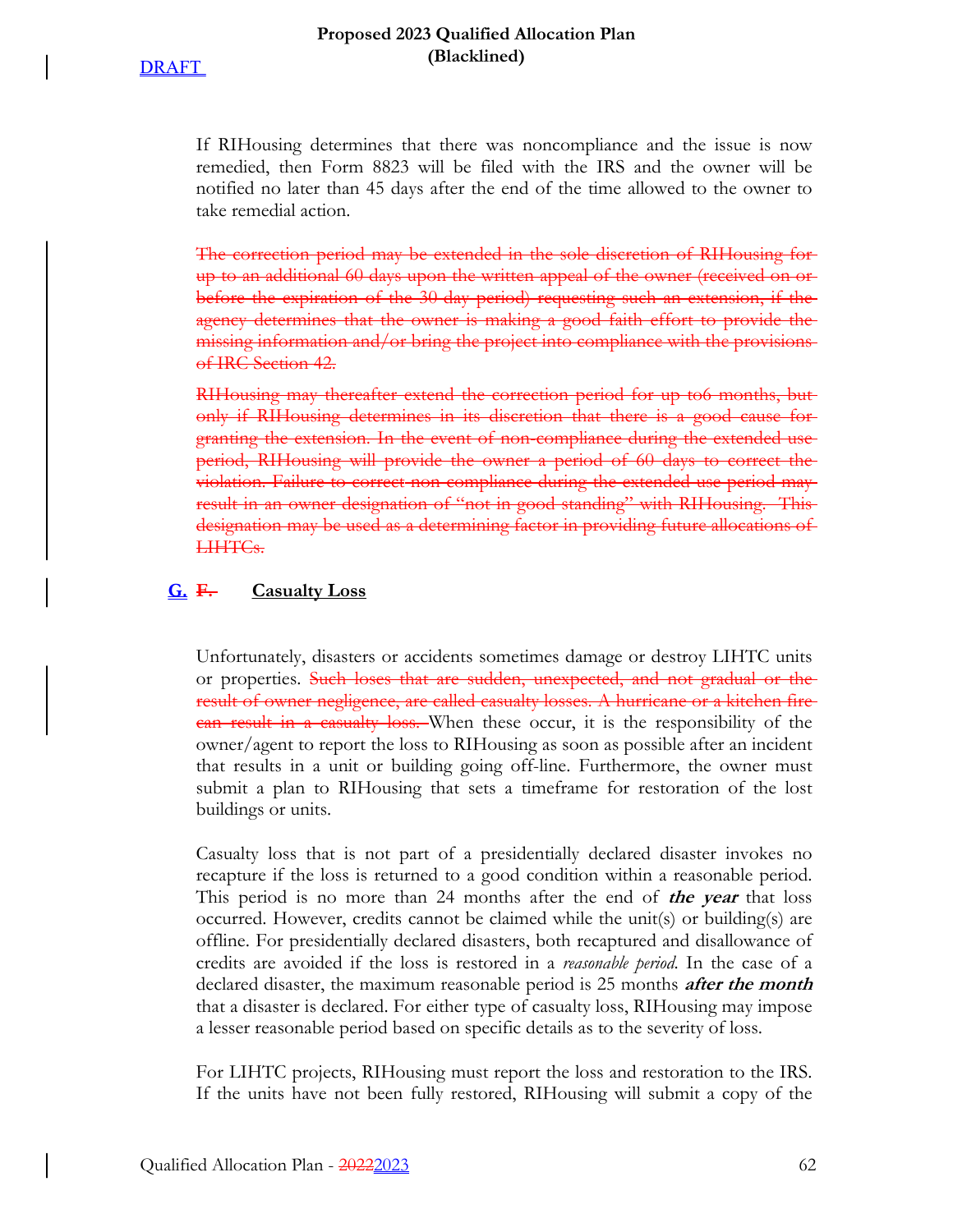

owner's plan and timeframe for replacement along with an uncorrected Form 8823 to the IRS. Once all units have been restored and are available for occupancy, RIHousing will issue a corrected Form 8823 to show the units are back in compliance.

If an owner fails to report a casualty loss to RIHousing promptly, RIHousing will report the incident as noncompliance to the IRS using Form 8823 as soon as compliance staff becomes aware that a loss event occurred.

**Displaced Persons.** For a period after a presidentially declared disaster, LIHTC properties across the nation may house persons displaced by the disaster *regardless of their income*. RIHousing will issue bulletins following specific disasters, along with directions and how long the temporary allowance to house disaster victims will last.

# **H. G. Liability of the Owner**

Compliance with the requirements of IRC Section 42 is the responsibility of the owner of the building for which the credit is allowable. RIHousing's obligation to monitor for compliance with the requirements of IRC Section 42 does not make it responsible for the owner's noncompliance.

# **I. H. Annual Compliance Training**

During the 15-year compliance period, the owner must certify that at least one member of the on-site management staff attended annual training specific to the LIHTC program and provided by a  $3<sup>rd</sup>$  party vendor, or, with prior written approval of RIHousing, by the management company's in-house compliance department. A copy of the training certifications must be submitted to RIHousing by January 31st of each year.

# **VIII. EVENTS OF RECAPTURE**

A full recapture of credits occurs if the building fails to meet the minimum set-aside requirement. A partial recapture of credits occurs if the building's low-income occupancy percentage decreases, but not below the minimum set-aside level, and/or if eligible basis decreases. The potential effect of non-compliance is to increase taxes in the year of non-compliance based on all previous years that the credit was earned. The excess of the credit actually earned each year over the credits that would be allowed if the credits were claimed ratably over the fifteen-year compliance period (the accelerated portion of the credit) plus interest is recaptured. In this event, IRS Form 8611 "Recapture of Low-Income Housing Credit" must be filed by the project's owner and retained for 3 years following the Compliance Period.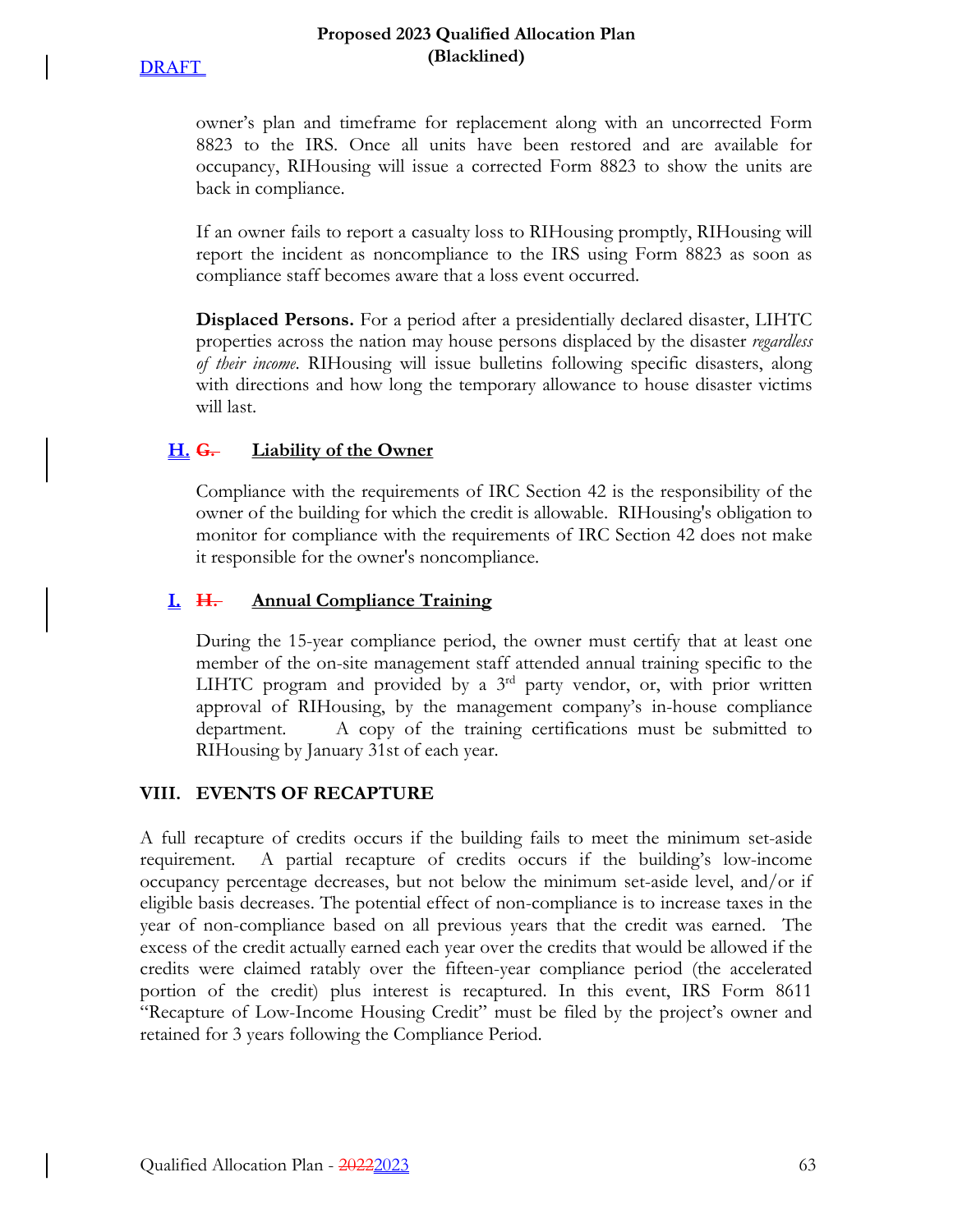### **Proposed 2023 Qualified Allocation Plan (Blacklined)**

It is important to note that there are additional items that trigger recapture. Please refer to IRC Section 42 and the RIHousing website for important Program Bulletins and Notices regarding changes/revisions to policies.

# **IX. COMPLIANCE MONITORING FEES**

# **A. Compliance Monitoring Fees:**

In order to offset the cost of compliance monitoring, a low-income housing unit fee will be assessed to all LIHTC developments per LIHTC unit. This fee will be due and payable no later than March 31<sup>st</sup> of each year. This fee will be reviewed on an annual basis and may be increased to cover administrative costs at RIHousing's discretion. In accordance with the RIHousing Extended Use Compliance Monitoring Policy, fees will be assessed through the term of the Extended Use Period. RIHousing reserves the right to increase compliance monitoring fees for Owners who elect income averaging.

# **X MISCELLANEOUS**

RIHousing recommends that owners/agents stay current with updated information by logging into our website at https://www.rihousing.com/ and viewing and downloading important information outlined in our Program Bulletins and Notices.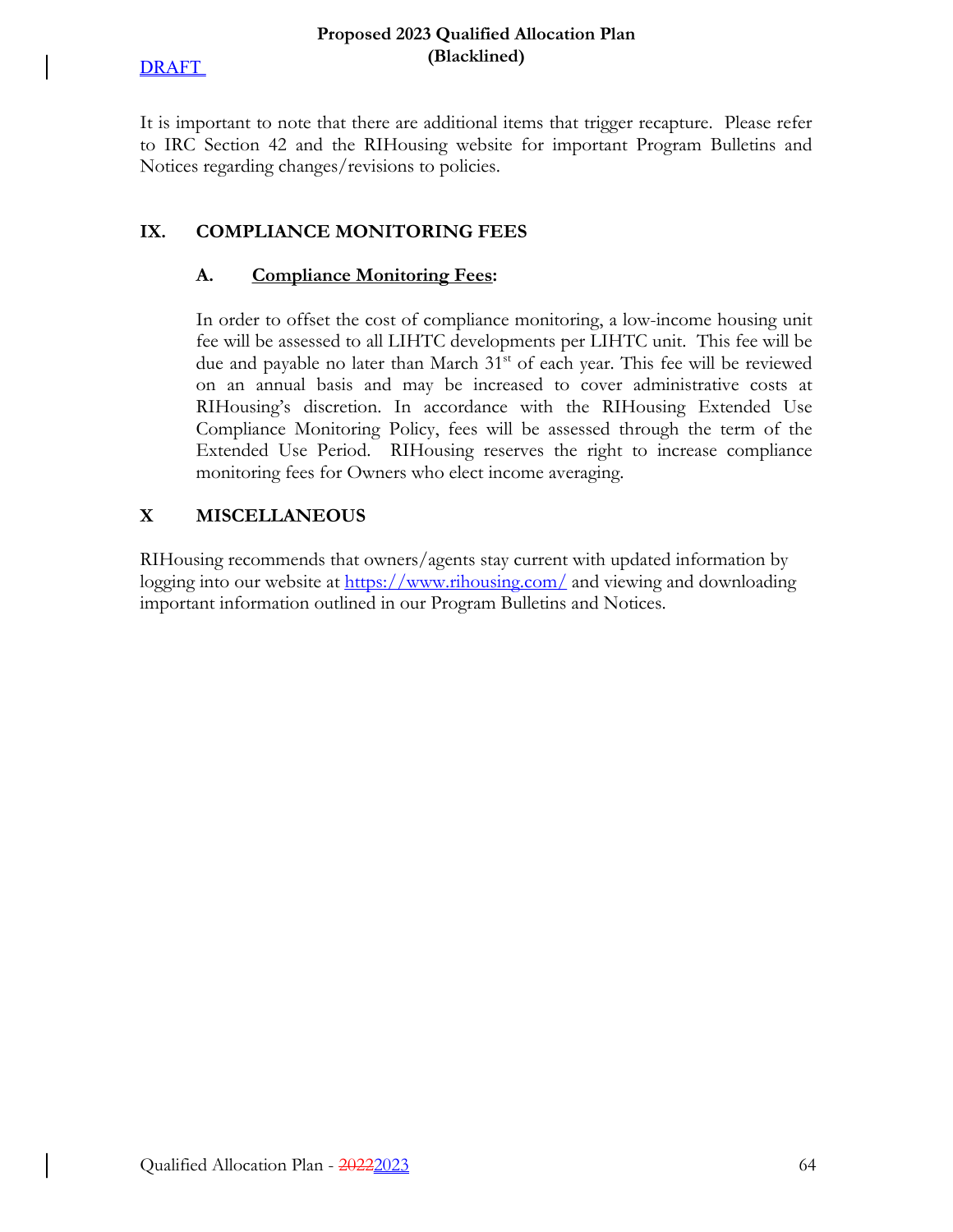

 $\overline{\phantom{a}}$ 

 $\overline{\phantom{a}}$ 

 $\overline{\phantom{a}}$ 

 $\overline{\phantom{a}}$ 

# **XI. APPROVAL OF THE GOVERNOR**

I, Daniel J. McKee, Governor of the State of Rhode Island, do hereby signify my approval of this 20222023 LIHTC Qualified Allocation Plan for the distribution of federal LIHTCs in this State, in conformance with IRC Section 42.

Signed:

Daniel J. McKee, Governor

Date: \_\_\_\_\_\_\_\_\_\_\_\_\_\_, 20212022